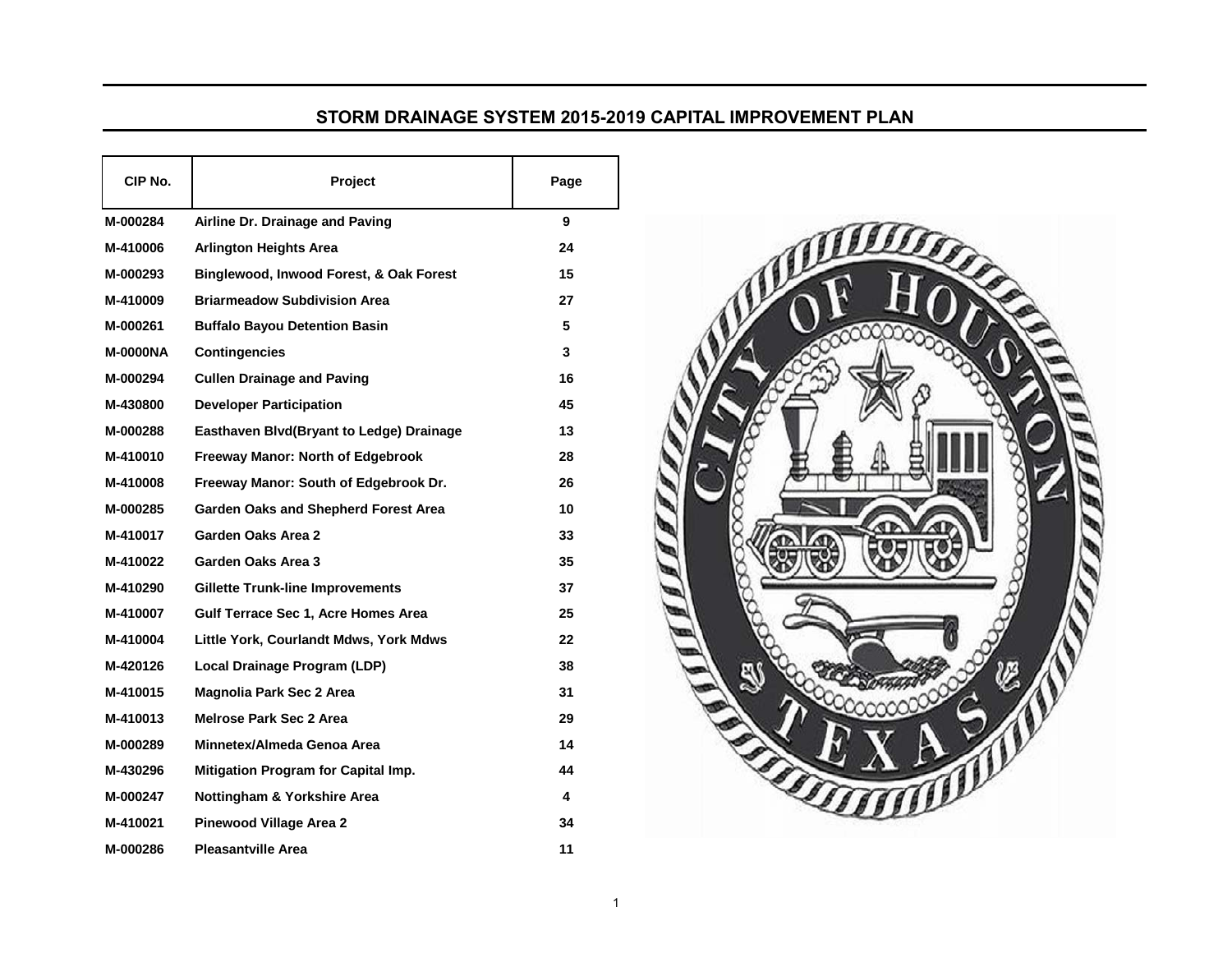## **STORM DRAINAGE SYSTEM 
2015-2019 CAPITAL IMPROVEMENT PLAN**

| CIP No.  | <b>Project</b>                                     | Page |
|----------|----------------------------------------------------|------|
| M-410002 | Potomac & Nantucket Area Drng and Paving           | 20   |
| M-430100 | Pre-Engineering for Storm Water Drainage           | 41   |
| M-000265 | <b>Rampart Street Drainage and Paving</b>          | 7    |
| M-430004 | <b>Rehab of City Owned Drainage Channels</b>       | 39   |
| M-410023 | <b>Richmond Plaza Area 2</b>                       | 36   |
| M-430005 | <b>Roadside Drainage Improvements</b>              | 40   |
| M-410003 | Roosevelt, Edel Plaza, Little York Acres           | 21   |
| M-000295 | <b>Scott Street Drainage and Paving</b>            | 17   |
| M-000263 | <b>Sherwood Forest Area</b>                        | 6    |
| M-000277 | <b>Southpark and Southcrest Drainage</b>           | 8    |
| M-410005 | <b>Spring Shadows (North)</b>                      | 23   |
| M-430220 | <b>Storm Drainage Program Support</b>              | 42   |
| M-430241 | <b>Stormwater Pump Station &amp; Flood Warning</b> | 43   |
| M-410016 | <b>Westridge and Braes Terrace Area</b>            | 32   |
| M-410014 | <b>Winnewood Acres Area</b>                        | 30   |
| M-000287 | <b>Wirt Road Drainage and Paving</b>               | 12   |
| M-410001 | <b>Woodshire Area Drainage and Paving</b>          | 19   |
| M-001010 | <b>Wycliffe Drive (Chatterton to Melronome)</b>    | 18   |
|          |                                                    |      |

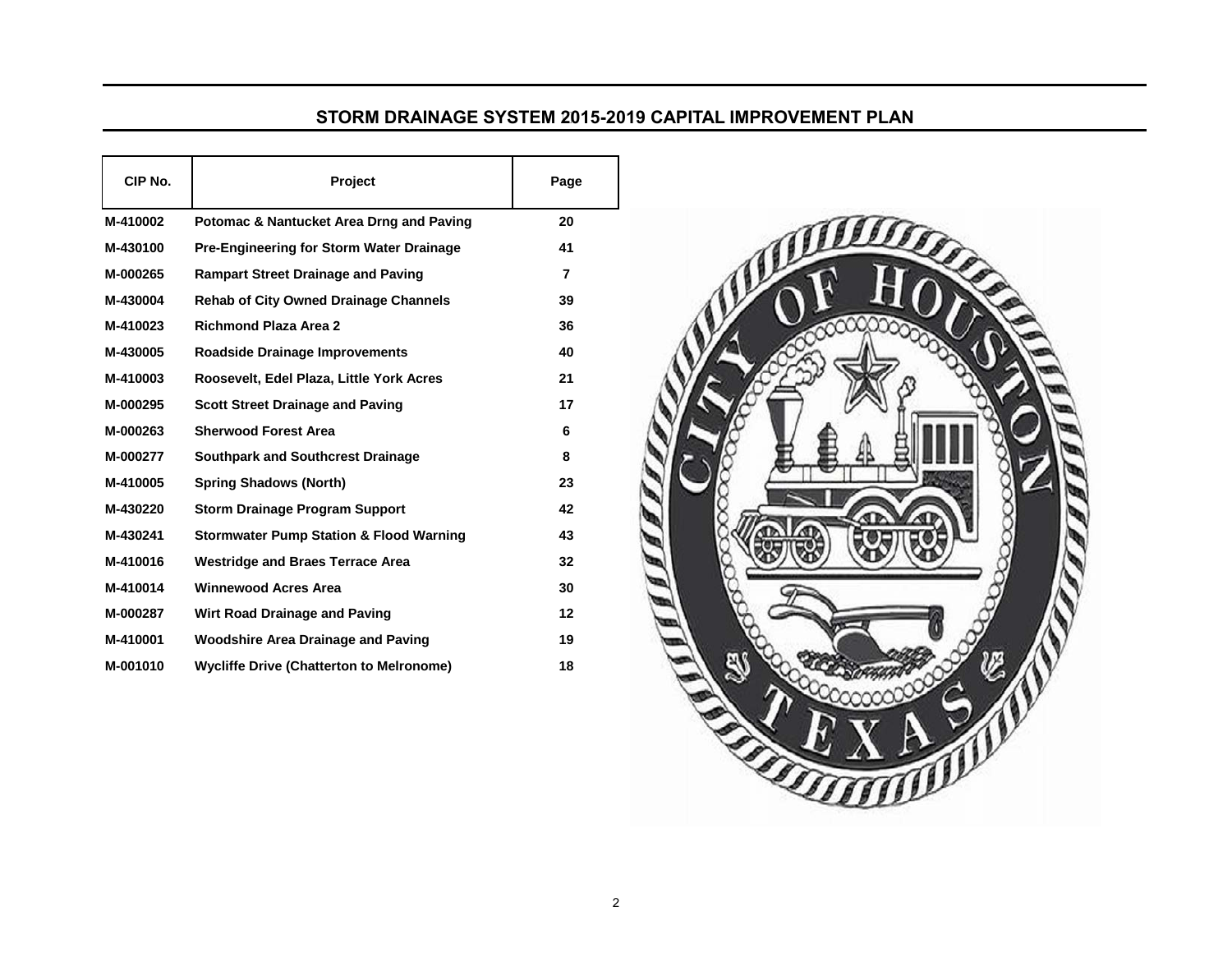| 2015-2019 CAPITAL IMPROVEMENT PLAN (\$ Thousands)                                                                                  |                      |                              |                  | <b>CITY OF HOUSTON - STORM DRAINAGE SYSTEM</b> |
|------------------------------------------------------------------------------------------------------------------------------------|----------------------|------------------------------|------------------|------------------------------------------------|
| Project: Contingencies                                                                                                             |                      | Project No.                  |                  | M-0000NA                                       |
| <b>Project Description</b>                                                                                                         |                      |                              |                  |                                                |
| This project provides for unforeseen needs for facility                                                                            |                      | <b>City Council District</b> |                  |                                                |
| right-of-way, site, and easement acquisition; engineering and<br>construction services; and legal services required in conjunction | Location             | W                            | Address Descr 2: |                                                |
| with various projects and activities.                                                                                              | Served:              | W                            | Zip Codes:       |                                                |
|                                                                                                                                    | Key Map:             |                              | Category:        |                                                |
|                                                                                                                                    | Location Code: UA-00 |                              | Sub-Category:    |                                                |
| <b>Project Justification</b>                                                                                                       |                      |                              |                  |                                                |
| Project is required to provide for unforeseen costs.                                                                               | Units:               |                              |                  |                                                |
|                                                                                                                                    | Start Year:          |                              |                  |                                                |
|                                                                                                                                    | <b>RCC Total</b>     | \$                           | <b>RCA Total</b> | \$                                             |

|                                                 | <b>Previous</b>       |      |          |       |       |          |           | Project      |
|-------------------------------------------------|-----------------------|------|----------|-------|-------|----------|-----------|--------------|
| <b>Project Allocation</b>                       | <b>Appropriations</b> | 2015 | 2016     | 2017  | 2018  | 2019     | 2015-2019 | <b>Total</b> |
| Planning                                        |                       |      |          |       |       |          |           |              |
| Acquisition-Land                                |                       |      |          |       |       |          |           |              |
| Design                                          |                       |      |          |       |       |          |           |              |
| Construction                                    |                       |      | $-2,205$ | 6,548 | 3,867 | $-4,829$ | 3,381     | 3,381        |
| <b>Equipment Acquisition</b>                    |                       |      |          |       |       |          |           |              |
| Salary Recovery                                 |                       |      |          |       |       |          |           |              |
| Other                                           |                       |      |          |       |       |          |           |              |
| <b>Total Allocation</b>                         |                       |      | $-2,205$ | 6,548 | 3,867 | $-4,829$ | 3,381     | 3,381        |
| <b>Source of Funds</b>                          |                       |      |          |       |       |          |           |              |
| 4042 - Street & Trfc Control & Strm Drain DDSRF |                       |      | $-2,205$ | 6,548 | 3,867 | $-4,829$ | 3,381     | 3,381        |
| <b>Total Funds</b>                              |                       |      | $-2,205$ | 6,548 | 3,867 | $-4,829$ | 3,381     | 3,381        |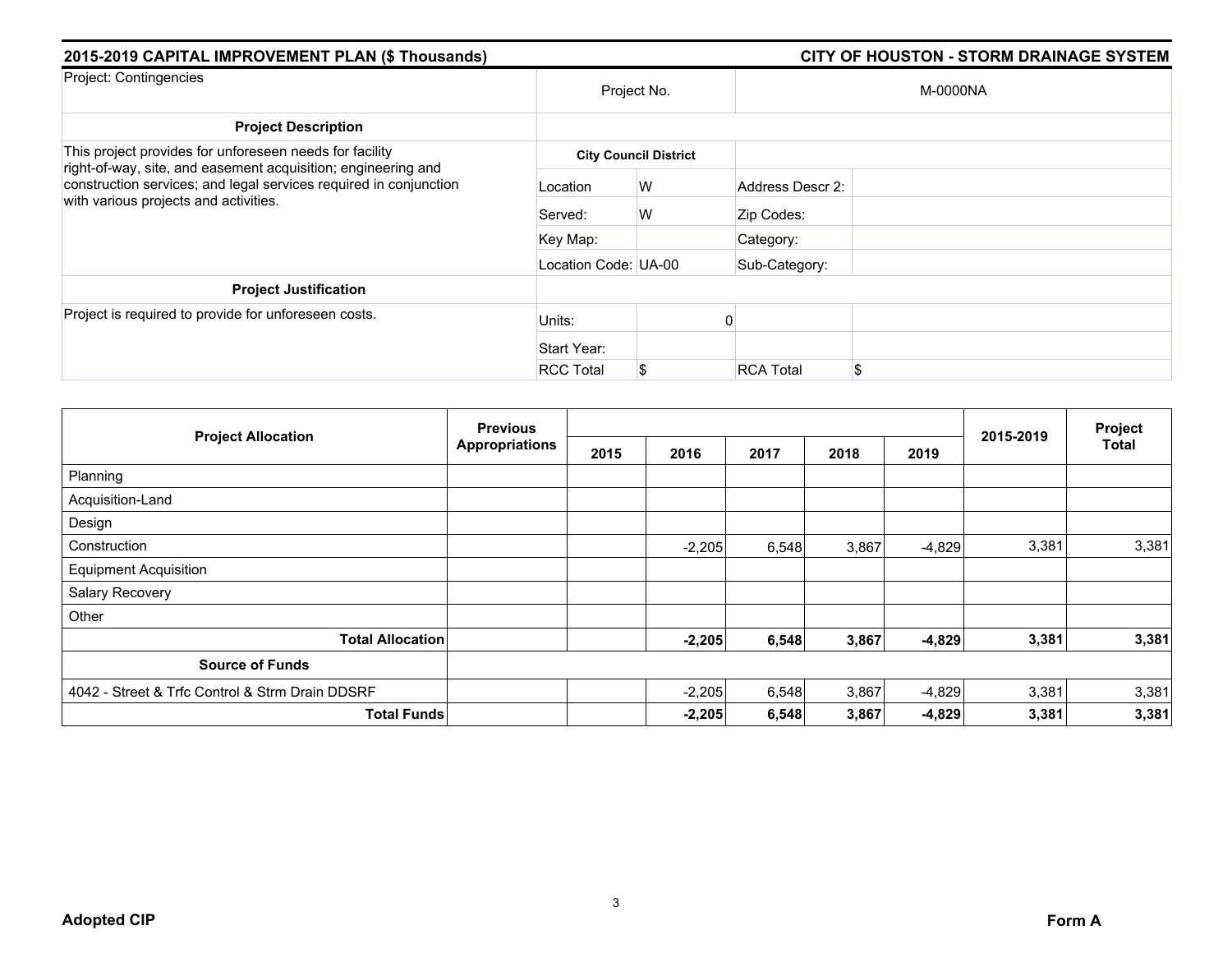| 2015-2019 CAPITAL IMPROVEMENT PLAN (\$ Thousands)                                                                                                                                                  |                      | <b>CITY OF HOUSTON - STORM DRAINAGE SYSTEM</b> |                        |
|----------------------------------------------------------------------------------------------------------------------------------------------------------------------------------------------------|----------------------|------------------------------------------------|------------------------|
| Project: Nottingham & Yorkshire Area                                                                                                                                                               |                      |                                                |                        |
| Drainage and Paving                                                                                                                                                                                |                      | Project No.                                    | M-000247               |
| <b>Project Description</b>                                                                                                                                                                         |                      |                                                |                        |
| Project provides for acquisition, design and construction of storm                                                                                                                                 |                      | <b>City Council District</b>                   |                        |
| drainage improvements, necessary paving, and underground utilities<br>to serve the Nottingham and Yorkshire areas. CDP outfall W0208,                                                              | Location             | G                                              | Address Descr 2:       |
| W0209, W0211, W0212, W0224, W0917, and adjacent drainage areas.<br>Buffalo Bayou watershed.                                                                                                        | Served:              | G                                              | Zip Codes:             |
|                                                                                                                                                                                                    | Key Map:             | 489A, B, E, F                                  | Category:              |
|                                                                                                                                                                                                    | Location Code: UA-00 |                                                | Sub-Category:          |
| <b>Project Justification</b>                                                                                                                                                                       |                      |                                                |                        |
| Project will construct storm drainage improvements to address and<br>reduce the risk of structural flooding. Improvements include<br>modification of street conveyance and sheet flow, and provide | Units:               |                                                |                        |
|                                                                                                                                                                                                    | Start Year:          | 2009                                           |                        |
| detention as needed for mitigation.                                                                                                                                                                | <b>RCC Total</b>     |                                                | \$<br><b>RCA Total</b> |

|                                                 | <b>Previous</b>       |      |      |      |        |      |           | Project        |
|-------------------------------------------------|-----------------------|------|------|------|--------|------|-----------|----------------|
| <b>Project Allocation</b>                       | <b>Appropriations</b> | 2015 | 2016 | 2017 | 2018   | 2019 | 2015-2019 | <b>Total</b>   |
| Planning                                        |                       |      |      |      |        |      |           |                |
| Acquisition-Land                                |                       |      |      |      |        |      |           |                |
| Design                                          | 1,251                 |      |      |      |        |      |           | 1,251          |
| Construction                                    |                       |      |      |      | 12,818 |      | 12,818    | 12,818         |
| <b>Equipment Acquisition</b>                    |                       |      |      |      |        |      |           |                |
| Salary Recovery                                 |                       |      |      |      |        |      |           |                |
| Other                                           |                       |      |      |      |        |      |           |                |
| <b>Total Allocation</b>                         | 1,251                 |      |      |      | 12,818 |      | 12,818    | 14,069         |
| <b>Source of Funds</b>                          |                       |      |      |      |        |      |           |                |
| 4030 - Drainage Improvement CP Series H/K-DDRSF | 574                   |      |      |      |        |      |           | 574            |
| 4042 - Street & Trfc Control & Strm Drain DDSRF | 676                   |      |      |      | 12,818 |      | 12,818    | 13,494         |
| 8500 - PWE-W&S Syst Consolidated Constr Fd      |                       |      |      |      |        |      |           | $\overline{0}$ |
| <b>Total Funds</b>                              | 1,251                 |      |      |      | 12,818 |      | 12,818    | 14,069         |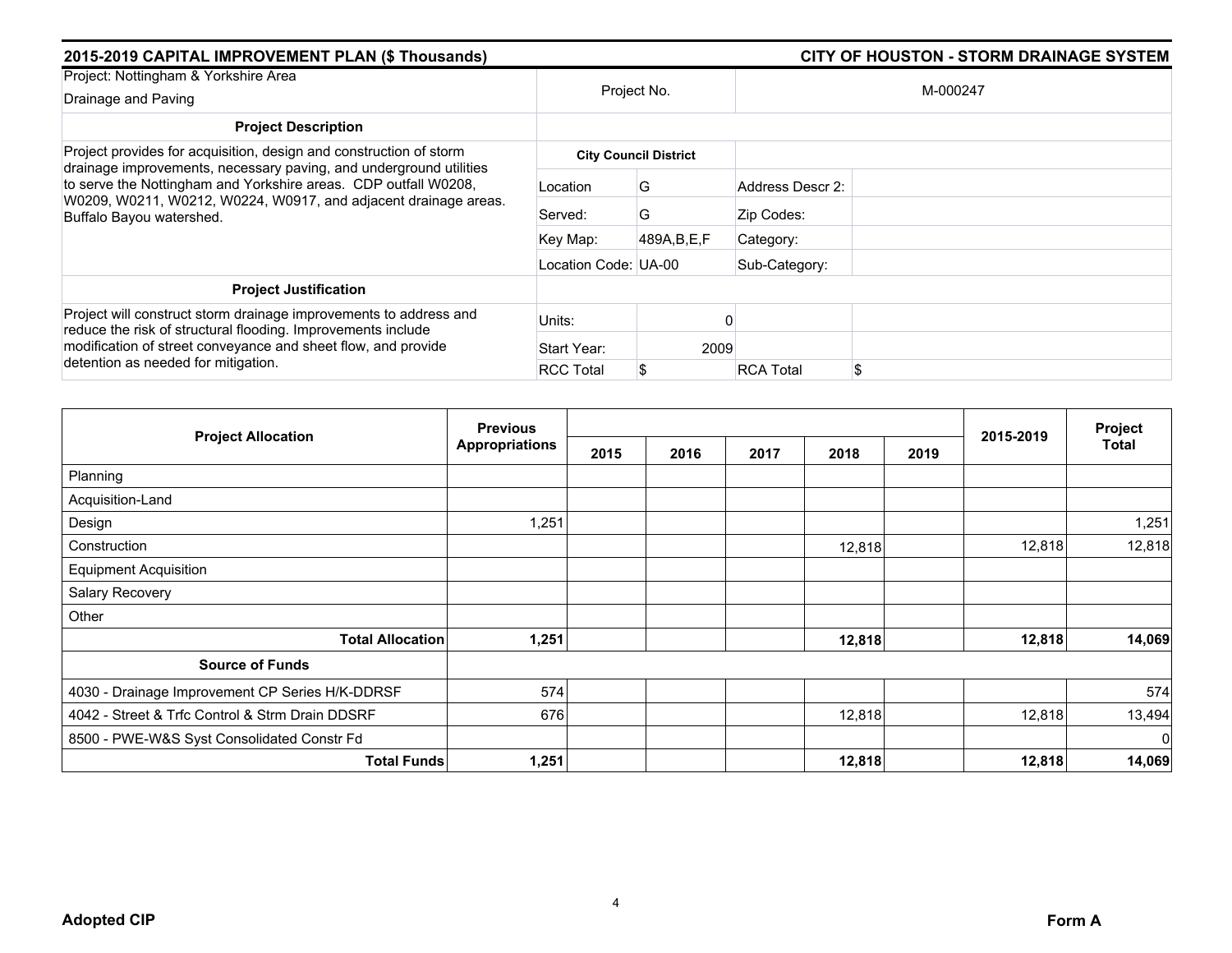| 2015-2019 CAPITAL IMPROVEMENT PLAN (\$ Thousands)                                                                                              |                      |                              |                  | <b>CITY OF HOUSTON - STORM DRAINAGE SYSTEM</b> |
|------------------------------------------------------------------------------------------------------------------------------------------------|----------------------|------------------------------|------------------|------------------------------------------------|
| Project: Buffalo Bayou Detention Basin                                                                                                         |                      | Project No.                  |                  | M-000261                                       |
| <b>Project Description</b>                                                                                                                     |                      |                              |                  |                                                |
| This project provides for unforeseen needs for facility right-of-way, site,                                                                    |                      | <b>City Council District</b> |                  |                                                |
| and easement acquisition. Project addresses watershed storm water<br>quantity and quality requirements. It includes design and construction of | Location             | G                            | Address Descr 2: |                                                |
| a detention basin.                                                                                                                             | Served:              | G                            | Zip Codes:       |                                                |
|                                                                                                                                                | Key Map:             | 489                          | Category:        |                                                |
|                                                                                                                                                | Location Code: UA-00 |                              | Sub-Category:    |                                                |
| <b>Project Justification</b>                                                                                                                   |                      |                              |                  |                                                |
| Project is necessary for mitigation of impacts resulting from combined<br>storm water drainage project improvements in the area.               | Units:               |                              |                  |                                                |
|                                                                                                                                                | Start Year:          |                              | 2009             |                                                |
|                                                                                                                                                | <b>RCC Total</b>     |                              | <b>RCA Total</b> | \$                                             |

|                                                 | <b>Previous</b>       |      |      |       |      |      |           | Project      |
|-------------------------------------------------|-----------------------|------|------|-------|------|------|-----------|--------------|
| <b>Project Allocation</b>                       | <b>Appropriations</b> | 2015 | 2016 | 2017  | 2018 | 2019 | 2015-2019 | <b>Total</b> |
| Planning                                        |                       |      |      |       |      |      |           |              |
| Acquisition-Land                                |                       |      |      |       |      |      |           |              |
| Design                                          | 1,133                 |      |      |       |      |      |           | 1,133        |
| Construction                                    |                       |      |      | 3,555 |      |      | 3,555     | 3,555        |
| <b>Equipment Acquisition</b>                    |                       |      |      |       |      |      |           |              |
| Salary Recovery                                 |                       |      |      |       |      |      |           |              |
| Other                                           |                       |      |      |       |      |      |           |              |
| <b>Total Allocation</b>                         | 1,133                 |      |      | 3,555 |      |      | 3,555     | 4,688        |
| <b>Source of Funds</b>                          |                       |      |      |       |      |      |           |              |
| 4030 - Drainage Improvement CP Series H/K-DDRSF | 548                   |      |      |       |      |      |           | 548          |
| 4042 - Street & Trfc Control & Strm Drain DDSRF | 586                   |      |      | 3,555 |      |      | 3,555     | 4,141        |
| <b>Total Funds</b>                              | 1,133                 |      |      | 3,555 |      |      | 3,555     | 4,688        |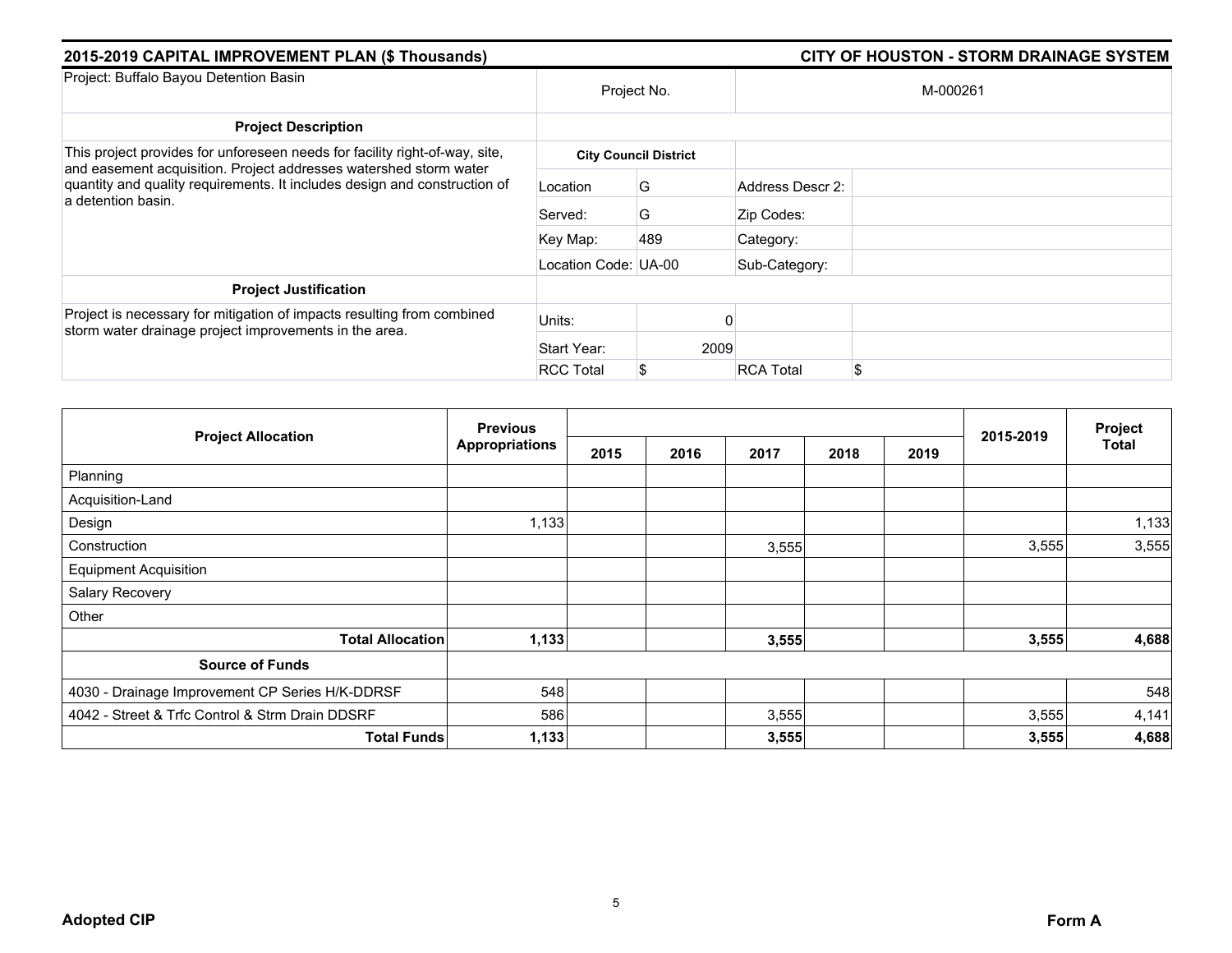| 2015-2019 CAPITAL IMPROVEMENT PLAN (\$ Thousands)                                                                                                                                                      |                      |                              | <b>CITY OF HOUSTON - STORM DRAINAGE SYSTEM</b> |
|--------------------------------------------------------------------------------------------------------------------------------------------------------------------------------------------------------|----------------------|------------------------------|------------------------------------------------|
| Project: Sherwood Forest Area                                                                                                                                                                          |                      |                              |                                                |
| Drainage and Paving                                                                                                                                                                                    |                      | Project No.                  | M-000263                                       |
| <b>Project Description</b>                                                                                                                                                                             |                      |                              |                                                |
| Project provides for the design and construction of storm drainage                                                                                                                                     |                      | <b>City Council District</b> |                                                |
| improvements, necessary concrete paving, curbs, sidewalks,<br>driveways and underground utilities. Project will serve the Sherwood                                                                     | Location             | G                            | Address Descr 2:                               |
| Forest area. CDP outfall W0434, W0507, and adjacent areas. Buffalo<br>Bayou watershed.                                                                                                                 | Served:              | G                            | Zip Codes:                                     |
|                                                                                                                                                                                                        | Key Map:             | 491B, C, F, G                | Category:                                      |
|                                                                                                                                                                                                        | Location Code: UA-00 |                              | Sub-Category:                                  |
| <b>Project Justification</b>                                                                                                                                                                           |                      |                              |                                                |
| This project will construct storm drainage improvements to address<br>and reduce the risk of structural flooding. Improvements include<br>modification of street conveyance and sheet flow and provide | Units:               |                              |                                                |
|                                                                                                                                                                                                        | Start Year:          | 2007                         |                                                |
| detention as needed for mitigation.                                                                                                                                                                    | <b>RCC Total</b>     |                              | \$<br><b>RCA Total</b>                         |

|                                                 | <b>Previous</b>       |       |      |      |      |      |           | Project |
|-------------------------------------------------|-----------------------|-------|------|------|------|------|-----------|---------|
| <b>Project Allocation</b>                       | <b>Appropriations</b> | 2015  | 2016 | 2017 | 2018 | 2019 | 2015-2019 | Total   |
| Planning                                        |                       |       |      |      |      |      |           |         |
| Acquisition-Land                                |                       |       |      |      |      |      |           |         |
| Design                                          | 1,583                 |       |      |      |      |      |           | 1,583   |
| Construction                                    |                       | 9,065 |      |      |      |      | 9,065     | 9,065   |
| <b>Equipment Acquisition</b>                    |                       |       |      |      |      |      |           |         |
| Salary Recovery                                 |                       |       |      |      |      |      |           |         |
| Other                                           |                       |       |      |      |      |      |           |         |
| <b>Total Allocation</b>                         | 1,583                 | 9,065 |      |      |      |      | 9,065     | 10,648  |
| <b>Source of Funds</b>                          |                       |       |      |      |      |      |           |         |
| 4042 - Street & Trfc Control & Strm Drain DDSRF | 911                   | 9,065 |      |      |      |      | 9,065     | 9,976   |
| <b>Total Funds</b>                              | 1,583                 | 9,065 |      |      |      |      | 9,065     | 10,648  |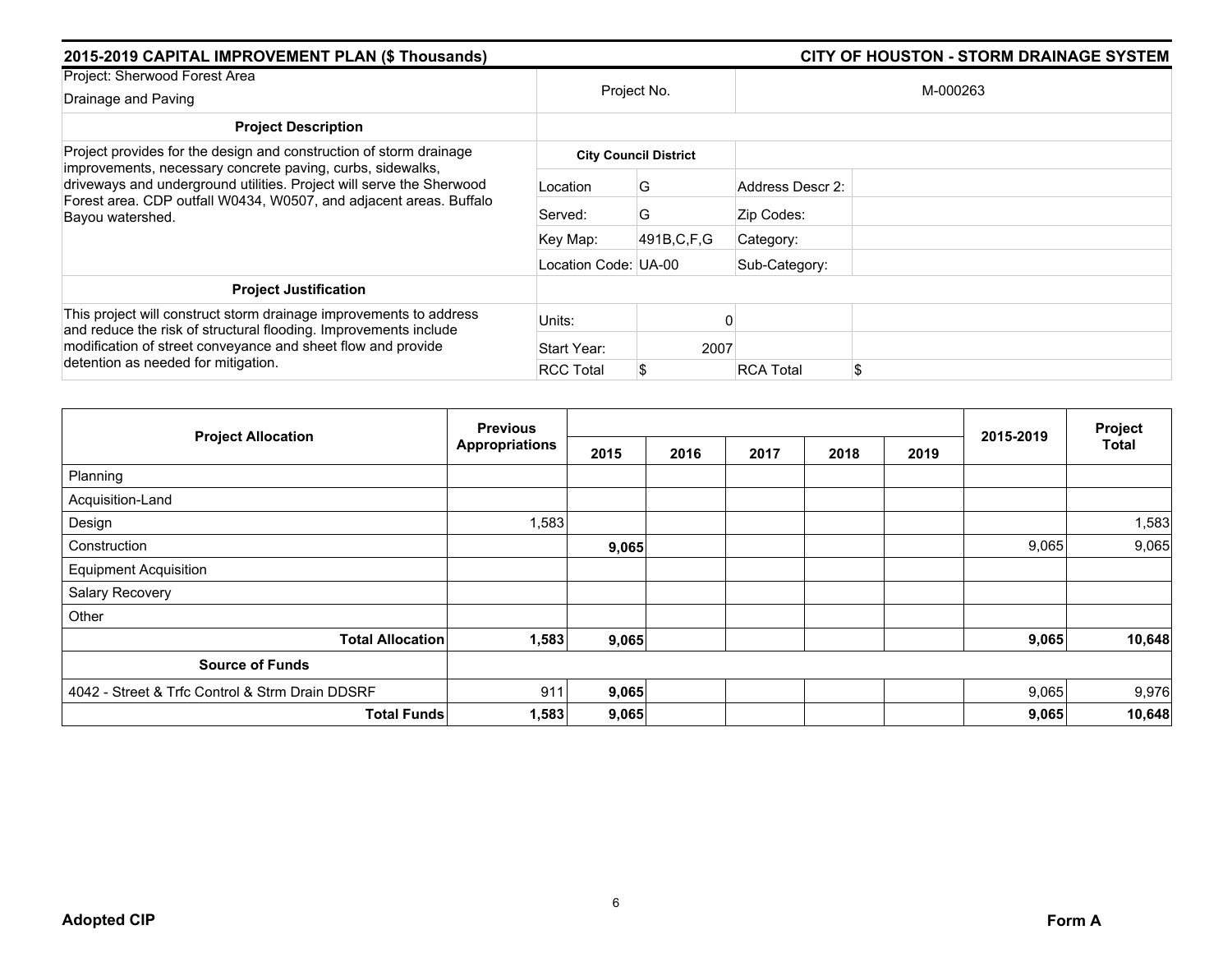| 2015-2019 CAPITAL IMPROVEMENT PLAN (\$ Thousands)                                                                                                |                      | <b>CITY OF HOUSTON - STORM DRAINAGE SYSTEM</b> |                  |          |
|--------------------------------------------------------------------------------------------------------------------------------------------------|----------------------|------------------------------------------------|------------------|----------|
| Project: Rampart Street Drainage and Paving                                                                                                      | Project No.          |                                                |                  | M-000265 |
| <b>Project Description</b>                                                                                                                       |                      |                                                |                  |          |
| Project provides for the design and construction of storm drainage                                                                               |                      | <b>City Council District</b>                   |                  |          |
| improvements. Subproject 1: South of Bissonnet to Flak Drive. and from<br>Rampart to Pine Street. Subproject 2: Rampart Street from South of     | Location             | C.J                                            | Address Descr 2: |          |
| Bissonnet to Clarewood and along Clarewood to Mullins Street and to<br>High Star Drive CPD outfall D0326.                                        | Served:              | C.J                                            | Zip Codes:       |          |
|                                                                                                                                                  | Key Map:             | 531 A-T                                        | Category:        |          |
|                                                                                                                                                  | Location Code: UA-00 |                                                | Sub-Category:    |          |
| <b>Project Justification</b>                                                                                                                     |                      |                                                |                  |          |
| Project will construct storm drainage improvements to address and                                                                                | Units:               |                                                |                  |          |
| reduce the risk of structural flooding. Improvements include modification<br>of street conveyance and sheet flow and provide detention as needed | Start Year:          | 2007                                           |                  |          |
| for mitigation.                                                                                                                                  | <b>RCC Total</b>     | S                                              | <b>RCA Total</b> | \$       |

|                                                 | <b>Previous</b>       |        |      |      |      |      |           | Project |
|-------------------------------------------------|-----------------------|--------|------|------|------|------|-----------|---------|
| <b>Project Allocation</b>                       | <b>Appropriations</b> | 2015   | 2016 | 2017 | 2018 | 2019 | 2015-2019 | Total   |
| Planning                                        |                       |        |      |      |      |      |           |         |
| Acquisition-Land                                |                       |        |      |      |      |      |           |         |
| Design                                          | 1,524                 |        |      |      |      |      |           | 1,524   |
| Construction                                    |                       | 17,578 |      |      |      |      | 17,578    | 17,578  |
| <b>Equipment Acquisition</b>                    |                       |        |      |      |      |      |           |         |
| Salary Recovery                                 |                       |        |      |      |      |      |           |         |
| Other                                           |                       |        |      |      |      |      |           |         |
| <b>Total Allocation</b>                         | 1,524                 | 17,578 |      |      |      |      | 17,578    | 19,102  |
| <b>Source of Funds</b>                          |                       |        |      |      |      |      |           |         |
| 4042 - Street & Trfc Control & Strm Drain DDSRF | 1,199                 | 17,578 |      |      |      |      | 17,578    | 18,777  |
| <b>Total Funds</b>                              | 1,524                 | 17,578 |      |      |      |      | 17,578    | 19,102  |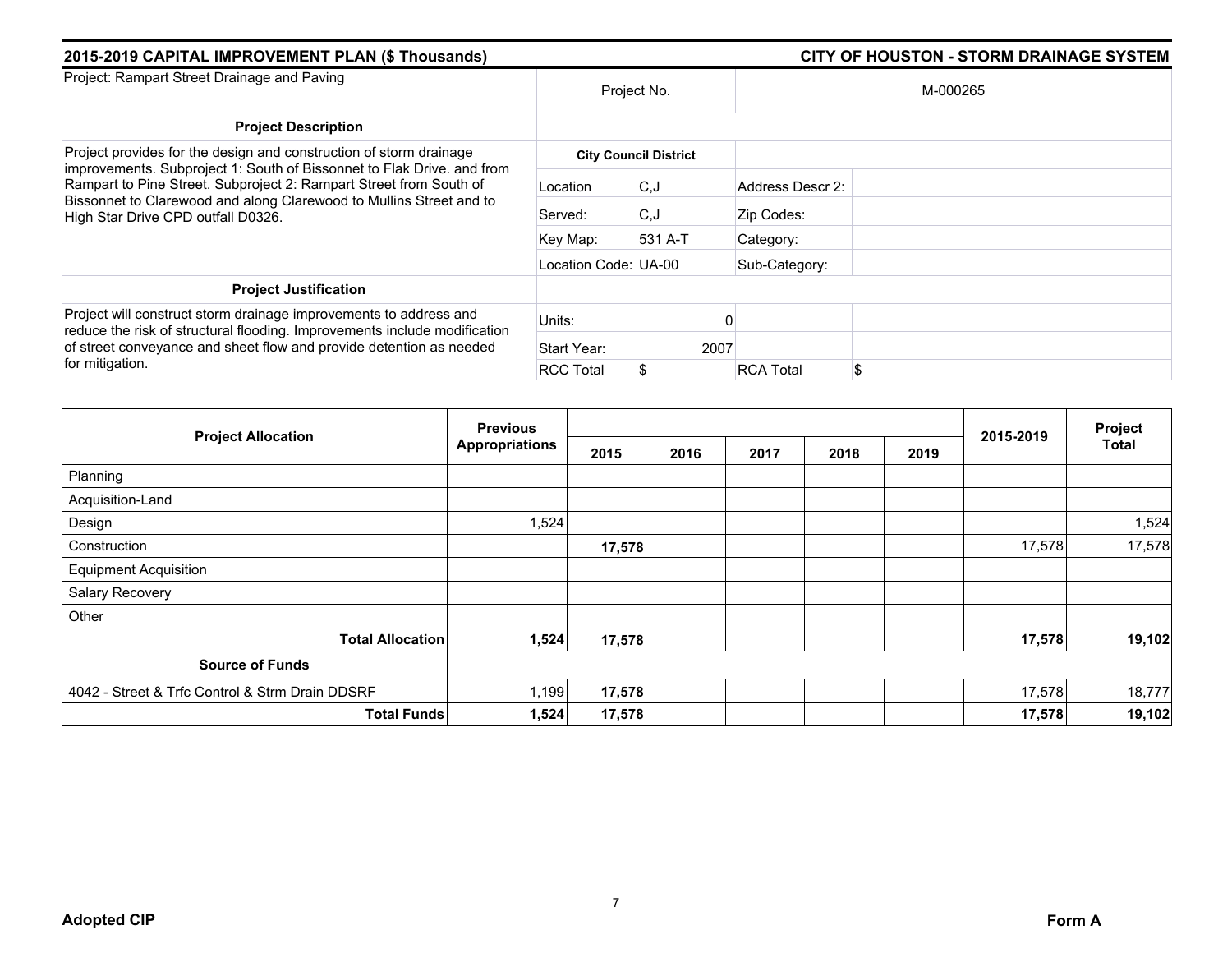| 2015-2019 CAPITAL IMPROVEMENT PLAN (\$ Thousands)                                                                                                                                                                                         |                      |                              | <b>CITY OF HOUSTON - STORM DRAINAGE SYSTEM</b> |
|-------------------------------------------------------------------------------------------------------------------------------------------------------------------------------------------------------------------------------------------|----------------------|------------------------------|------------------------------------------------|
| Project: Southpark and Southcrest Drainage                                                                                                                                                                                                |                      |                              |                                                |
| Drainage and Paving                                                                                                                                                                                                                       |                      | Project No.                  | M-000277                                       |
| <b>Project Description</b>                                                                                                                                                                                                                |                      |                              |                                                |
| Project provides for the design and construction of storm drainage                                                                                                                                                                        |                      | <b>City Council District</b> |                                                |
| improvements, necessary concrete paving, curbs, sidewalks,<br>driveways and underground utilities. Project will serve the<br>Southpark and Southcrest areas. CDP outfall D0898 and adjacent<br>areas. Sims Bayou watershed.               | Location             | D                            | Address Descr 2:                               |
|                                                                                                                                                                                                                                           | Served:              | D                            | Zip Codes:                                     |
|                                                                                                                                                                                                                                           | Key Map:             | 533:534                      | Category:                                      |
|                                                                                                                                                                                                                                           | Location Code: UA-00 |                              | Sub-Category:                                  |
| <b>Project Justification</b>                                                                                                                                                                                                              |                      |                              |                                                |
| Project will construct storm drainage improvements to address and<br>reduce the risk of structural flooding. Improvements include<br>modification of street conveyance and sheet flow, and provide<br>detention as needed for mitigation. | Units:               |                              |                                                |
|                                                                                                                                                                                                                                           | Start Year:          | 2011                         |                                                |
|                                                                                                                                                                                                                                           | <b>RCC Total</b>     |                              | \$<br><b>RCA Total</b>                         |

|                                                 | <b>Previous</b>       |       |      |      |      |      | 2015-2019 | Project |
|-------------------------------------------------|-----------------------|-------|------|------|------|------|-----------|---------|
| <b>Project Allocation</b>                       | <b>Appropriations</b> | 2015  | 2016 | 2017 | 2018 | 2019 |           | Total   |
| Planning                                        |                       |       |      |      |      |      |           |         |
| Acquisition-Land                                |                       |       |      |      |      |      |           |         |
| Design                                          | 897                   |       |      |      |      |      |           | 897     |
| Construction                                    | 3,827                 | 5,696 |      |      |      |      | 5,696     | 9,523   |
| <b>Equipment Acquisition</b>                    |                       |       |      |      |      |      |           |         |
| Salary Recovery                                 |                       |       |      |      |      |      |           |         |
| Other                                           |                       |       |      |      |      |      |           |         |
| <b>Total Allocation</b>                         | 4,725                 | 5,696 |      |      |      |      | 5,696     | 10,421  |
| <b>Source of Funds</b>                          |                       |       |      |      |      |      |           |         |
| 4042 - Street & Trfc Control & Strm Drain DDSRF | 4,630                 | 5,696 |      |      |      |      | 5,696     | 10,326  |
| <b>Total Funds</b>                              | 4,725                 | 5,696 |      |      |      |      | 5,696     | 10,421  |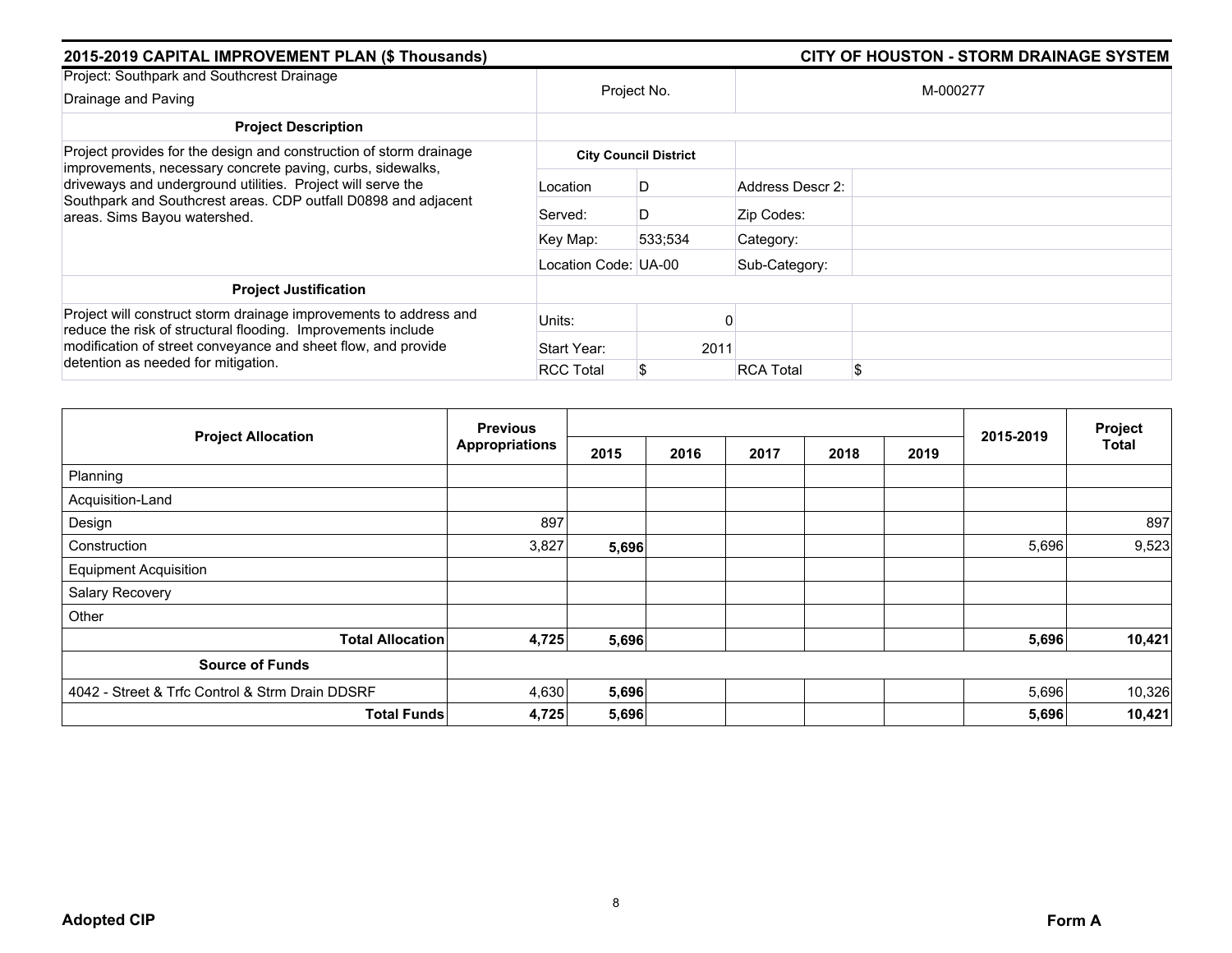| 2015-2019 CAPITAL IMPROVEMENT PLAN (\$ Thousands)                                                                                                                                                                                        |                              |          |                  |    |  |  |
|------------------------------------------------------------------------------------------------------------------------------------------------------------------------------------------------------------------------------------------|------------------------------|----------|------------------|----|--|--|
| Project: Airline Dr. Drainage and Paving                                                                                                                                                                                                 | Project No.                  |          | M-000284         |    |  |  |
| <b>Project Description</b>                                                                                                                                                                                                               |                              |          |                  |    |  |  |
| Airline Drive and Clark storm systems. Project provides for the design                                                                                                                                                                   | <b>City Council District</b> |          |                  |    |  |  |
| and construction of storm drainage improvements, necessary concrete<br>paving, curbs, sidewalks, driveways and underground utilities. Project<br>will serve the Airline Drive area CDP outfall E0369. White Oak Bayou<br>watershed.      | Location                     | Η        | Address Descr 2: |    |  |  |
|                                                                                                                                                                                                                                          | Served:                      | Η        | Zip Codes:       |    |  |  |
|                                                                                                                                                                                                                                          | Key Map:                     | 413, 453 | Category:        |    |  |  |
|                                                                                                                                                                                                                                          | Location Code: UA-00         |          | Sub-Category:    |    |  |  |
| <b>Project Justification</b>                                                                                                                                                                                                             |                              |          |                  |    |  |  |
| Project will construct storm drainage improvements to address and<br>reduce the risk of structural flooding. Improvements include modification<br>of street conveyance and sheet flow and provide detention as needed<br>for mitigation. | Units:                       |          |                  |    |  |  |
|                                                                                                                                                                                                                                          | Start Year:                  | 2012     |                  |    |  |  |
|                                                                                                                                                                                                                                          | <b>RCC Total</b>             | S        | <b>RCA Total</b> | \$ |  |  |

|                                                 | <b>Previous</b>       |      |        |      |      |      |           | Project |
|-------------------------------------------------|-----------------------|------|--------|------|------|------|-----------|---------|
| <b>Project Allocation</b>                       | <b>Appropriations</b> | 2015 | 2016   | 2017 | 2018 | 2019 | 2015-2019 | Total   |
| Planning                                        |                       |      |        |      |      |      |           |         |
| Acquisition-Land                                |                       |      |        |      |      |      |           |         |
| Design                                          | 1,796                 |      |        |      |      |      |           | 1,796   |
| Construction                                    | 752                   |      | 15,453 |      |      |      | 15,453    | 16,205  |
| <b>Equipment Acquisition</b>                    |                       |      |        |      |      |      |           |         |
| Salary Recovery                                 |                       |      |        |      |      |      |           |         |
| Other                                           |                       |      |        |      |      |      |           |         |
| <b>Total Allocation</b>                         | 2,548                 |      | 15,453 |      |      |      | 15,453    | 18,001  |
| <b>Source of Funds</b>                          |                       |      |        |      |      |      |           |         |
| 4042 - Street & Trfc Control & Strm Drain DDSRF | 2,548                 |      | 15,453 |      |      |      | 15,453    | 18,001  |
| <b>Total Funds</b>                              | 2,548                 |      | 15,453 |      |      |      | 15,453    | 18,001  |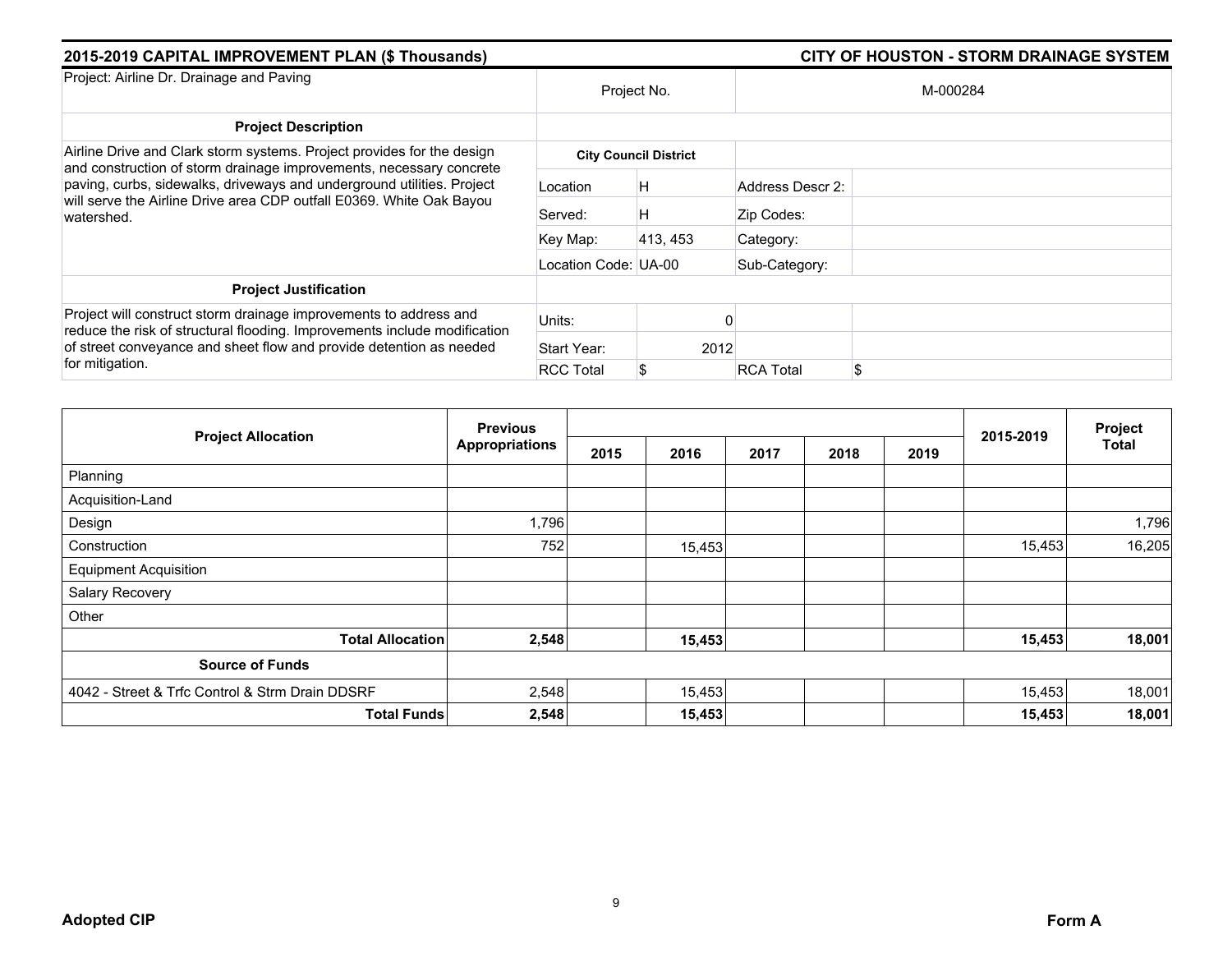| 2015-2019 CAPITAL IMPROVEMENT PLAN (\$ Thousands)                                                                                                                                                                                         |                      |                              |                        |  |  |
|-------------------------------------------------------------------------------------------------------------------------------------------------------------------------------------------------------------------------------------------|----------------------|------------------------------|------------------------|--|--|
| Project: Garden Oaks and Shepherd Forest Area<br>DRAINAGE AND PAVING                                                                                                                                                                      | Project No.          |                              | M-000285               |  |  |
| <b>Project Description</b>                                                                                                                                                                                                                |                      |                              |                        |  |  |
| Project provides for the design and construction of storm drainage                                                                                                                                                                        |                      | <b>City Council District</b> |                        |  |  |
| improvements, necessary concrete paving, curbs, sidewalks, driveways<br>and underground utilities. Project will serve the Garden Oaks,<br>Shepherd Forest, Shepherd Park, Candlelight Plaza, Pinemont, and<br>Oak Grove areas.            | Location             | C                            | Address Descr 2:       |  |  |
|                                                                                                                                                                                                                                           | Served:              | C.                           | Zip Codes:             |  |  |
|                                                                                                                                                                                                                                           | Key Map:             | 452L.452M                    | Category:              |  |  |
|                                                                                                                                                                                                                                           | Location Code: UA-00 |                              | Sub-Category:          |  |  |
| <b>Project Justification</b>                                                                                                                                                                                                              |                      |                              |                        |  |  |
| Project will construct storm drainage improvements to address and<br>reduce the risk of structural flooding. Improvements include<br>modification of street conveyance and sheet flow, and provide detention<br>as needed for mitigation. | Units:               |                              |                        |  |  |
|                                                                                                                                                                                                                                           | Start Year:          | 2012                         |                        |  |  |
|                                                                                                                                                                                                                                           | <b>RCC Total</b>     |                              | \$<br><b>RCA Total</b> |  |  |

|                                                 | <b>Previous</b>       |        |      |      |      |      |           | Project |
|-------------------------------------------------|-----------------------|--------|------|------|------|------|-----------|---------|
| <b>Project Allocation</b>                       | <b>Appropriations</b> | 2015   | 2016 | 2017 | 2018 | 2019 | 2015-2019 | Total   |
| Planning                                        |                       |        |      |      |      |      |           |         |
| Acquisition-Land                                |                       |        |      |      |      |      |           |         |
| Design                                          | 1,103                 |        |      |      |      |      |           | 1,103   |
| Construction                                    |                       | 22,022 |      |      |      |      | 22,022    | 22,022  |
| <b>Equipment Acquisition</b>                    |                       |        |      |      |      |      |           |         |
| Salary Recovery                                 |                       |        |      |      |      |      |           |         |
| Other                                           |                       |        |      |      |      |      |           |         |
| <b>Total Allocation</b>                         | 1,103                 | 22,022 |      |      |      |      | 22,022    | 23,125  |
| <b>Source of Funds</b>                          |                       |        |      |      |      |      |           |         |
| 4042 - Street & Trfc Control & Strm Drain DDSRF | 1,103                 | 21,011 |      |      |      |      | 21,011    | 22,114  |
| 8500 - PWE-W&S Syst Consolidated Constr Fd      |                       | 1,011  |      |      |      |      | 1,011     | 1,011   |
| <b>Total Funds</b>                              | 1,103                 | 22,022 |      |      |      |      | 22,022    | 23,125  |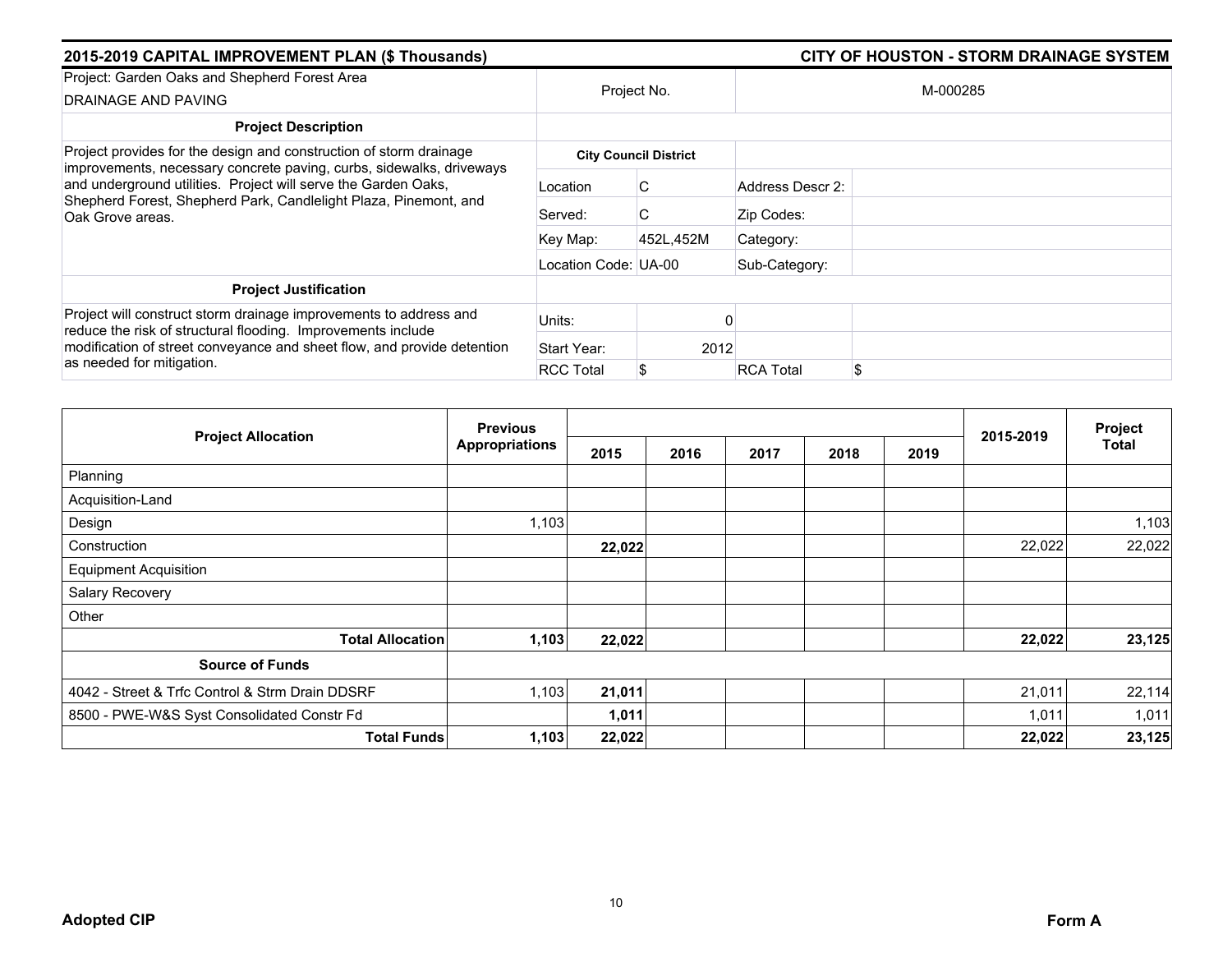| 2015-2019 CAPITAL IMPROVEMENT PLAN (\$ Thousands)                                                                                                                                                                                         | <b>CITY OF HOUSTON - STORM DRAINAGE SYSTEM</b> |                              |                        |  |
|-------------------------------------------------------------------------------------------------------------------------------------------------------------------------------------------------------------------------------------------|------------------------------------------------|------------------------------|------------------------|--|
| Project: Pleasantville Area                                                                                                                                                                                                               |                                                |                              | M-000286               |  |
| DRAINAGE & PAVING                                                                                                                                                                                                                         | Project No.                                    |                              |                        |  |
| <b>Project Description</b>                                                                                                                                                                                                                |                                                |                              |                        |  |
| Project provides for the design and construction of storm drainage<br>improvements, necessary concrete paving, curbs, sidewalks,                                                                                                          |                                                | <b>City Council District</b> |                        |  |
| driveways, and underground utilities. Project will serve the<br>Pleasantville and Glendale areas. CDP outfall H0072 and adjacent<br>areas.                                                                                                | Location                                       | B,H                          | Address Descr 2:       |  |
|                                                                                                                                                                                                                                           | Served:                                        | B,H                          | Zip Codes:             |  |
|                                                                                                                                                                                                                                           | Key Map:                                       | 495F,K,L,P                   | Category:              |  |
|                                                                                                                                                                                                                                           | Location Code: UA-00                           |                              | Sub-Category:          |  |
| <b>Project Justification</b>                                                                                                                                                                                                              |                                                |                              |                        |  |
| Project will construct storm drainage improvements to address and<br>reduce the risk of structural flooding. Improvements include<br>modification of street conveyance and sheet flow, and provide<br>detention as needed for mitigation. | Units:                                         |                              |                        |  |
|                                                                                                                                                                                                                                           | Start Year:                                    | 2012                         |                        |  |
|                                                                                                                                                                                                                                           | <b>RCC Total</b>                               |                              | \$<br><b>RCA Total</b> |  |

|                                                 | <b>Previous</b>       |        |      |      |      |      | Project   |        |
|-------------------------------------------------|-----------------------|--------|------|------|------|------|-----------|--------|
| <b>Project Allocation</b>                       | <b>Appropriations</b> | 2015   | 2016 | 2017 | 2018 | 2019 | 2015-2019 | Total  |
| Planning                                        |                       |        |      |      |      |      |           |        |
| Acquisition-Land                                |                       |        |      |      |      |      |           |        |
| Design                                          | 882                   |        |      |      |      |      |           | 882    |
| Construction                                    |                       | 11,830 |      |      |      |      | 11,830    | 11,830 |
| <b>Equipment Acquisition</b>                    |                       |        |      |      |      |      |           |        |
| Salary Recovery                                 |                       |        |      |      |      |      |           |        |
| Other                                           |                       |        |      |      |      |      |           |        |
| <b>Total Allocation</b>                         | 882                   | 11,830 |      |      |      |      | 11,830    | 12,712 |
| <b>Source of Funds</b>                          |                       |        |      |      |      |      |           |        |
| 4042 - Street & Trfc Control & Strm Drain DDSRF | 882                   | 10,764 |      |      |      |      | 10,764    | 11,646 |
| 8500 - PWE-W&S Syst Consolidated Constr Fd      |                       | 1,066  |      |      |      |      | 1,066     | 1,066  |
| <b>Total Funds</b>                              | 882                   | 11,830 |      |      |      |      | 11,830    | 12,712 |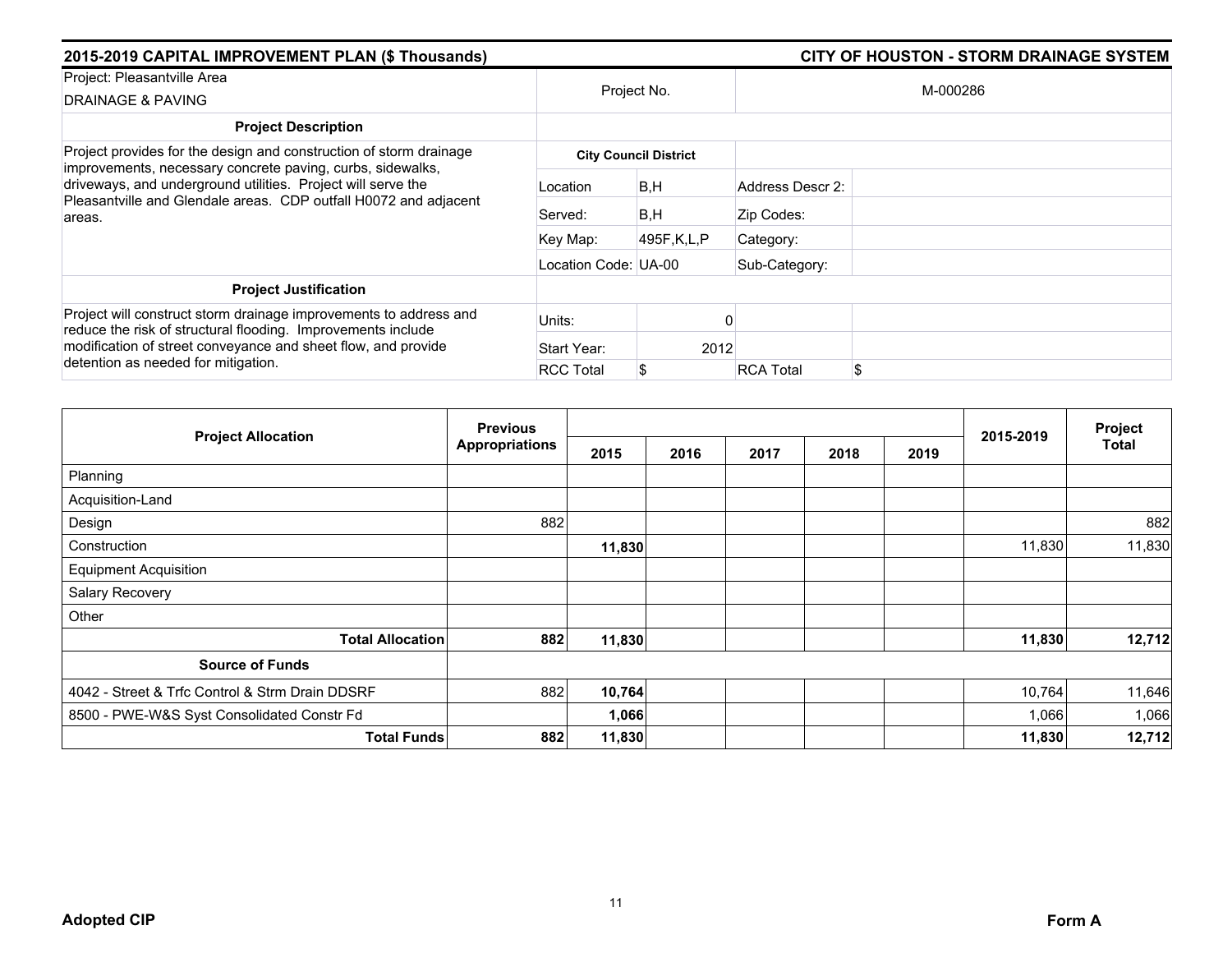| 2015-2019 CAPITAL IMPROVEMENT PLAN (\$ Thousands)                                                                                                                                                                                         |                      |                              | <b>CITY OF HOUSTON - STORM DRAINAGE SYSTEM</b> |
|-------------------------------------------------------------------------------------------------------------------------------------------------------------------------------------------------------------------------------------------|----------------------|------------------------------|------------------------------------------------|
| Project: Wirt Road Drainage and Paving                                                                                                                                                                                                    |                      | Project No.                  | M-000287                                       |
| <b>Project Description</b>                                                                                                                                                                                                                |                      |                              |                                                |
| Project provides for the design and construction of storm drainage                                                                                                                                                                        |                      | <b>City Council District</b> |                                                |
| improvements, necessary concrete paving, curbs, sidewalks, driveways,<br>and underground utilities. Project will serve the Wirt<br>Road area: Wirt Road from I-10 to Hempstead Hwy, CDP outfall<br>W0404, and adjacent areas.             | Location             | A                            | Address Descr 2:                               |
|                                                                                                                                                                                                                                           | Served:              | A                            | Zip Codes:                                     |
|                                                                                                                                                                                                                                           | Key Map:             | 451M-X491A                   | Category:                                      |
|                                                                                                                                                                                                                                           | Location Code: UA-00 |                              | Sub-Category:                                  |
| <b>Project Justification</b>                                                                                                                                                                                                              |                      |                              |                                                |
| Project will construct storm drainage improvements to address and<br>reduce the risk of structural flooding. Improvements include<br>modification of street conveyance and sheet flow, and provide<br>detention as needed for mitigation. | Units:               |                              |                                                |
|                                                                                                                                                                                                                                           | Start Year:          | 2012                         |                                                |
|                                                                                                                                                                                                                                           | <b>RCC Total</b>     |                              | \$<br><b>RCA Total</b>                         |

|                                                 | <b>Previous</b>       |       |      |      |      |      |           | Project        |
|-------------------------------------------------|-----------------------|-------|------|------|------|------|-----------|----------------|
| <b>Project Allocation</b>                       | <b>Appropriations</b> | 2015  | 2016 | 2017 | 2018 | 2019 | 2015-2019 | Total          |
| Planning                                        |                       |       |      |      |      |      |           |                |
| Acquisition-Land                                |                       |       |      |      |      |      |           |                |
| Design                                          | 842                   |       |      |      |      |      |           | 842            |
| Construction                                    | 8,144                 | 5,220 |      |      |      |      | 5,220     | 13,364         |
| <b>Equipment Acquisition</b>                    |                       |       |      |      |      |      |           |                |
| Salary Recovery                                 |                       |       |      |      |      |      |           |                |
| Other                                           |                       |       |      |      |      |      |           |                |
| <b>Total Allocation</b>                         | 8,985                 | 5,220 |      |      |      |      | 5,220     | 14,205         |
| <b>Source of Funds</b>                          |                       |       |      |      |      |      |           |                |
| 4042 - Street & Trfc Control & Strm Drain DDSRF | 8,985                 | 5,220 |      |      |      |      | 5,220     | 14,205         |
| 8500 - PWE-W&S Syst Consolidated Constr Fd      |                       |       |      |      |      |      |           | $\overline{0}$ |
| <b>Total Funds</b>                              | 8,985                 | 5,220 |      |      |      |      | 5,220     | 14,205         |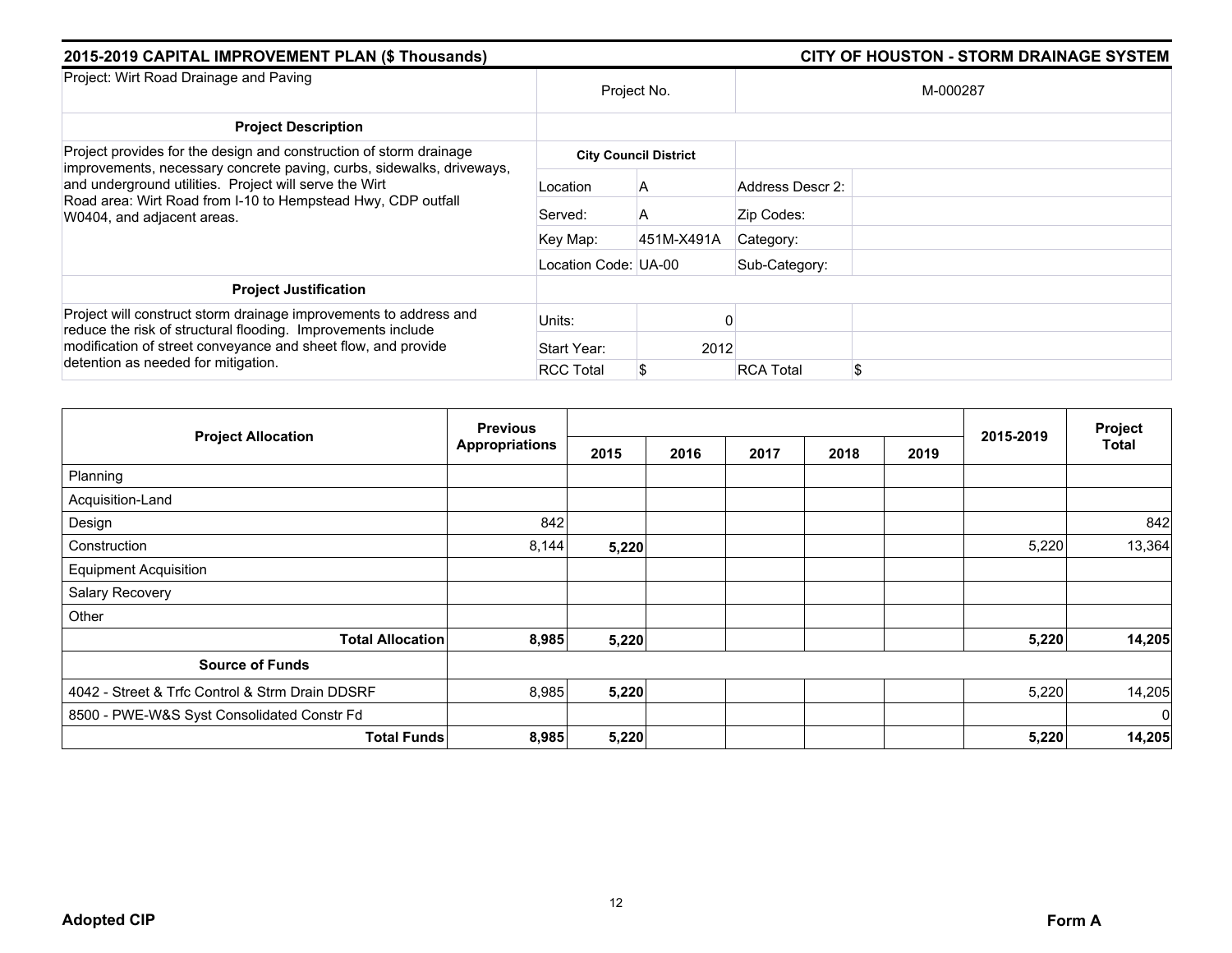| 2015-2019 CAPITAL IMPROVEMENT PLAN (\$ Thousands)                                                                                                                                                                                         |                      |                              | <b>CITY OF HOUSTON - STORM DRAINAGE SYSTEM</b> |
|-------------------------------------------------------------------------------------------------------------------------------------------------------------------------------------------------------------------------------------------|----------------------|------------------------------|------------------------------------------------|
| Project: Easthaven Blvd(Bryant to Ledge) Drainage                                                                                                                                                                                         |                      | Project No.                  | M-000288                                       |
| <b>Project Description</b>                                                                                                                                                                                                                |                      |                              |                                                |
| Project provides for the design and construction of storm drainage                                                                                                                                                                        |                      | <b>City Council District</b> |                                                |
| improvements, necessary concrete paving, curbs, sidewalks,<br>driveways, and underground utilities. Project will be located<br>along Easthaven Blvd and certain side streets to serve the Easthaven<br>and Hales area.                    | Location             |                              | Address Descr 2:                               |
|                                                                                                                                                                                                                                           | Served:              |                              | Zip Codes:                                     |
|                                                                                                                                                                                                                                           | Key Map:             | 575H,575M                    | Category:                                      |
|                                                                                                                                                                                                                                           | Location Code: UA-00 |                              | Sub-Category:                                  |
| <b>Project Justification</b>                                                                                                                                                                                                              |                      |                              |                                                |
| Project will construct storm drainage improvements to address and<br>reduce the risk of structural flooding. Improvements include<br>modification of street conveyance and sheet flow, and provide<br>detention as needed for mitigation. | Units:               |                              |                                                |
|                                                                                                                                                                                                                                           | Start Year:          | 2012                         |                                                |
|                                                                                                                                                                                                                                           | <b>RCC Total</b>     |                              | \$<br><b>RCA Total</b>                         |

|                                                 | <b>Previous</b>       |      |       |      | Project |      |           |       |
|-------------------------------------------------|-----------------------|------|-------|------|---------|------|-----------|-------|
| <b>Project Allocation</b>                       | <b>Appropriations</b> | 2015 | 2016  | 2017 | 2018    | 2019 | 2015-2019 | Total |
| Planning                                        |                       |      |       |      |         |      |           |       |
| Acquisition-Land                                |                       |      |       |      |         |      |           | 0     |
| Design                                          | 474                   |      |       |      |         |      |           | 474   |
| Construction                                    |                       |      | 4,663 |      |         |      | 4,663     | 4,663 |
| <b>Equipment Acquisition</b>                    |                       |      |       |      |         |      |           |       |
| Salary Recovery                                 |                       |      |       |      |         |      |           |       |
| Other                                           |                       |      |       |      |         |      |           |       |
| <b>Total Allocation</b>                         | 474                   |      | 4,663 |      |         |      | 4,663     | 5,137 |
| <b>Source of Funds</b>                          |                       |      |       |      |         |      |           |       |
| 4042 - Street & Trfc Control & Strm Drain DDSRF | 474                   |      | 4,663 |      |         |      | 4,663     | 5,137 |
| <b>Total Funds</b>                              | 474                   |      | 4,663 |      |         |      | 4,663     | 5,137 |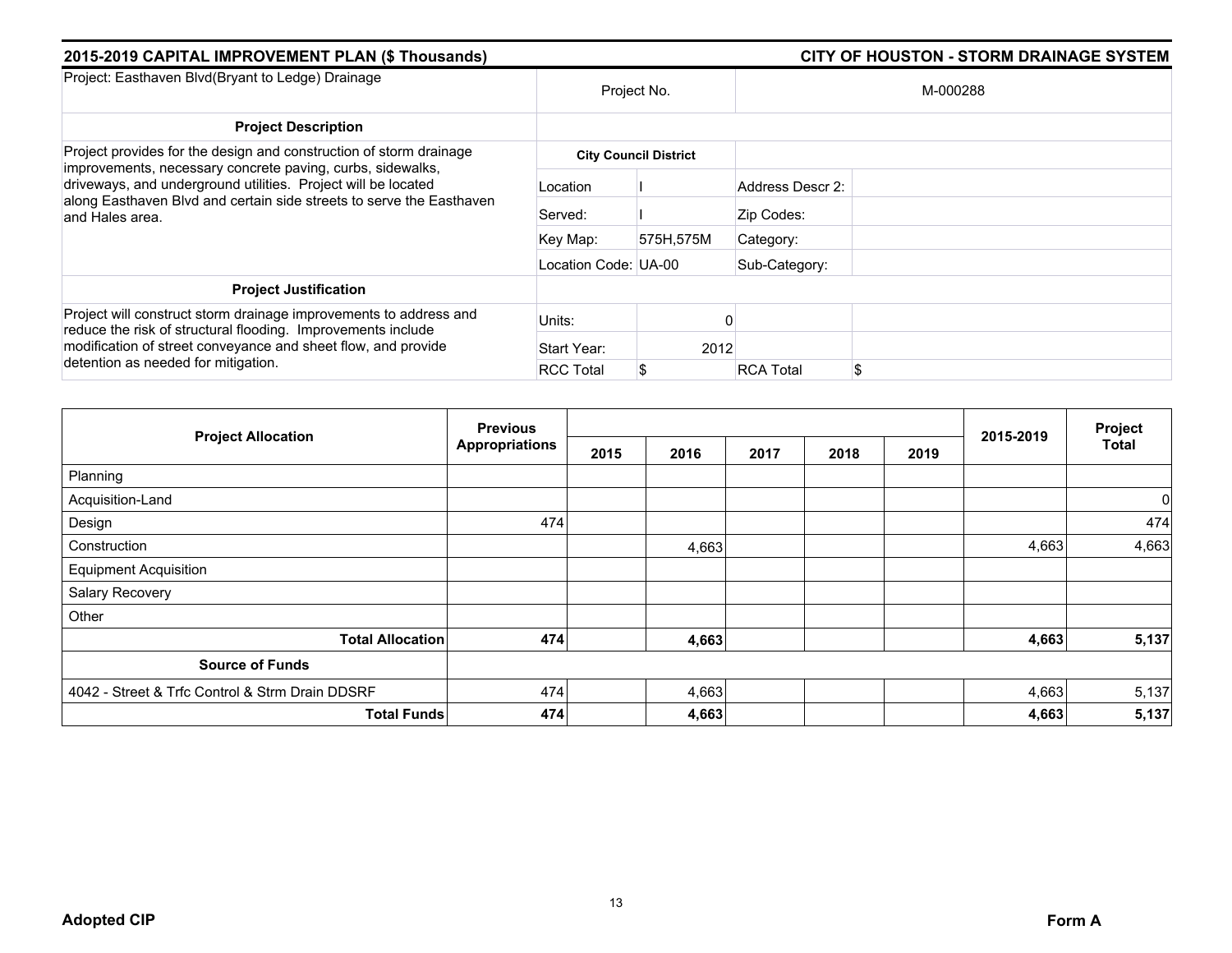| 2015-2019 CAPITAL IMPROVEMENT PLAN (\$ Thousands)                                                                                                                                                                                         |                      |                              |                        |  |  |
|-------------------------------------------------------------------------------------------------------------------------------------------------------------------------------------------------------------------------------------------|----------------------|------------------------------|------------------------|--|--|
| Project: Minnetex/Almeda Genoa Area<br><b>DRAINAGE &amp; PAVING</b>                                                                                                                                                                       |                      | Project No.                  | M-000289               |  |  |
| <b>Project Description</b>                                                                                                                                                                                                                |                      |                              |                        |  |  |
| Project provides for the design and construction of storm drainage                                                                                                                                                                        |                      | <b>City Council District</b> |                        |  |  |
| improvements, necessary concrete paving, and underground utilities.<br>Project will be located along Cullen Blvd and certain side streets<br>to serve the Minnetex Place and Almeda Genoa. CDP outfall C1147<br>and adjacent areas.       | Location             | D                            | Address Descr 2:       |  |  |
|                                                                                                                                                                                                                                           | Served:              | D                            | Zip Codes:             |  |  |
|                                                                                                                                                                                                                                           | Key Map:             | 573, 574                     | Category:              |  |  |
|                                                                                                                                                                                                                                           | Location Code: UA-00 |                              | Sub-Category:          |  |  |
| <b>Project Justification</b>                                                                                                                                                                                                              |                      |                              |                        |  |  |
| Project will construct storm drainage improvements to address and<br>reduce the risk of structural flooding. Improvements include<br>modification of street conveyance and sheet flow, and provide<br>detention as needed for mitigation. | Units:               |                              |                        |  |  |
|                                                                                                                                                                                                                                           | Start Year:          | 2012                         |                        |  |  |
|                                                                                                                                                                                                                                           | <b>RCC Total</b>     |                              | \$<br><b>RCA Total</b> |  |  |

|                                                 | <b>Previous</b>       |      |       |      |      | Project |           |                |
|-------------------------------------------------|-----------------------|------|-------|------|------|---------|-----------|----------------|
| <b>Project Allocation</b>                       | <b>Appropriations</b> | 2015 | 2016  | 2017 | 2018 | 2019    | 2015-2019 | Total          |
| Planning                                        |                       |      |       |      |      |         |           |                |
| Acquisition-Land                                |                       |      |       |      |      |         |           | $\overline{0}$ |
| Design                                          | 923                   |      |       |      |      |         |           | 923            |
| Construction                                    |                       |      | 8,321 |      |      |         | 8,321     | 8,321          |
| <b>Equipment Acquisition</b>                    |                       |      |       |      |      |         |           |                |
| Salary Recovery                                 |                       |      |       |      |      |         |           |                |
| Other                                           |                       |      |       |      |      |         |           |                |
| <b>Total Allocation</b>                         | 923                   |      | 8,321 |      |      |         | 8,321     | 9,244          |
| <b>Source of Funds</b>                          |                       |      |       |      |      |         |           |                |
| 4042 - Street & Trfc Control & Strm Drain DDSRF | 923                   |      | 6,282 |      |      |         | 6,282     | 7,205          |
| 8500 - PWE-W&S Syst Consolidated Constr Fd      |                       |      | 2,039 |      |      |         | 2,039     | 2,039          |
| <b>Total Funds</b>                              | 923                   |      | 8,321 |      |      |         | 8,321     | 9,244          |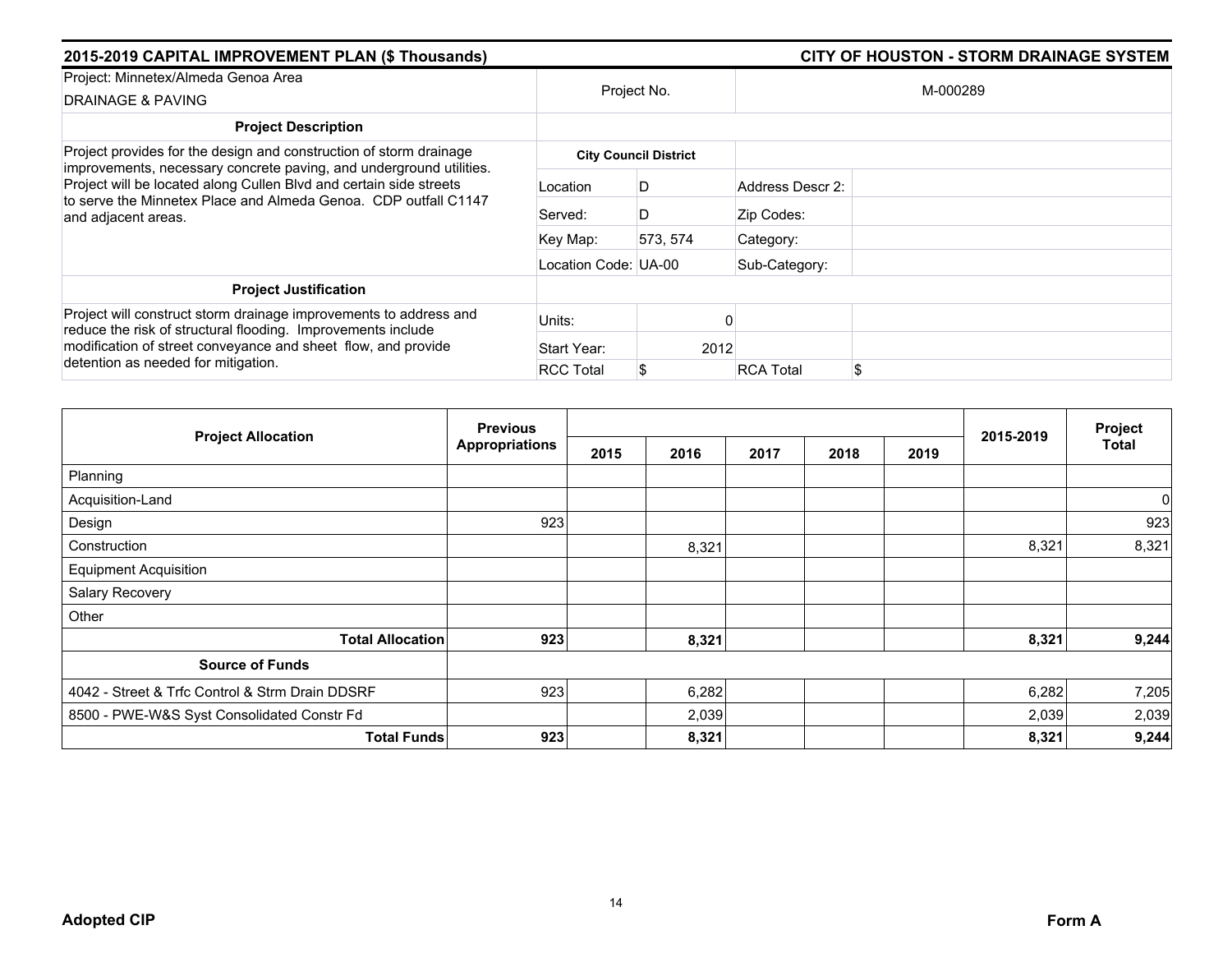| 2015-2019 CAPITAL IMPROVEMENT PLAN (\$ Thousands)                                                                                                                                                                                         |                      |                              |                        |  |
|-------------------------------------------------------------------------------------------------------------------------------------------------------------------------------------------------------------------------------------------|----------------------|------------------------------|------------------------|--|
| Project: Binglewood, Inwood Forest, & Oak Forest<br>DRAINAGE AND PAVING                                                                                                                                                                   | Project No.          |                              | M-000293               |  |
| <b>Project Description</b>                                                                                                                                                                                                                |                      |                              |                        |  |
| Project provides for the design and construction of storm drainage                                                                                                                                                                        |                      | <b>City Council District</b> |                        |  |
| improvements, necessary concrete paving, curbs, sidewalks, driveways,<br>and underground utilities. Project will serve the Binglewood, Inwood<br>Forest, and Oak Forest area.                                                             | Location             | A                            | Address Descr 2:       |  |
|                                                                                                                                                                                                                                           | Served:              | A                            | Zip Codes:             |  |
|                                                                                                                                                                                                                                           | Key Map:             | 411                          | Category:              |  |
|                                                                                                                                                                                                                                           | Location Code: UA-00 |                              | Sub-Category:          |  |
| <b>Project Justification</b>                                                                                                                                                                                                              |                      |                              |                        |  |
| Project will construct storm drainage improvements to address and<br>reduce the risk of structural flooding. Improvements include modification<br>of street conveyance and sheet flow, and provide detention as needed<br>for mitigation. | Units:               |                              |                        |  |
|                                                                                                                                                                                                                                           | Start Year:          | 2012                         |                        |  |
|                                                                                                                                                                                                                                           | <b>RCC Total</b>     |                              | \$<br><b>RCA Total</b> |  |

|                                                 | <b>Previous</b>       |      |        |      | Project |      |           |              |
|-------------------------------------------------|-----------------------|------|--------|------|---------|------|-----------|--------------|
| <b>Project Allocation</b>                       | <b>Appropriations</b> | 2015 | 2016   | 2017 | 2018    | 2019 | 2015-2019 | <b>Total</b> |
| Planning                                        |                       |      |        |      |         |      |           |              |
| Acquisition-Land                                |                       |      |        |      |         |      |           |              |
| Design                                          | 621                   |      |        |      |         |      |           | 621          |
| Construction                                    |                       |      | 10,129 |      |         |      | 10,129    | 10,129       |
| <b>Equipment Acquisition</b>                    |                       |      |        |      |         |      |           |              |
| Salary Recovery                                 |                       |      |        |      |         |      |           |              |
| Other                                           |                       |      |        |      |         |      |           |              |
| <b>Total Allocation</b>                         | 621                   |      | 10,129 |      |         |      | 10,129    | 10,750       |
| <b>Source of Funds</b>                          |                       |      |        |      |         |      |           |              |
| 4042 - Street & Trfc Control & Strm Drain DDSRF | 621                   |      | 10,129 |      |         |      | 10,129    | 10,750       |
| 8500 - PWE-W&S Syst Consolidated Constr Fd      |                       |      |        |      |         |      |           | $\mathbf 0$  |
| <b>Total Funds</b>                              | 621                   |      | 10,129 |      |         |      | 10,129    | 10,750       |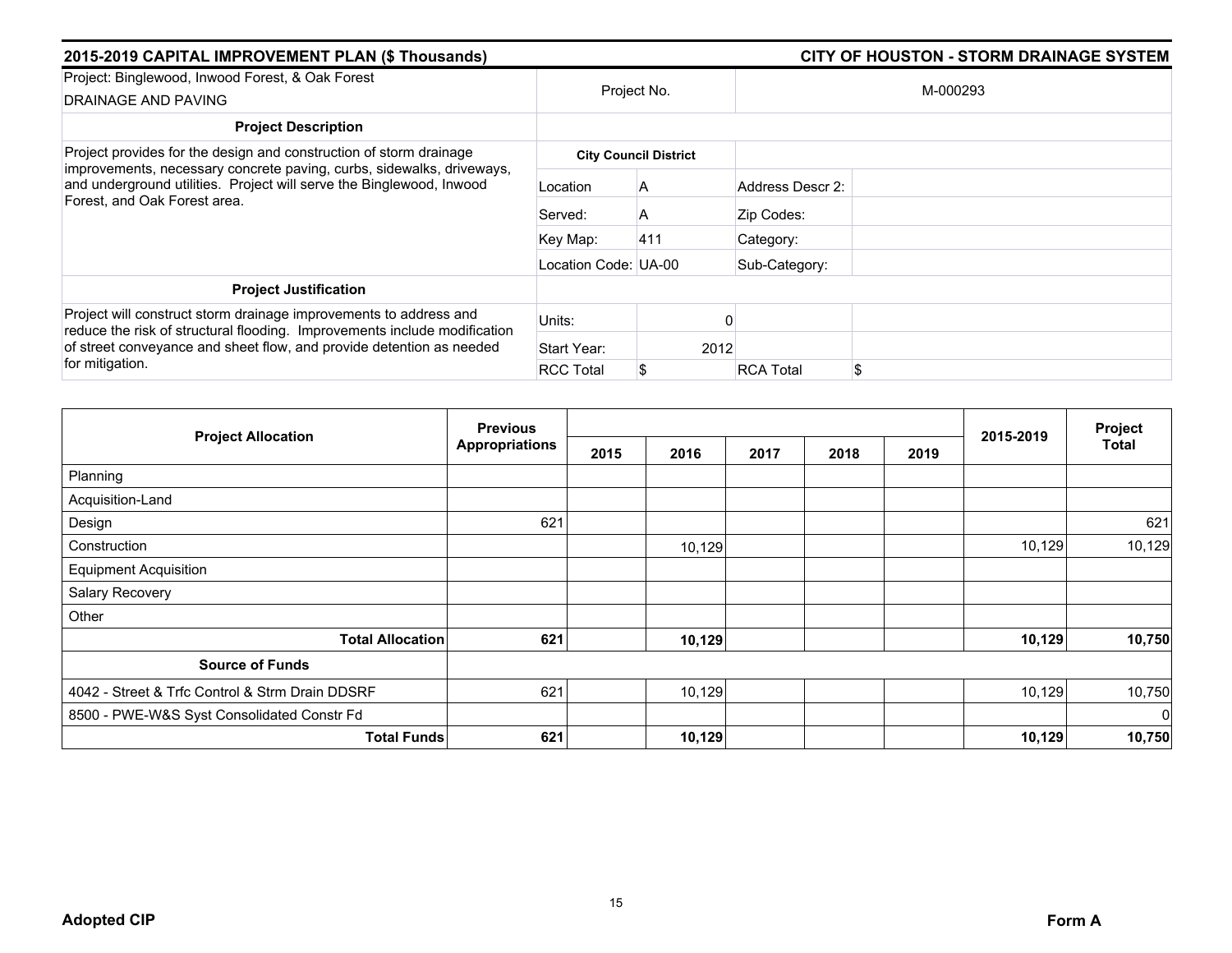| 2015-2019 CAPITAL IMPROVEMENT PLAN (\$ Thousands)                                                                                                                                                                                         |                      |                              |                  | <b>CITY OF HOUSTON - STORM DRAINAGE SYSTEM</b> |
|-------------------------------------------------------------------------------------------------------------------------------------------------------------------------------------------------------------------------------------------|----------------------|------------------------------|------------------|------------------------------------------------|
| Project: Cullen Drainage and Paving<br>LOOP 610 TO OLD SPANISH TRAIL                                                                                                                                                                      | Project No.          |                              |                  | M-000294                                       |
| <b>Project Description</b>                                                                                                                                                                                                                |                      |                              |                  |                                                |
| Project provides for the design and construction of storm drainage                                                                                                                                                                        |                      | <b>City Council District</b> |                  |                                                |
| improvements, necessary concrete paving, curbs, sidewalks,<br>driveways, and underground utilities. Project will serve the Cullen<br>Blvd Area (Loop 610 to OST). CDP Outfall D0888. Sims Bayou<br>watershed.                             | Location             | D                            | Address Descr 2: |                                                |
|                                                                                                                                                                                                                                           | Served:              | D                            | Zip Codes:       |                                                |
|                                                                                                                                                                                                                                           | Key Map:             | 533 M.O.R                    | Category:        |                                                |
|                                                                                                                                                                                                                                           | Location Code: UA-00 |                              | Sub-Category:    |                                                |
| <b>Project Justification</b>                                                                                                                                                                                                              |                      |                              |                  |                                                |
| Project will construct storm drainage improvements to address and<br>reduce the risk of structural flooding. Improvements include<br>modification of street conveyance and sheet flow, and provide<br>detention as needed for mitigation. | Units:               |                              |                  |                                                |
|                                                                                                                                                                                                                                           | Start Year:          | 2012                         |                  |                                                |
|                                                                                                                                                                                                                                           | <b>RCC Total</b>     | 8                            | <b>RCA Total</b> | \$                                             |

|                                                 | <b>Previous</b>       |      |        |      |      |      | 2015-2019 | Project<br><b>Total</b> |
|-------------------------------------------------|-----------------------|------|--------|------|------|------|-----------|-------------------------|
| <b>Project Allocation</b>                       | <b>Appropriations</b> | 2015 | 2016   | 2017 | 2018 | 2019 |           |                         |
| Planning                                        |                       |      |        |      |      |      |           |                         |
| Acquisition-Land                                |                       |      |        |      |      |      |           |                         |
| Design                                          | 862                   |      |        |      |      |      |           | 862                     |
| Construction                                    |                       |      | 14,066 |      |      |      | 14,066    | 14,066                  |
| <b>Equipment Acquisition</b>                    |                       |      |        |      |      |      |           |                         |
| Salary Recovery                                 |                       |      |        |      |      |      |           |                         |
| Other                                           |                       |      |        |      |      |      |           |                         |
| <b>Total Allocation</b>                         | 862                   |      | 14,066 |      |      |      | 14,066    | 14,928                  |
| <b>Source of Funds</b>                          |                       |      |        |      |      |      |           |                         |
| 4042 - Street & Trfc Control & Strm Drain DDSRF | 862                   |      | 11,356 |      |      |      | 11,356    | 12,218                  |
| 8500 - PWE-W&S Syst Consolidated Constr Fd      |                       |      | 2,710  |      |      |      | 2,710     | 2,710                   |
| <b>Total Funds</b>                              | 862                   |      | 14,066 |      |      |      | 14,066    | 14,928                  |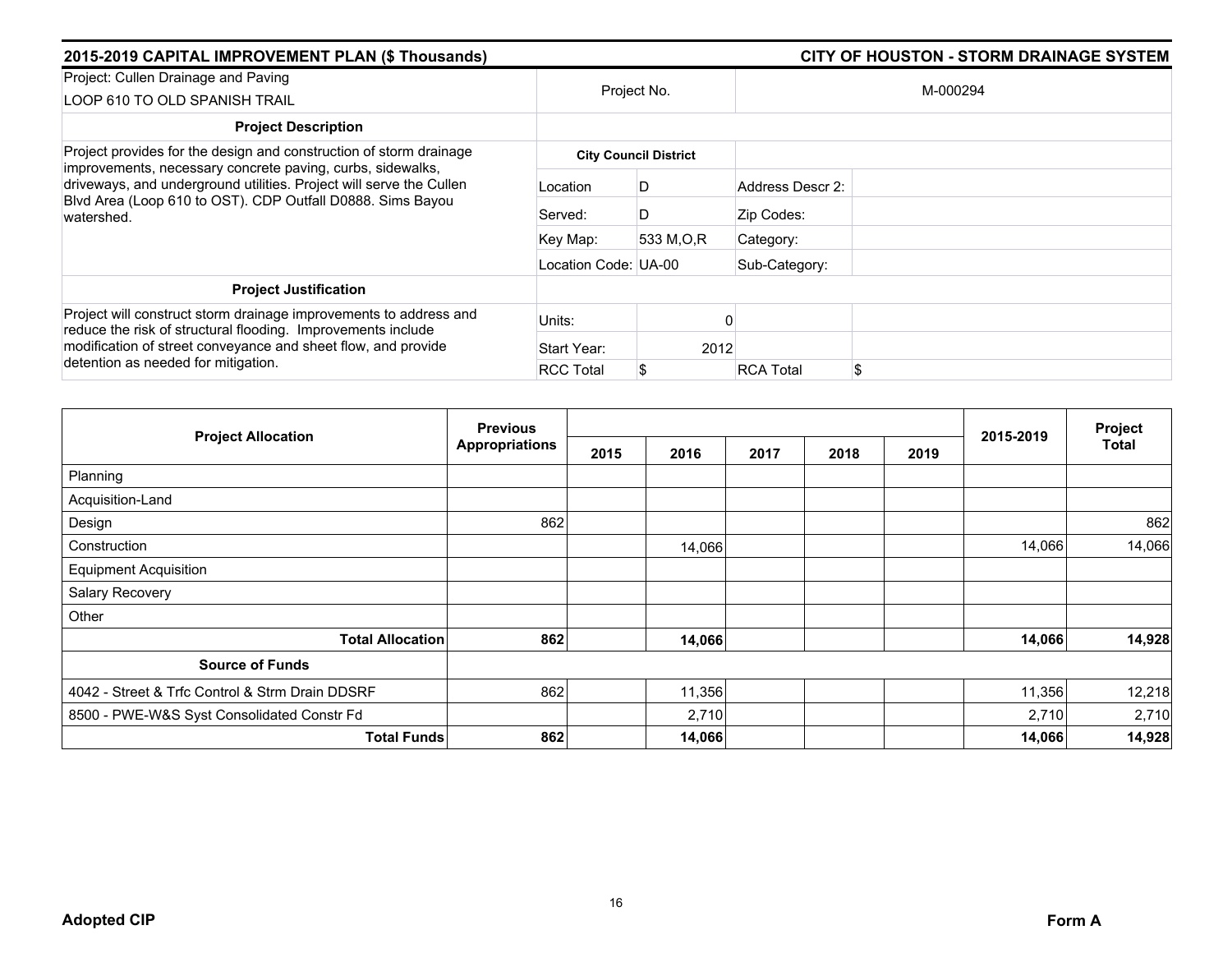| 2015-2019 CAPITAL IMPROVEMENT PLAN (\$ Thousands)                                                                                                                                                                                         |                      | <b>CITY OF HOUSTON - STORM DRAINAGE SYSTEM</b> |                        |  |  |  |
|-------------------------------------------------------------------------------------------------------------------------------------------------------------------------------------------------------------------------------------------|----------------------|------------------------------------------------|------------------------|--|--|--|
| Project: Scott Street Drainage and Paving<br>LOOP 610 TO OLD SPANISH TRAIL                                                                                                                                                                | Project No.          |                                                | M-000295               |  |  |  |
| <b>Project Description</b>                                                                                                                                                                                                                |                      |                                                |                        |  |  |  |
| Project provides for the design and construction of storm drainage                                                                                                                                                                        |                      | <b>City Council District</b>                   |                        |  |  |  |
| improvements, necessary concrete paving, curbs, sidewalks,<br>driveways, and underground utilities. Project will serve the Scott<br>Street Area (Loop 610 to OST). CDP Outfall D0068. Brays Bayou<br>watershed.                           | Location             | D                                              | Address Descr 2:       |  |  |  |
|                                                                                                                                                                                                                                           | Served:              | D                                              | Zip Codes:             |  |  |  |
|                                                                                                                                                                                                                                           | Key Map:             | 533                                            | Category:              |  |  |  |
|                                                                                                                                                                                                                                           | Location Code: UA-00 |                                                | Sub-Category:          |  |  |  |
| <b>Project Justification</b>                                                                                                                                                                                                              |                      |                                                |                        |  |  |  |
| Project will construct storm drainage improvements to address and<br>reduce the risk of structural flooding. Improvements include<br>modification of street conveyance and sheet flow, and provide<br>detention as needed for mitigation. | Units:               |                                                |                        |  |  |  |
|                                                                                                                                                                                                                                           | Start Year:          | 2013                                           |                        |  |  |  |
|                                                                                                                                                                                                                                           | <b>RCC Total</b>     |                                                | \$<br><b>RCA Total</b> |  |  |  |

|                                                 | <b>Previous</b>       |      |        | Project |      |      |           |        |
|-------------------------------------------------|-----------------------|------|--------|---------|------|------|-----------|--------|
| <b>Project Allocation</b>                       | <b>Appropriations</b> | 2015 | 2016   | 2017    | 2018 | 2019 | 2015-2019 | Total  |
| Planning                                        |                       |      |        |         |      |      |           |        |
| Acquisition-Land                                |                       |      |        |         |      |      |           |        |
| Design                                          | 539                   |      |        |         |      |      |           | 539    |
| Construction                                    |                       |      | 10,787 |         |      |      | 10,787    | 10,787 |
| <b>Equipment Acquisition</b>                    |                       |      |        |         |      |      |           |        |
| Salary Recovery                                 |                       |      |        |         |      |      |           |        |
| Other                                           |                       |      |        |         |      |      |           |        |
| <b>Total Allocation</b>                         | 539                   |      | 10,787 |         |      |      | 10,787    | 11,326 |
| <b>Source of Funds</b>                          |                       |      |        |         |      |      |           |        |
| 4042 - Street & Trfc Control & Strm Drain DDSRF | 539                   |      | 9,309  |         |      |      | 9,309     | 9,848  |
| 8500 - PWE-W&S Syst Consolidated Constr Fd      |                       |      | 1,478  |         |      |      | 1,478     | 1,478  |
| <b>Total Funds</b>                              | 539                   |      | 10,787 |         |      |      | 10,787    | 11,326 |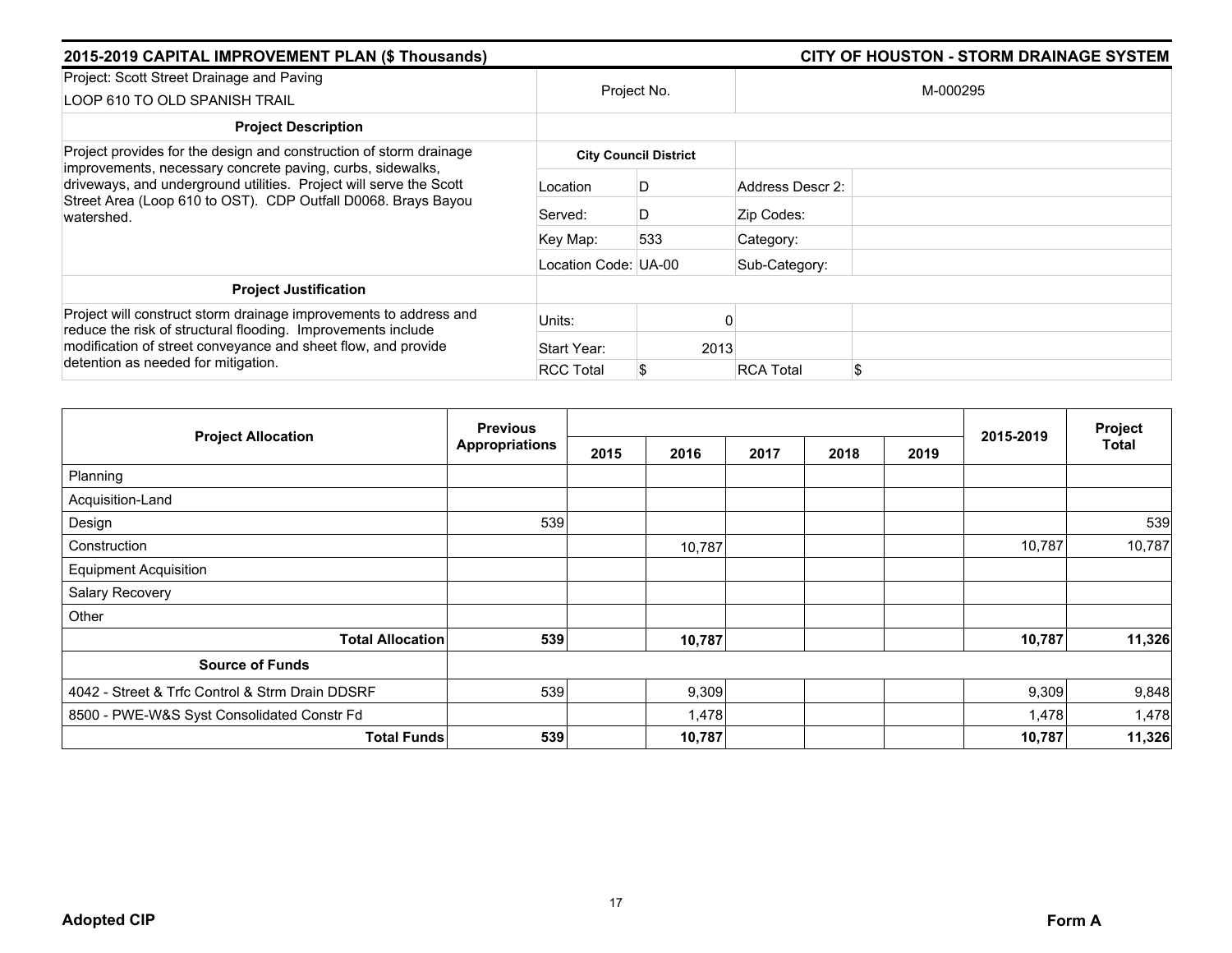| 2015-2019 CAPITAL IMPROVEMENT PLAN (\$ Thousands)                                                                                                                                                                                                      |                      | <b>CITY OF HOUSTON - STORM DRAINAGE SYSTEM</b> |                  |    |  |  |
|--------------------------------------------------------------------------------------------------------------------------------------------------------------------------------------------------------------------------------------------------------|----------------------|------------------------------------------------|------------------|----|--|--|
| Project: Wycliffe Drive (Chatterton to Melronome)                                                                                                                                                                                                      | Project No.          |                                                | M-001010         |    |  |  |
| <b>Project Description</b>                                                                                                                                                                                                                             |                      |                                                |                  |    |  |  |
| Project provides for the design and construction of storm drainage                                                                                                                                                                                     |                      | <b>City Council District</b>                   |                  |    |  |  |
| improvements in the area, necessary concrete paving, curbs, sidewalks,<br>driveways, and underground utilities. Project will serve the Western<br>Village and Sherwood Estates Area. CDP Outfall W1005 and adjacent<br>areas. Buffalo Bayou watershed. | Location             | A                                              | Address Descr 2: |    |  |  |
|                                                                                                                                                                                                                                                        | Served:              | A                                              | Zip Codes:       |    |  |  |
|                                                                                                                                                                                                                                                        | Key Map:             | 449                                            | Category:        |    |  |  |
|                                                                                                                                                                                                                                                        | Location Code: UA-00 |                                                | Sub-Category:    |    |  |  |
| <b>Project Justification</b>                                                                                                                                                                                                                           |                      |                                                |                  |    |  |  |
| This project will construct storm drainage improvements to address and<br>reduce the risk of structural flooding. Improvements include modification<br>of street conveyance and sheetflow, and provide detention as needed<br>for mitigation.          | Units:               |                                                |                  |    |  |  |
|                                                                                                                                                                                                                                                        | Start Year:          | 2014                                           |                  |    |  |  |
|                                                                                                                                                                                                                                                        | <b>RCC Total</b>     | S                                              | <b>RCA Total</b> | \$ |  |  |

|                                                 | <b>Previous</b>       |      |       |      |      | Project |           |       |
|-------------------------------------------------|-----------------------|------|-------|------|------|---------|-----------|-------|
| <b>Project Allocation</b>                       | <b>Appropriations</b> | 2015 | 2016  | 2017 | 2018 | 2019    | 2015-2019 | Total |
| Planning                                        |                       |      |       |      |      |         |           |       |
| Acquisition-Land                                |                       |      |       |      |      |         |           |       |
| Design                                          | 352                   | 207  |       |      |      |         | 207       | 559   |
| Construction                                    |                       |      | 3,599 |      |      |         | 3,599     | 3,599 |
| <b>Equipment Acquisition</b>                    |                       |      |       |      |      |         |           |       |
| Salary Recovery                                 |                       |      |       |      |      |         |           |       |
| Other                                           |                       |      |       |      |      |         |           |       |
| <b>Total Allocation</b>                         | 352                   | 207  | 3,599 |      |      |         | 3,806     | 4,158 |
| <b>Source of Funds</b>                          |                       |      |       |      |      |         |           |       |
| 4042 - Street & Trfc Control & Strm Drain DDSRF | 352                   | 207  | 2,644 |      |      |         | 2,851     | 3,203 |
| 8500 - PWE-W&S Syst Consolidated Constr Fd      |                       |      | 955   |      |      |         | 955       | 955   |
| <b>Total Funds</b>                              | 352                   | 207  | 3,599 |      |      |         | 3,806     | 4,158 |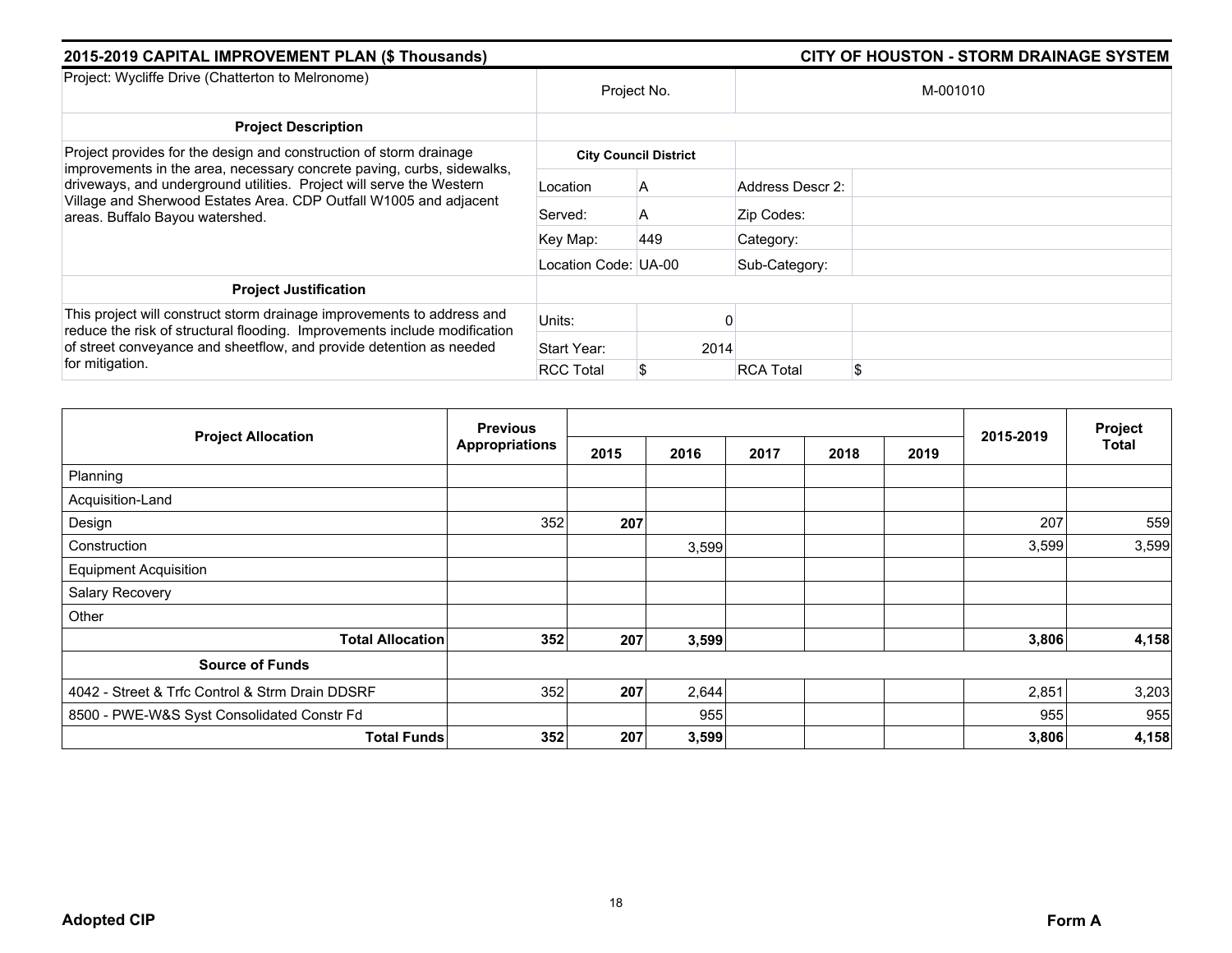| 2015-2019 CAPITAL IMPROVEMENT PLAN (\$ Thousands)                                                                                                                 |                      | <b>CITY OF HOUSTON - STORM DRAINAGE SYSTEM</b> |                  |          |  |  |
|-------------------------------------------------------------------------------------------------------------------------------------------------------------------|----------------------|------------------------------------------------|------------------|----------|--|--|
| Project: Woodshire Area Drainage and Paving                                                                                                                       | Project No.          |                                                |                  | M-410001 |  |  |
| <b>Project Description</b>                                                                                                                                        |                      |                                                |                  |          |  |  |
| Design and Construction of storm drainage improvements/replacements,<br>necessary concrete paving for all streets, curbs, sidewalks,                              |                      | <b>City Council District</b>                   |                  |          |  |  |
| driveways, necessary, and underground utilities. D0149, D0151, D0152,<br>D0153, D0154, D0159 CDP outfalls, and adjacent drainage areas. Brays<br>Bayou Watershed. | Location             | K                                              | Address Descr 2: |          |  |  |
|                                                                                                                                                                   | Served:              |                                                | Zip Codes:       |          |  |  |
|                                                                                                                                                                   | Key Map:             | 532N                                           | Category:        |          |  |  |
|                                                                                                                                                                   | Location Code: UA-00 |                                                | Sub-Category:    |          |  |  |
| <b>Project Justification</b>                                                                                                                                      |                      |                                                |                  |          |  |  |
| The project addresses a need identified and prioritized through the<br>ReBuild Houston Process utilizing a worst first methodology, objective                     | Units:               |                                                |                  |          |  |  |
| data, and benefit/cost analysis. The project will be designed and<br>constructed to improve drainage of streets and reduce the risk of<br>structural flooding.    | Start Year:          | 2014                                           |                  |          |  |  |
|                                                                                                                                                                   | <b>RCC Total</b>     |                                                | <b>RCA Total</b> | S        |  |  |

|                                                 | <b>Previous</b>       |      |              |      |      |           | Project |
|-------------------------------------------------|-----------------------|------|--------------|------|------|-----------|---------|
| <b>Project Allocation</b>                       | <b>Appropriations</b> | 2015 | 2016<br>2017 | 2018 | 2019 | 2015-2019 | Total   |
| Planning                                        |                       |      |              |      |      |           |         |
| Acquisition-Land                                |                       |      |              |      |      |           |         |
| Design                                          | 638                   | 779  |              |      |      | 779       | 1,417   |
| Construction                                    |                       |      | 22,338       |      |      | 22,338    | 22,338  |
| <b>Equipment Acquisition</b>                    |                       |      |              |      |      |           |         |
| Salary Recovery                                 |                       |      |              |      |      |           |         |
| Other                                           |                       |      |              |      |      |           |         |
| <b>Total Allocation</b>                         | 638                   | 779  | 22,338       |      |      | 23,117    | 23,755  |
| <b>Source of Funds</b>                          |                       |      |              |      |      |           |         |
| 4042 - Street & Trfc Control & Strm Drain DDSRF | 638                   | 779  | 12,728       |      |      | 13,507    | 14,145  |
| 8500 - PWE-W&S Syst Consolidated Constr Fd      |                       |      | 9,610        |      |      | 9,610     | 9,610   |
| <b>Total Funds</b>                              | 638                   | 779  | 22,338       |      |      | 23,117    | 23,755  |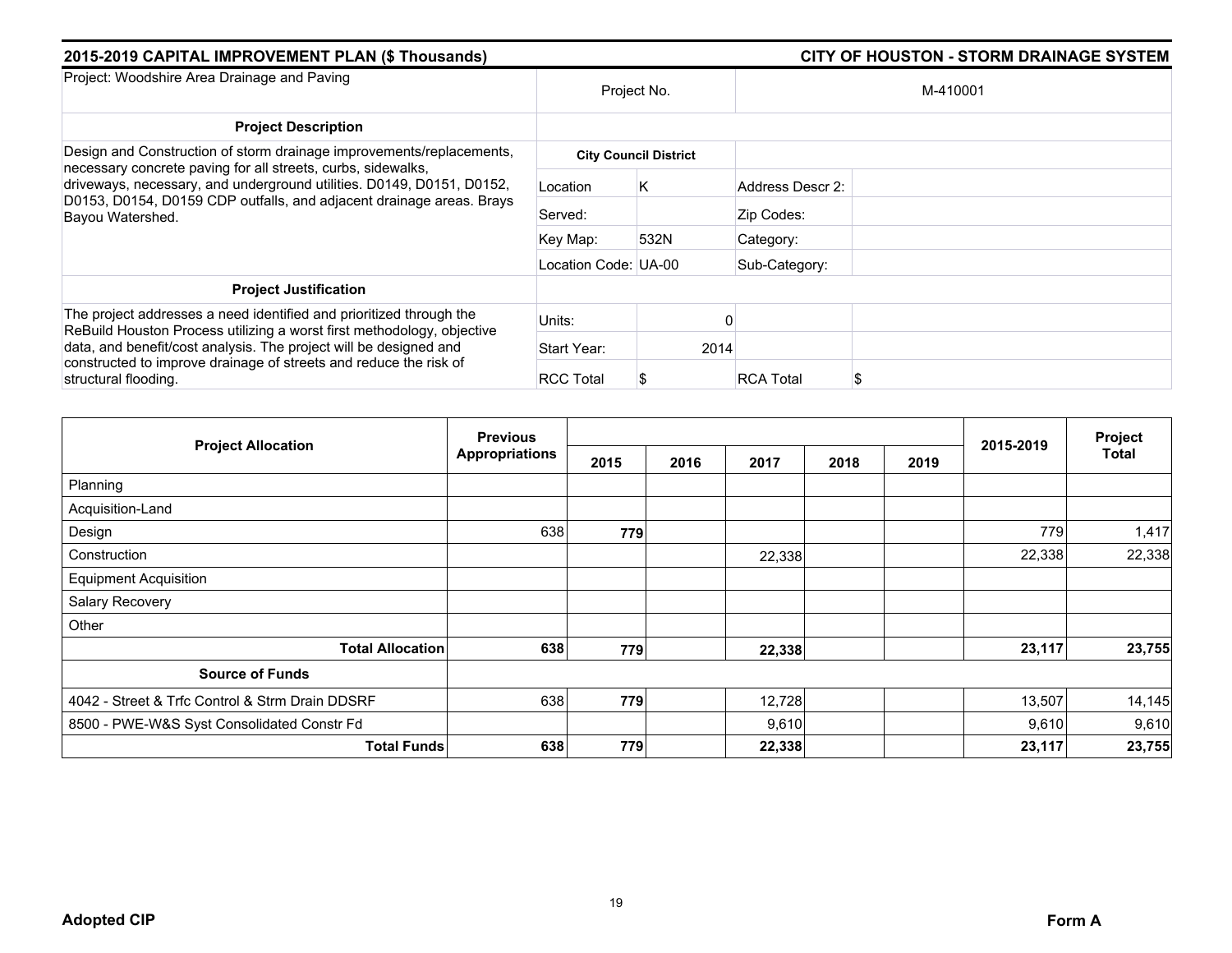| 2015-2019 CAPITAL IMPROVEMENT PLAN (\$ Thousands)                                                                                                                        |                      | <b>CITY OF HOUSTON - STORM DRAINAGE SYSTEM</b> |                       |  |  |
|--------------------------------------------------------------------------------------------------------------------------------------------------------------------------|----------------------|------------------------------------------------|-----------------------|--|--|
| Project: Potomac & Nantucket Area<br>Drainage and Paving                                                                                                                 | Project No.          |                                                | M-410002              |  |  |
| <b>Project Description</b>                                                                                                                                               |                      |                                                |                       |  |  |
| Westheimer and San Felipe: Design and Construction of storm drainage<br>improvements, necessary concrete paving, curbs, sidewalks, driveways,                            |                      | <b>City Council District</b>                   |                       |  |  |
| and underground utilities. Project will serve Potomac and Nantucket<br>area and adjacent drainage areas in Bering Ditch sub watershed of<br>Buffalo Bayou Watershed.     | Location             | G, J                                           | Address Descr 2:      |  |  |
|                                                                                                                                                                          | Served:              |                                                | Zip Codes:            |  |  |
|                                                                                                                                                                          | Key Map:             | 491N                                           | Category:             |  |  |
|                                                                                                                                                                          | Location Code: UA-00 |                                                | Sub-Category:         |  |  |
| <b>Project Justification</b>                                                                                                                                             |                      |                                                |                       |  |  |
| The project addresses a need identified and prioritized through the<br>ReBuild Houston Process utilizing a worst first methodology,                                      | Units:               |                                                |                       |  |  |
| objective data, and benefit/cost analysis. The project will be<br>designed and constructed to improve drainage of streets and reduce<br>the risk of structural flooding. | Start Year:          | 2014                                           |                       |  |  |
|                                                                                                                                                                          | <b>RCC Total</b>     |                                                | <b>RCA Total</b><br>S |  |  |

| <b>Project Allocation</b>                       | <b>Previous</b>       |      |      |        |      |      | 2015-2019 | Project      |
|-------------------------------------------------|-----------------------|------|------|--------|------|------|-----------|--------------|
|                                                 | <b>Appropriations</b> | 2015 | 2016 | 2017   | 2018 | 2019 |           | <b>Total</b> |
| Planning                                        |                       |      |      |        |      |      |           |              |
| Acquisition-Land                                |                       |      |      |        |      |      |           |              |
| Design                                          | 311                   | 562  |      |        |      |      | 562       | 873          |
| Construction                                    |                       |      |      | 11,160 |      |      | 11,160    | 11,160       |
| <b>Equipment Acquisition</b>                    |                       |      |      |        |      |      |           |              |
| Salary Recovery                                 |                       |      |      |        |      |      |           |              |
| Other                                           |                       |      |      |        |      |      |           |              |
| <b>Total Allocation</b>                         | 311                   | 562  |      | 11,160 |      |      | 11,722    | 12,033       |
| <b>Source of Funds</b>                          |                       |      |      |        |      |      |           |              |
| 4042 - Street & Trfc Control & Strm Drain DDSRF | 311                   | 562  |      | 8,731  |      |      | 9,293     | 9,604        |
| 8500 - PWE-W&S Syst Consolidated Constr Fd      |                       |      |      | 2,429  |      |      | 2,429     | 2,429        |
| <b>Total Funds</b>                              | 311                   | 562  |      | 11,160 |      |      | 11,722    | 12,033       |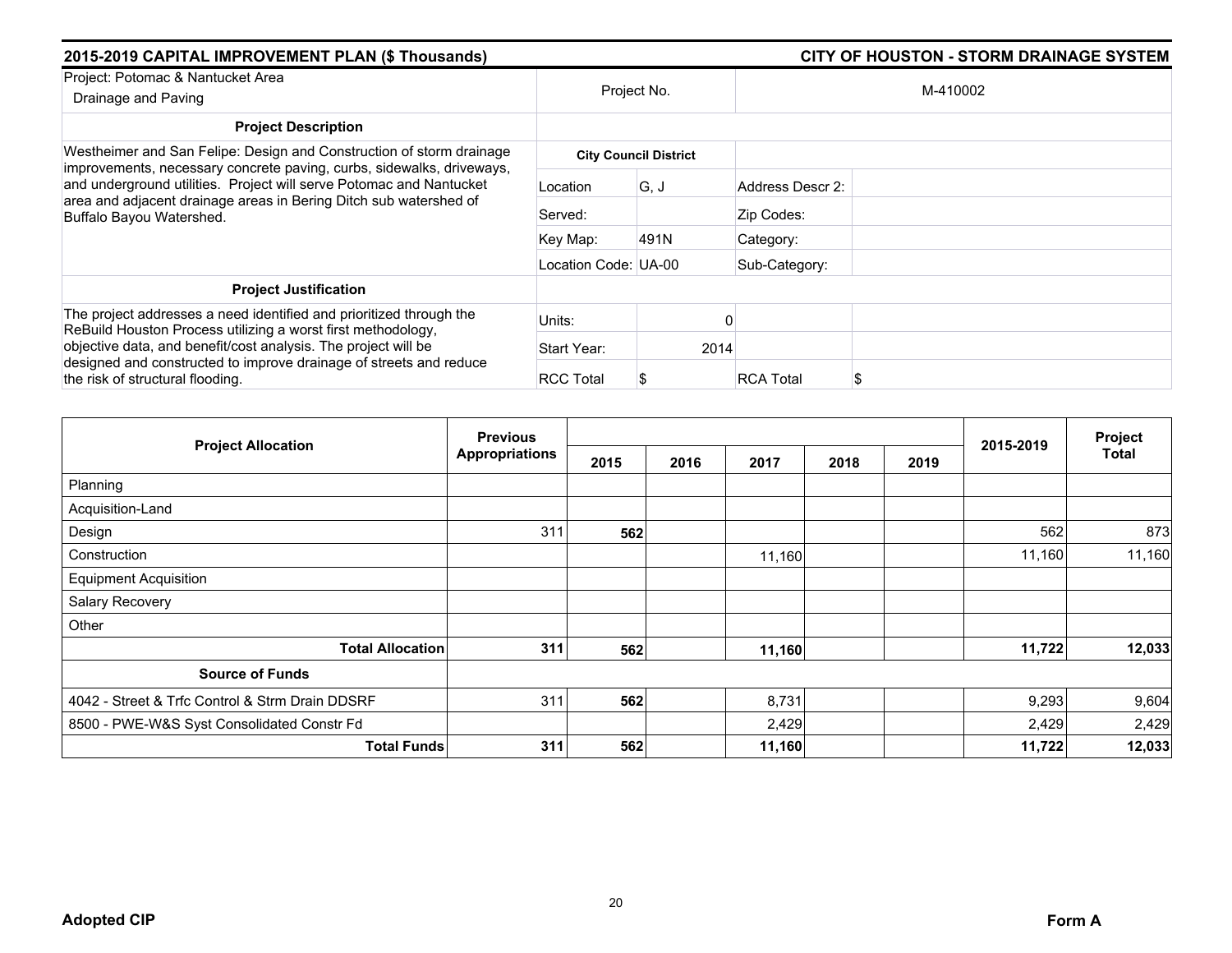| 2015-2019 CAPITAL IMPROVEMENT PLAN (\$ Thousands)                                                                                                              |                      | <b>CITY OF HOUSTON - STORM DRAINAGE SYSTEM</b> |                  |   |  |  |
|----------------------------------------------------------------------------------------------------------------------------------------------------------------|----------------------|------------------------------------------------|------------------|---|--|--|
| Project: Roosevelt, Edel Plaza, Little York Acres<br>DRAINAGE AND PAVING                                                                                       |                      | Project No.                                    | M-410003         |   |  |  |
| <b>Project Description</b>                                                                                                                                     |                      |                                                |                  |   |  |  |
| Replaces existing roadside ditches and asphalt streets with concrete<br>curb-and-gutter streets in critical areas. The project improves sheet flow             |                      | <b>City Council District</b>                   |                  |   |  |  |
| and reduces risk of structural flooding. Project will replace deficient<br>water and sanitary sewer lines.                                                     | Location             | H                                              | Address Descr 2: |   |  |  |
|                                                                                                                                                                | Served:              |                                                | Zip Codes:       |   |  |  |
|                                                                                                                                                                | Key Map:             | 413T,413U                                      | Category:        |   |  |  |
|                                                                                                                                                                | Location Code: UA-00 |                                                | Sub-Category:    |   |  |  |
| <b>Project Justification</b>                                                                                                                                   |                      |                                                |                  |   |  |  |
| The project addresses a need identified and prioritized through the<br>ReBuild Houston Process utilizing a worst first methodology, objective                  | Units:               |                                                |                  |   |  |  |
| data, and benefit/cost analysis. The project will be designed and<br>constructed to improve drainage of streets and reduce the risk of<br>structural flooding. | Start Year:          | 2014                                           |                  |   |  |  |
|                                                                                                                                                                | <b>RCC Total</b>     |                                                | <b>RCA Total</b> | S |  |  |

|                                                 | <b>Previous</b>       |      |      |       |      | Project |           |       |
|-------------------------------------------------|-----------------------|------|------|-------|------|---------|-----------|-------|
| <b>Project Allocation</b>                       | <b>Appropriations</b> | 2015 | 2016 | 2017  | 2018 | 2019    | 2015-2019 | Total |
| Planning                                        |                       |      |      |       |      |         |           |       |
| Acquisition-Land                                |                       |      |      |       |      |         |           |       |
| Design                                          | 320                   | 248  |      |       |      |         | 248       | 568   |
| Construction                                    |                       |      |      | 3,017 |      |         | 3,017     | 3,017 |
| <b>Equipment Acquisition</b>                    |                       |      |      |       |      |         |           |       |
| Salary Recovery                                 |                       |      |      |       |      |         |           |       |
| Other                                           |                       |      |      |       |      |         |           |       |
| <b>Total Allocation</b>                         | 320                   | 248  |      | 3,017 |      |         | 3,265     | 3,585 |
| <b>Source of Funds</b>                          |                       |      |      |       |      |         |           |       |
| 4042 - Street & Trfc Control & Strm Drain DDSRF | 320                   | 248  |      | 2,194 |      |         | 2,442     | 2,762 |
| 8500 - PWE-W&S Syst Consolidated Constr Fd      |                       |      |      | 823   |      |         | 823       | 823   |
| <b>Total Funds</b>                              | 320                   | 248  |      | 3,017 |      |         | 3,265     | 3,585 |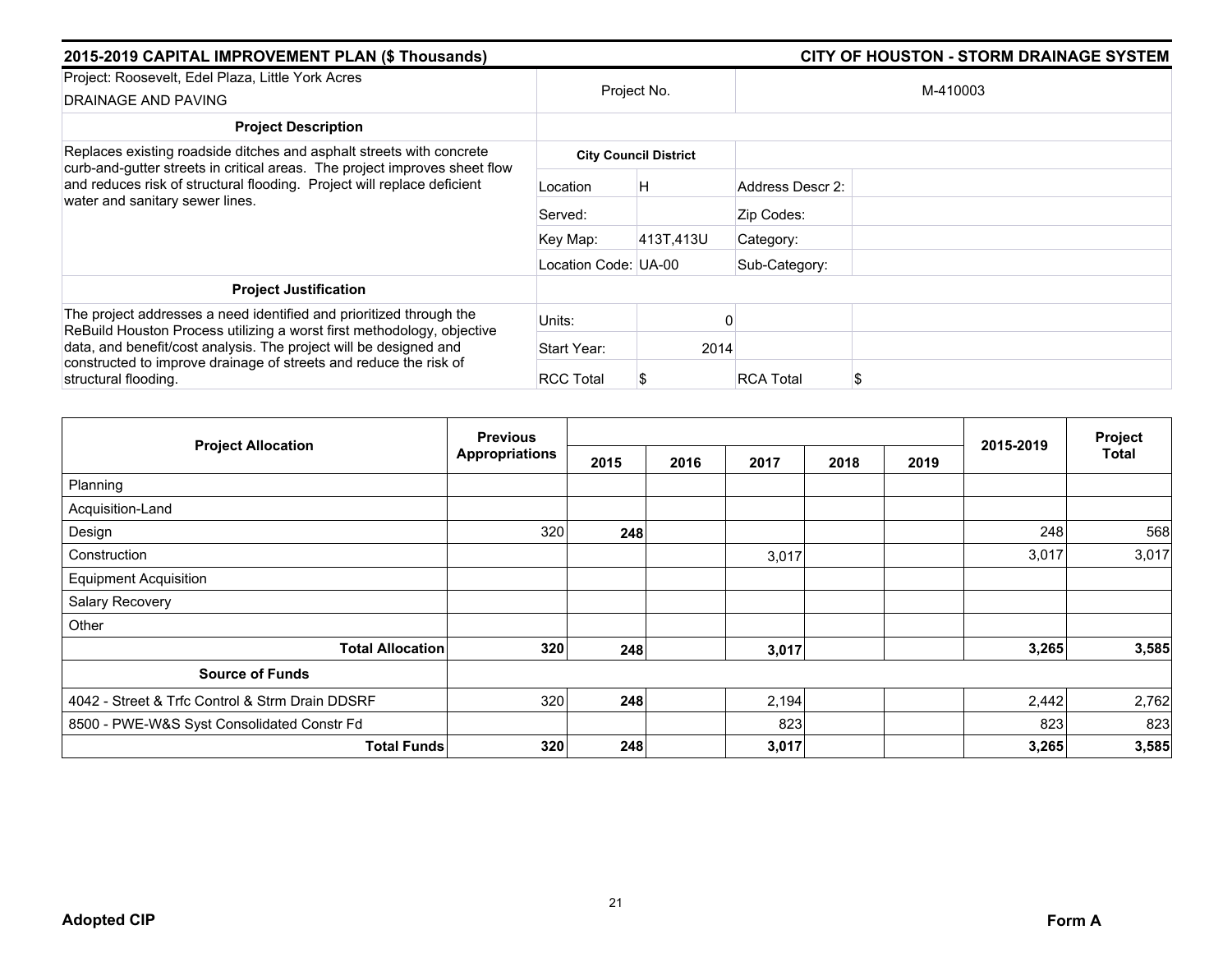| 2015-2019 CAPITAL IMPROVEMENT PLAN (\$ Thousands)                                                                                                                        |                      |                              | <b>CITY OF HOUSTON - STORM DRAINAGE SYSTEM</b> |          |
|--------------------------------------------------------------------------------------------------------------------------------------------------------------------------|----------------------|------------------------------|------------------------------------------------|----------|
| Project: Little York, Courlandt Mdws, York Mdws<br>DRAINAGE AND PAVING                                                                                                   | Project No.          |                              |                                                | M-410004 |
| <b>Project Description</b>                                                                                                                                               |                      |                              |                                                |          |
| Project installs new drainage systems to handle the 100-year flows<br>in the critical area. Project will install curb-and-gutter streets.                                |                      | <b>City Council District</b> |                                                |          |
| Project will replace deficient water and sanitary sewer lines.                                                                                                           | Location             | H                            | Address Descr 2:                               |          |
|                                                                                                                                                                          | Served:              |                              | Zip Codes:                                     |          |
|                                                                                                                                                                          | Key Map:             | 412V,413S                    | Category:                                      |          |
|                                                                                                                                                                          | Location Code: UA-00 |                              | Sub-Category:                                  |          |
| <b>Project Justification</b>                                                                                                                                             |                      |                              |                                                |          |
| The project addresses a need identified and prioritized through the<br>ReBuild Houston Process utilizing a worst first methodology,                                      | Units:               |                              |                                                |          |
| objective data, and benefit/cost analysis. The project will be<br>designed and constructed to improve drainage of streets and reduce<br>the risk of structural flooding. | Start Year:          | 2014                         |                                                |          |
|                                                                                                                                                                          | <b>RCC Total</b>     |                              | <b>RCA Total</b>                               | S        |

|                                                 | <b>Previous</b>       |      |              |      |      | 2015-2019 | Project |
|-------------------------------------------------|-----------------------|------|--------------|------|------|-----------|---------|
| <b>Project Allocation</b>                       | <b>Appropriations</b> | 2015 | 2016<br>2017 | 2018 | 2019 |           | Total   |
| Planning                                        |                       |      |              |      |      |           |         |
| Acquisition-Land                                |                       |      |              |      |      |           |         |
| Design                                          | 276                   | 338  |              |      |      | 338       | 614     |
| Construction                                    |                       |      | 6,710        |      |      | 6,710     | 6,710   |
| <b>Equipment Acquisition</b>                    |                       |      |              |      |      |           |         |
| Salary Recovery                                 |                       |      |              |      |      |           |         |
| Other                                           |                       |      |              |      |      |           |         |
| <b>Total Allocation</b>                         | 276                   | 338  | 6,710        |      |      | 7,048     | 7,324   |
| <b>Source of Funds</b>                          |                       |      |              |      |      |           |         |
| 4042 - Street & Trfc Control & Strm Drain DDSRF | 276                   | 338  | 4,487        |      |      | 4,825     | 5,101   |
| 8500 - PWE-W&S Syst Consolidated Constr Fd      |                       |      | 2,223        |      |      | 2,223     | 2,223   |
| <b>Total Funds</b>                              | 276                   | 338  | 6,710        |      |      | 7,048     | 7,324   |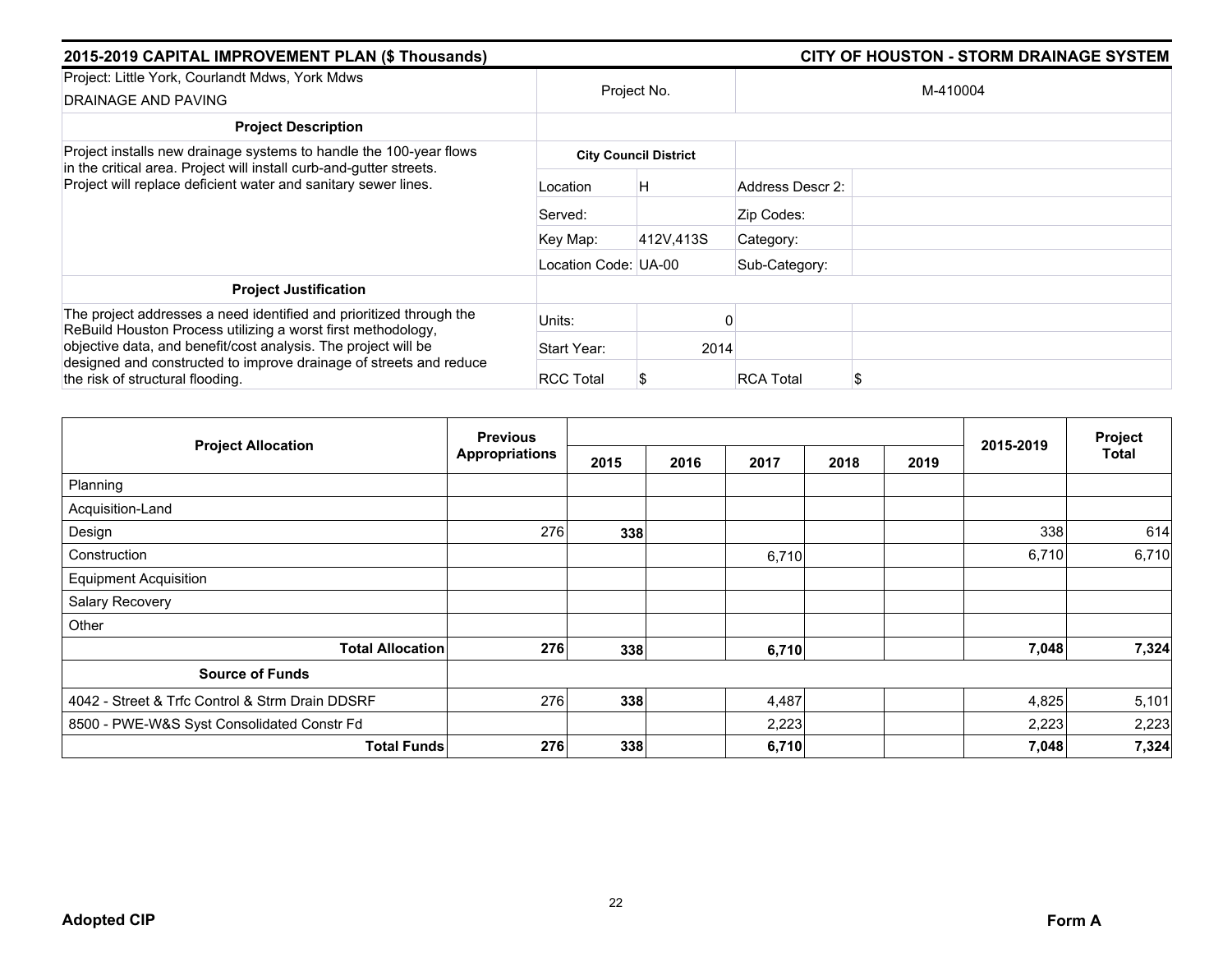| 2015-2019 CAPITAL IMPROVEMENT PLAN (\$ Thousands)                                                                                                                       | <b>CITY OF HOUSTON - STORM DRAINAGE SYSTEM</b> |                              |                        |  |
|-------------------------------------------------------------------------------------------------------------------------------------------------------------------------|------------------------------------------------|------------------------------|------------------------|--|
| Project: Spring Shadows (North)<br>DRAINAGE AND PAVING                                                                                                                  | Project No.                                    |                              | M-410005               |  |
| <b>Project Description</b>                                                                                                                                              |                                                |                              |                        |  |
| Provides for the ROW acquisition, design and construction of storm<br>drainage improvements, necessary concrete paving, curbs,                                          |                                                | <b>City Council District</b> |                        |  |
| sidewalks, driveways, and underground utilities to serve Spring<br>Shadows Sub and adjacent drainage areas within Buffalo Bayou and<br>White Oak Bayou Watersheds.      | Location                                       | A                            | Address Descr 2:       |  |
|                                                                                                                                                                         | Served:                                        |                              | Zip Codes:             |  |
|                                                                                                                                                                         | Key Map:                                       | 450N,450P                    | Category:              |  |
|                                                                                                                                                                         | Location Code: UA-00                           |                              | Sub-Category:          |  |
| <b>Project Justification</b>                                                                                                                                            |                                                |                              |                        |  |
| The project addresses a need identified and prioritized through the<br>ReBuild Houston Process utilizing a worst first methodology,                                     | Units:                                         |                              |                        |  |
| objective data and benefit/cost analysis. The project will be<br>designed and constructed to improve drainage of streets and reduce<br>the risk of structural flooding. | Start Year:                                    | 2014                         |                        |  |
|                                                                                                                                                                         | <b>RCC Total</b>                               |                              | <b>RCA Total</b><br>\$ |  |

| <b>Project Allocation</b>                       | <b>Previous</b>       |      |              |       |      | 2015-2019 | Project |
|-------------------------------------------------|-----------------------|------|--------------|-------|------|-----------|---------|
|                                                 | <b>Appropriations</b> | 2015 | 2016<br>2017 | 2018  | 2019 |           | Total   |
| Planning                                        |                       |      |              |       |      |           |         |
| Acquisition-Land                                |                       |      |              |       |      |           |         |
| Design                                          | 760                   | 468  |              |       |      | 468       | 1,228   |
| Construction                                    |                       |      |              | 9,269 |      | 9,269     | 9,269   |
| <b>Equipment Acquisition</b>                    |                       |      |              |       |      |           |         |
| Salary Recovery                                 |                       |      |              |       |      |           |         |
| Other                                           |                       |      |              |       |      |           |         |
| <b>Total Allocation</b>                         | 760                   | 468  |              | 9,269 |      | 9,737     | 10,497  |
| <b>Source of Funds</b>                          |                       |      |              |       |      |           |         |
| 4042 - Street & Trfc Control & Strm Drain DDSRF | 760                   | 468  |              | 8,560 |      | 9,028     | 9,788   |
| 8500 - PWE-W&S Syst Consolidated Constr Fd      |                       |      |              | 709   |      | 709       | 709     |
| <b>Total Funds</b>                              | 760                   | 468  |              | 9,269 |      | 9,737     | 10,497  |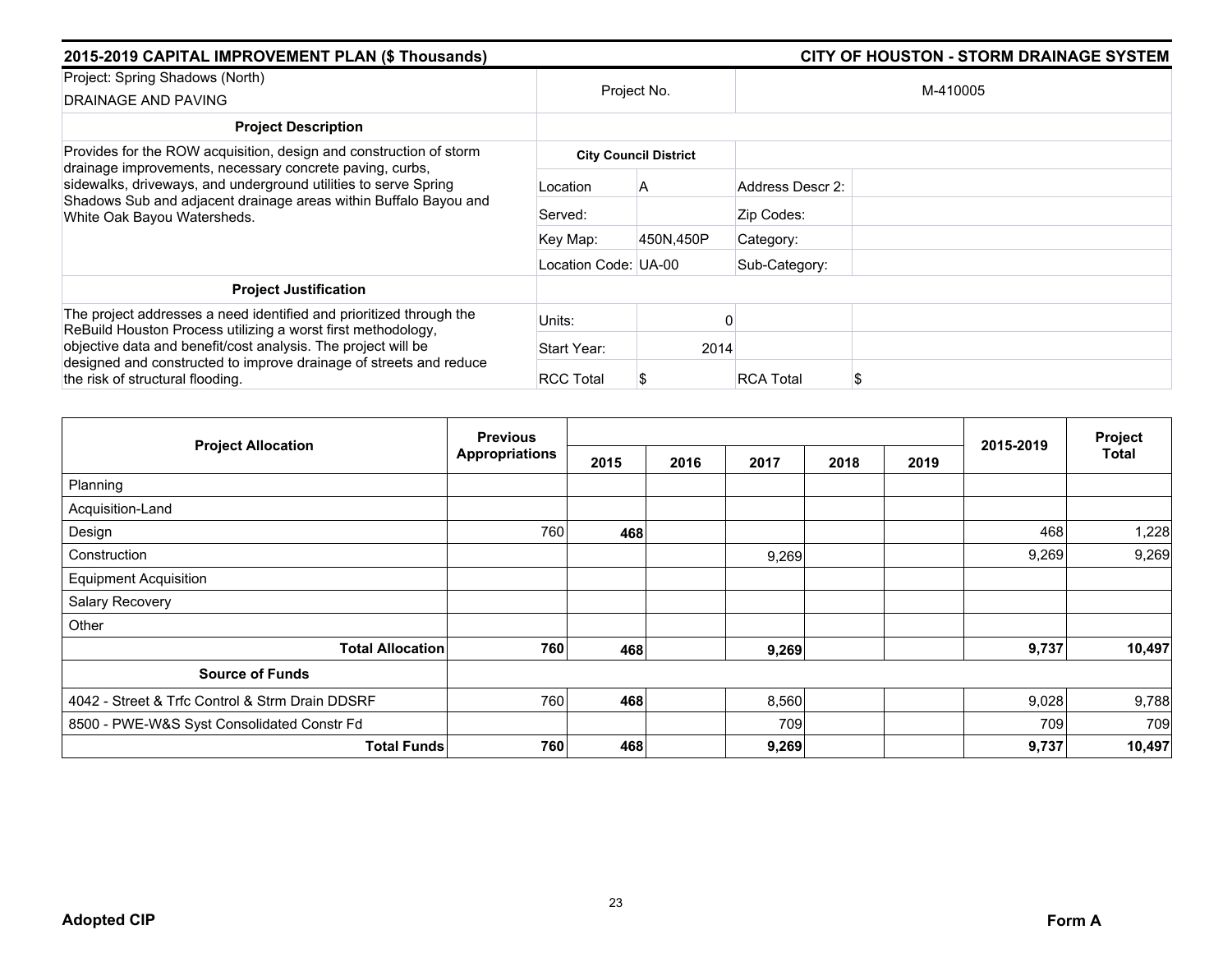| 2015-2019 CAPITAL IMPROVEMENT PLAN (\$ Thousands)                                                                                                                       |                      |                              |                       | <b>CITY OF HOUSTON - STORM DRAINAGE SYSTEM</b> |
|-------------------------------------------------------------------------------------------------------------------------------------------------------------------------|----------------------|------------------------------|-----------------------|------------------------------------------------|
| Project: Arlington Heights Area                                                                                                                                         |                      |                              |                       |                                                |
| Drainage and Paving                                                                                                                                                     | Project No.          |                              |                       | M-410006                                       |
| <b>Project Description</b>                                                                                                                                              |                      |                              |                       |                                                |
| Project provides for the ROW acquisition, design and construction of storm<br>drainage improvements, necessary concrete, paving, curbs, sidewalks,                      |                      | <b>City Council District</b> |                       |                                                |
| driveways, and utilities to serve the Arlington Heights Subdivision,<br>CDP outfall C0268, C0272, C0275, C0308, C0309, C0814. Project includes<br>two (2) sub-projects. | Location             | E.                           | Address Descr 2:      |                                                |
|                                                                                                                                                                         | Served:              |                              | Zip Codes:            |                                                |
|                                                                                                                                                                         | Key Map:             | 576C,576G                    | Category:             |                                                |
|                                                                                                                                                                         | Location Code: UA-00 |                              | Sub-Category:         |                                                |
| <b>Project Justification</b>                                                                                                                                            |                      |                              |                       |                                                |
| The project addresses a need identified and prioritized through the<br>ReBuild Houston Process utilizing a worst first methodology, objective                           | Units:               |                              |                       |                                                |
| data, and benefit/cost analysis. The project will be designed and<br>constructed to improve drainage of streets and reduce the risk of<br>structural flooding.          | Start Year:          | 2013                         |                       |                                                |
|                                                                                                                                                                         | <b>RCC Total</b>     |                              | <b>RCA Total</b><br>S |                                                |

| <b>Project Allocation</b>                       | <b>Previous</b>       |       |      |        |      |        | 2015-2019 | Project      |
|-------------------------------------------------|-----------------------|-------|------|--------|------|--------|-----------|--------------|
|                                                 | <b>Appropriations</b> | 2015  | 2016 | 2017   | 2018 | 2019   |           | <b>Total</b> |
| Planning                                        |                       |       |      |        |      |        |           |              |
| Acquisition-Land                                |                       |       |      |        |      |        |           |              |
| Design                                          | 743                   | 1,491 |      |        |      |        | 1,491     | 2,234        |
| Construction                                    |                       |       |      | 16,743 |      | 15,360 | 32,103    | 32,103       |
| <b>Equipment Acquisition</b>                    |                       |       |      |        |      |        |           |              |
| Salary Recovery                                 |                       |       |      |        |      |        |           |              |
| Other                                           |                       |       |      |        |      |        |           |              |
| <b>Total Allocation</b>                         | 743                   | 1,491 |      | 16,743 |      | 15,360 | 33,594    | 34,337       |
| <b>Source of Funds</b>                          |                       |       |      |        |      |        |           |              |
| 4042 - Street & Trfc Control & Strm Drain DDSRF | 743                   | 1,491 |      | 9,084  |      | 7,808  | 18,383    | 19,126       |
| 8500 - PWE-W&S Syst Consolidated Constr Fd      |                       |       |      | 7,659  |      | 7,552  | 15,211    | 15,211       |
| <b>Total Funds</b>                              | 743                   | 1,491 |      | 16,743 |      | 15,360 | 33,594    | 34,337       |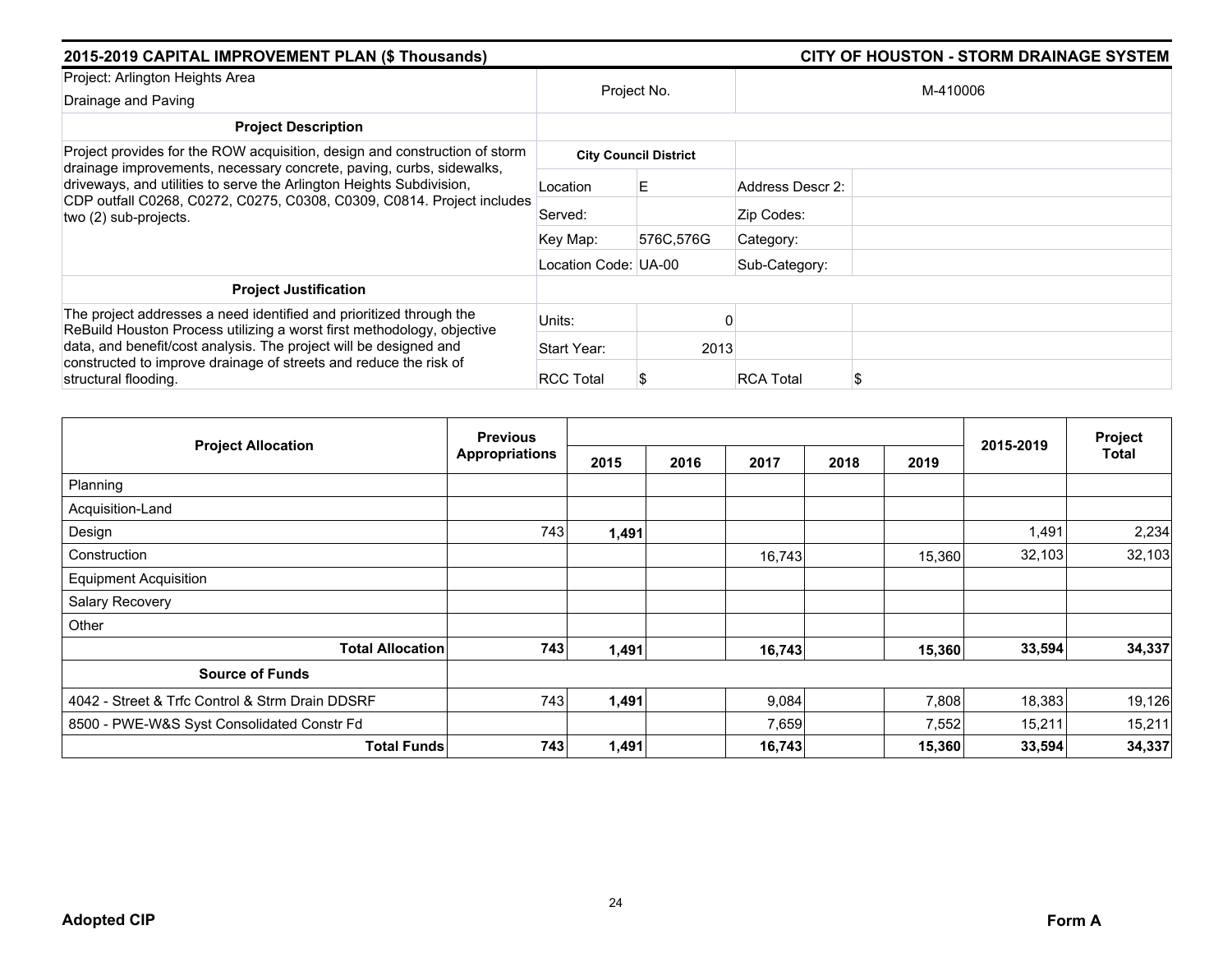| 2015-2019 CAPITAL IMPROVEMENT PLAN (\$ Thousands)                                                                                                                              |                      | <b>CITY OF HOUSTON - STORM DRAINAGE SYSTEM</b> |                  |          |  |
|--------------------------------------------------------------------------------------------------------------------------------------------------------------------------------|----------------------|------------------------------------------------|------------------|----------|--|
| Project: Gulf Terrace Sec 1, Acre Homes Area                                                                                                                                   |                      | Project No.                                    |                  | M-410007 |  |
| Drainage and Paving                                                                                                                                                            |                      |                                                |                  |          |  |
| <b>Project Description</b>                                                                                                                                                     |                      |                                                |                  |          |  |
| Provides ROW acquisition, design & construction of storm drainage<br>improvements, necessary concrete, paving, curbs, sidewalks, driveways,                                    |                      | <b>City Council District</b>                   |                  |          |  |
| and utilities to serve Gulfway Terrace Sec 1 & Acre Homes Sub, CDP<br>outfall C0280 & C0288 & adjacent drainage areas. Sims Bayou<br>Watershed. Includes two (2) sub-projects. | Location             | Е                                              | Address Descr 2: |          |  |
|                                                                                                                                                                                | Served:              |                                                | Zip Codes:       |          |  |
|                                                                                                                                                                                | Key Map:             | 576F,576K                                      | Category:        |          |  |
|                                                                                                                                                                                | Location Code: UA-00 |                                                | Sub-Category:    |          |  |
| <b>Project Justification</b>                                                                                                                                                   |                      |                                                |                  |          |  |
| The project addresses a need identified and prioritized through the<br>ReBuild Houston Process utilizing a worst first methodology, objective                                  | Units:               |                                                |                  |          |  |
| data, and benefit/cost analysis. The project will be designed and                                                                                                              | Start Year:          |                                                |                  |          |  |
| constructed to improve drainage of streets and reduce the risk of<br>structural flooding.                                                                                      | <b>RCC Total</b>     |                                                | <b>RCA Total</b> | S        |  |

| <b>Previous</b><br><b>Project Allocation</b>    |                       |      |      |      |       | 2015-2019 | Project |              |
|-------------------------------------------------|-----------------------|------|------|------|-------|-----------|---------|--------------|
|                                                 | <b>Appropriations</b> | 2015 | 2016 | 2017 | 2018  | 2019      |         | <b>Total</b> |
| Planning                                        |                       |      |      |      |       |           |         |              |
| Acquisition-Land                                |                       |      |      | 219  |       |           | 219     | 219          |
| Design                                          |                       | 675  | 687  |      |       |           | 1,362   | 1,362        |
| Construction                                    |                       |      |      |      | 8,319 |           | 8,319   | 8,319        |
| <b>Equipment Acquisition</b>                    |                       |      |      |      |       |           |         |              |
| Salary Recovery                                 |                       |      |      |      |       |           |         |              |
| Other                                           |                       |      |      |      |       |           |         |              |
| <b>Total Allocation</b>                         |                       | 675  | 687  | 219  | 8,319 |           | 9,900   | 9,900        |
| <b>Source of Funds</b>                          |                       |      |      |      |       |           |         |              |
| 4042 - Street & Trfc Control & Strm Drain DDSRF |                       | 675  | 687  | 219  | 8,319 |           | 9,900   | 9,900        |
| <b>Total Funds</b>                              |                       | 675  | 687  | 219  | 8,319 |           | 9,900   | 9,900        |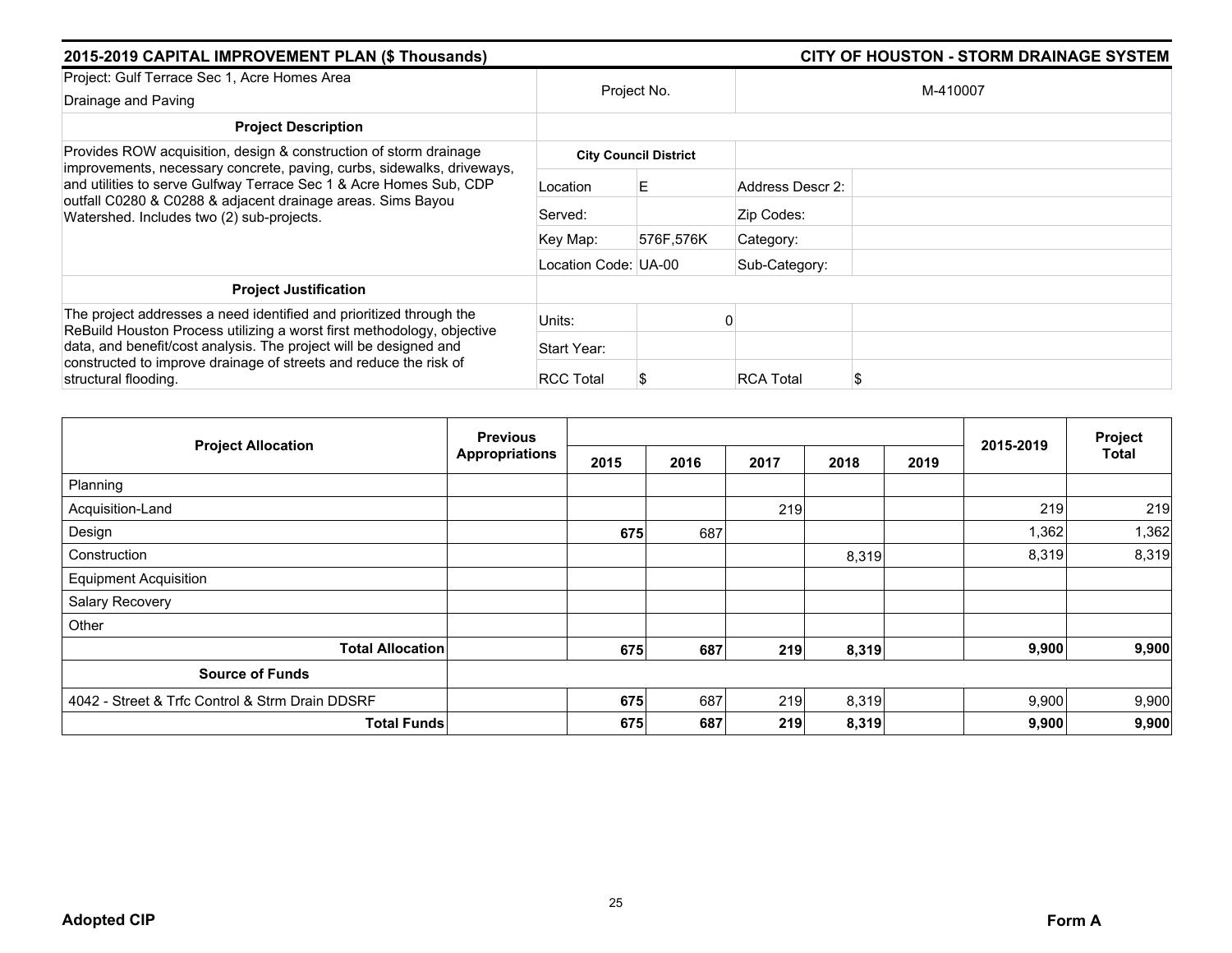| 2015-2019 CAPITAL IMPROVEMENT PLAN (\$ Thousands)                                                                                                                                                              |                      |                              |                  |          |  |  |
|----------------------------------------------------------------------------------------------------------------------------------------------------------------------------------------------------------------|----------------------|------------------------------|------------------|----------|--|--|
| Project: Freeway Manor: South of Edgebrook Dr.<br>DRAINAGE AND PAVING                                                                                                                                          |                      | Project No.                  |                  | M-410008 |  |  |
| <b>Project Description</b>                                                                                                                                                                                     |                      |                              |                  |          |  |  |
| Provides ROW acquisition, design and construction of storm drainage                                                                                                                                            |                      | <b>City Council District</b> |                  |          |  |  |
| improvements, necessary concrete paving, curbs, sidewalks,<br>driveways, and underground utilities to serve the Freeway Manor Sub,<br>CDP outfall C0281, and adjacent drainage areas. Sims Bayou<br>Watershed. | Location             | E.                           | Address Descr 2: |          |  |  |
|                                                                                                                                                                                                                | Served:              |                              | Zip Codes:       |          |  |  |
|                                                                                                                                                                                                                | Key Map:             | 576F                         | Category:        |          |  |  |
|                                                                                                                                                                                                                | Location Code: UA-00 |                              | Sub-Category:    |          |  |  |
| <b>Project Justification</b>                                                                                                                                                                                   |                      |                              |                  |          |  |  |
| The project addresses a need identified and prioritized through the<br>ReBuild Houston Process utilizing a worst first methodology, objective                                                                  | Units:               |                              |                  |          |  |  |
| data, and benefit/cost analysis. The project will be designed and                                                                                                                                              | Start Year:          |                              |                  |          |  |  |
| constructed to improve drainage of streets and reduce the risk of<br>structural flooding.                                                                                                                      | <b>RCC Total</b>     |                              | <b>RCA Total</b> | \$       |  |  |

| <b>Project Allocation</b>                       | <b>Previous</b>       |      |      |      |        |      |           | Project |
|-------------------------------------------------|-----------------------|------|------|------|--------|------|-----------|---------|
|                                                 | <b>Appropriations</b> | 2015 | 2016 | 2017 | 2018   | 2019 | 2015-2019 | Total   |
| Planning                                        |                       |      |      |      |        |      |           |         |
| Acquisition-Land                                |                       |      |      | 116  |        |      | 116       | 116     |
| Design                                          |                       | 680  | 692  |      |        |      | 1,372     | 1,372   |
| Construction                                    |                       |      |      |      | 13,945 |      | 13,945    | 13,945  |
| <b>Equipment Acquisition</b>                    |                       |      |      |      |        |      |           |         |
| Salary Recovery                                 |                       |      |      |      |        |      |           |         |
| Other                                           |                       |      |      |      |        |      |           |         |
| <b>Total Allocation</b>                         |                       | 680  | 692  | 116  | 13,945 |      | 15,433    | 15,433  |
| <b>Source of Funds</b>                          |                       |      |      |      |        |      |           |         |
| 4042 - Street & Trfc Control & Strm Drain DDSRF |                       | 680  | 692  | 116  | 9,320  |      | 10,808    | 10,808  |
| 8500 - PWE-W&S Syst Consolidated Constr Fd      |                       |      |      |      | 4,625  |      | 4,625     | 4,625   |
| <b>Total Funds</b>                              |                       | 680  | 692  | 116  | 13,945 |      | 15,433    | 15,433  |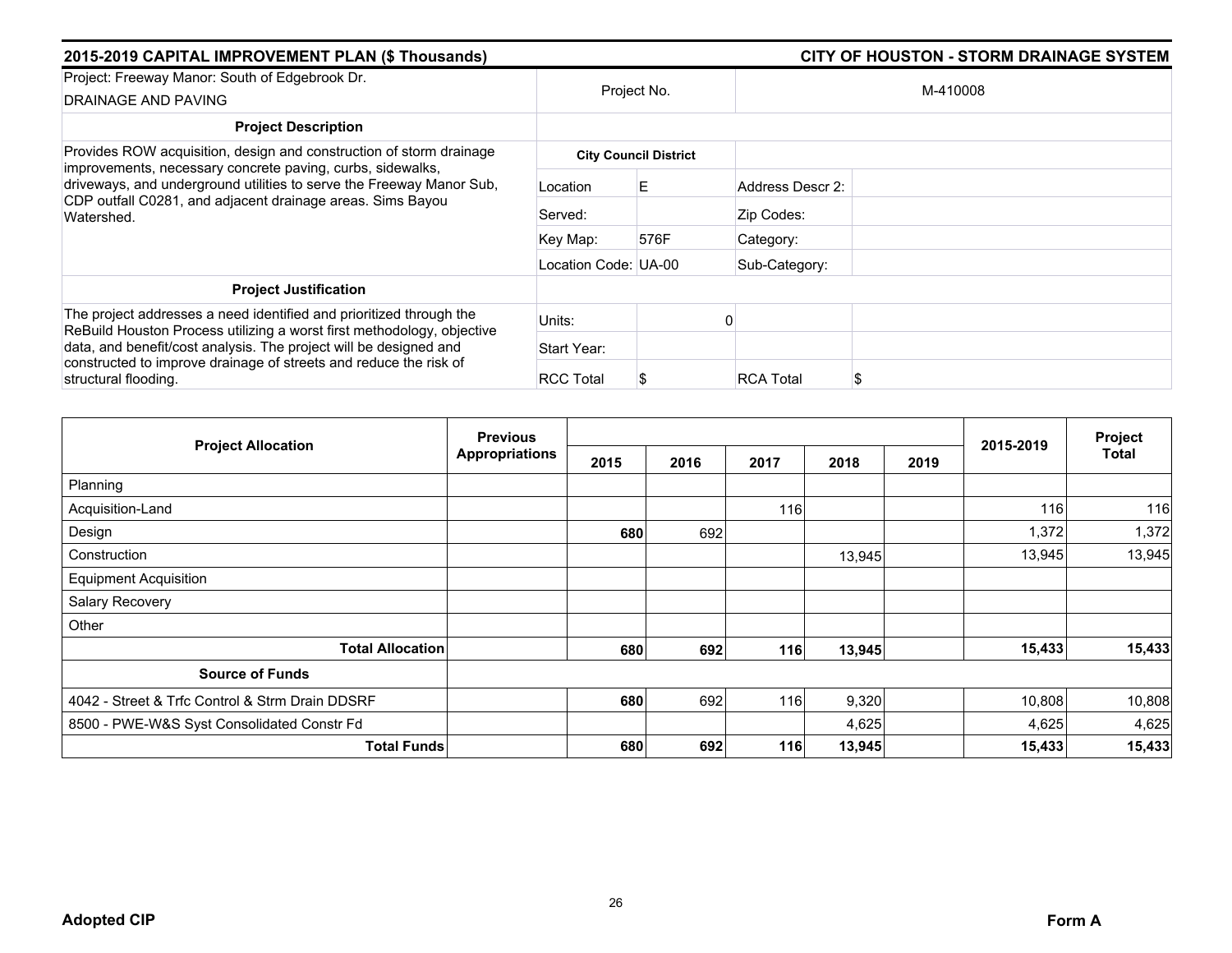| 2015-2019 CAPITAL IMPROVEMENT PLAN (\$ Thousands)                                                                                                                                                                                            |                      |                              | CITY OF HOUSTON - STORM DRAINAGE SYSTEM |  |  |  |  |
|----------------------------------------------------------------------------------------------------------------------------------------------------------------------------------------------------------------------------------------------|----------------------|------------------------------|-----------------------------------------|--|--|--|--|
| Project: Briarmeadow Subdivision Area<br>DRAINAGE AND PAVING                                                                                                                                                                                 |                      | Project No.                  | M-410009                                |  |  |  |  |
| <b>Project Description</b>                                                                                                                                                                                                                   |                      |                              |                                         |  |  |  |  |
| Provides ROW acquisition, design and construction of storm drainage                                                                                                                                                                          |                      | <b>City Council District</b> |                                         |  |  |  |  |
| improvements, necessary concrete paving, curbs, sidewalks,<br>driveways, utilities to serve the Briarmeadow Subdivision, and<br>adjacent drainage areas within the Buffalo Bayou Watershed. This<br>project includes three (3) sub-projects. | Location             | F.J                          | Address Descr 2:                        |  |  |  |  |
|                                                                                                                                                                                                                                              | Served:              |                              | Zip Codes:                              |  |  |  |  |
|                                                                                                                                                                                                                                              | Key Map:             | 490V,490Z,                   | Category:                               |  |  |  |  |
|                                                                                                                                                                                                                                              | Location Code: UA-00 |                              | Sub-Category:                           |  |  |  |  |
| <b>Project Justification</b>                                                                                                                                                                                                                 |                      |                              |                                         |  |  |  |  |
| The project addresses a need identified and prioritized through the<br>ReBuild Houston Process utilizing a worst first methodology,<br>objective data, and benefit/cost analysis. The project will be                                        | Units:               |                              |                                         |  |  |  |  |
|                                                                                                                                                                                                                                              | Start Year:          |                              |                                         |  |  |  |  |
| designed and constructed to improve drainage of streets and reduce<br>the risk of structural flooding.                                                                                                                                       | <b>RCC Total</b>     |                              | <b>RCA Total</b><br>S                   |  |  |  |  |

| <b>Project Allocation</b>                       | <b>Previous</b>       |      |      |      |        |      | Project   |        |
|-------------------------------------------------|-----------------------|------|------|------|--------|------|-----------|--------|
|                                                 | <b>Appropriations</b> | 2015 | 2016 | 2017 | 2018   | 2019 | 2015-2019 | Total  |
| Planning                                        |                       |      |      |      |        |      |           |        |
| Acquisition-Land                                |                       |      |      |      |        |      |           |        |
| Design                                          |                       | 552  | 563  |      |        |      | 1,115     | 1,115  |
| Construction                                    |                       |      |      |      | 11,331 |      | 11,331    | 11,331 |
| <b>Equipment Acquisition</b>                    |                       |      |      |      |        |      |           |        |
| Salary Recovery                                 |                       |      |      |      |        |      |           |        |
| Other                                           |                       |      |      |      |        |      |           |        |
| <b>Total Allocation</b>                         |                       | 552  | 563  |      | 11,331 |      | 12,446    | 12,446 |
| <b>Source of Funds</b>                          |                       |      |      |      |        |      |           |        |
| 4042 - Street & Trfc Control & Strm Drain DDSRF |                       | 552  | 563  |      | 8,260  |      | 9,375     | 9,375  |
| 8500 - PWE-W&S Syst Consolidated Constr Fd      |                       |      |      |      | 3,071  |      | 3,071     | 3,071  |
| <b>Total Funds</b>                              |                       | 552  | 563  |      | 11,331 |      | 12,446    | 12,446 |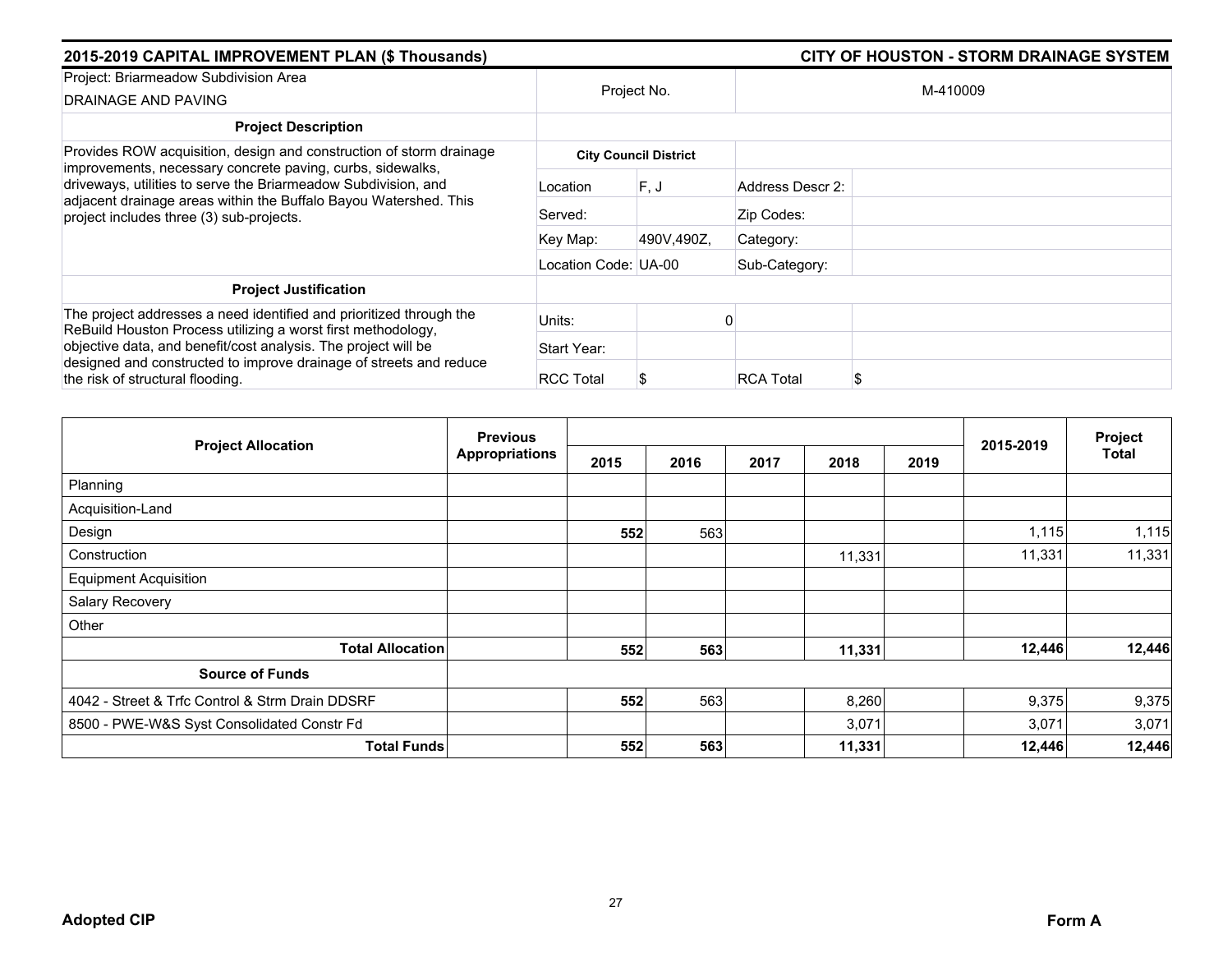| 2015-2019 CAPITAL IMPROVEMENT PLAN (\$ Thousands)                                                                                      |                      |                              |                  |          |  |  |  |
|----------------------------------------------------------------------------------------------------------------------------------------|----------------------|------------------------------|------------------|----------|--|--|--|
| Project: Freeway Manor: North of Edgebrook<br>DRAINAGE AND PAVING                                                                      | Project No.          |                              |                  | M-410010 |  |  |  |
| <b>Project Description</b>                                                                                                             |                      |                              |                  |          |  |  |  |
| Project provides for the ROW acquisition, design and construction of<br>storm drainage improvements, necessary concrete paving, curbs, |                      | <b>City Council District</b> |                  |          |  |  |  |
| sidewalks, driveways, and underground utilities to serve the Freeway<br>Manor Subdivision.                                             | Location             | Е                            | Address Descr 2: |          |  |  |  |
|                                                                                                                                        | Served:              |                              | Zip Codes:       |          |  |  |  |
|                                                                                                                                        | Key Map:             | 576F                         | Category:        |          |  |  |  |
|                                                                                                                                        | Location Code: UA-00 |                              | Sub-Category:    |          |  |  |  |
| <b>Project Justification</b>                                                                                                           |                      |                              |                  |          |  |  |  |
| The project addresses a need identified and prioritized through the<br>ReBuild Houston Process utilizing a worst first methodology,    | Units:               |                              |                  |          |  |  |  |
| objective data, and benefit/cost analysis. The project will be                                                                         | Start Year:          |                              |                  |          |  |  |  |
| designed and constructed to improve drainage of streets and reduce<br>the risk of structural flooding.                                 | <b>RCC Total</b>     |                              | <b>RCA Total</b> | S        |  |  |  |

| <b>Project Allocation</b>                       | <b>Previous</b>       |      |      |      |        | Project |           |        |
|-------------------------------------------------|-----------------------|------|------|------|--------|---------|-----------|--------|
|                                                 | <b>Appropriations</b> | 2015 | 2016 | 2017 | 2018   | 2019    | 2015-2019 | Total  |
| Planning                                        |                       |      |      |      |        |         |           |        |
| Acquisition-Land                                |                       |      |      | 116  |        |         | 116       | 116    |
| Design                                          |                       | 905  | 922  |      |        |         | 1,827     | 1,827  |
| Construction                                    |                       |      |      |      | 18,568 |         | 18,568    | 18,568 |
| <b>Equipment Acquisition</b>                    |                       |      |      |      |        |         |           |        |
| Salary Recovery                                 |                       |      |      |      |        |         |           |        |
| Other                                           |                       |      |      |      |        |         |           |        |
| <b>Total Allocation</b>                         |                       | 905  | 922  | 116  | 18,568 |         | 20,511    | 20,511 |
| <b>Source of Funds</b>                          |                       |      |      |      |        |         |           |        |
| 4042 - Street & Trfc Control & Strm Drain DDSRF |                       | 905  | 922  | 116  | 13,329 |         | 15,272    | 15,272 |
| 8500 - PWE-W&S Syst Consolidated Constr Fd      |                       |      |      |      | 5,239  |         | 5,239     | 5,239  |
| <b>Total Funds</b>                              |                       | 905  | 922  | 116  | 18,568 |         | 20,511    | 20,511 |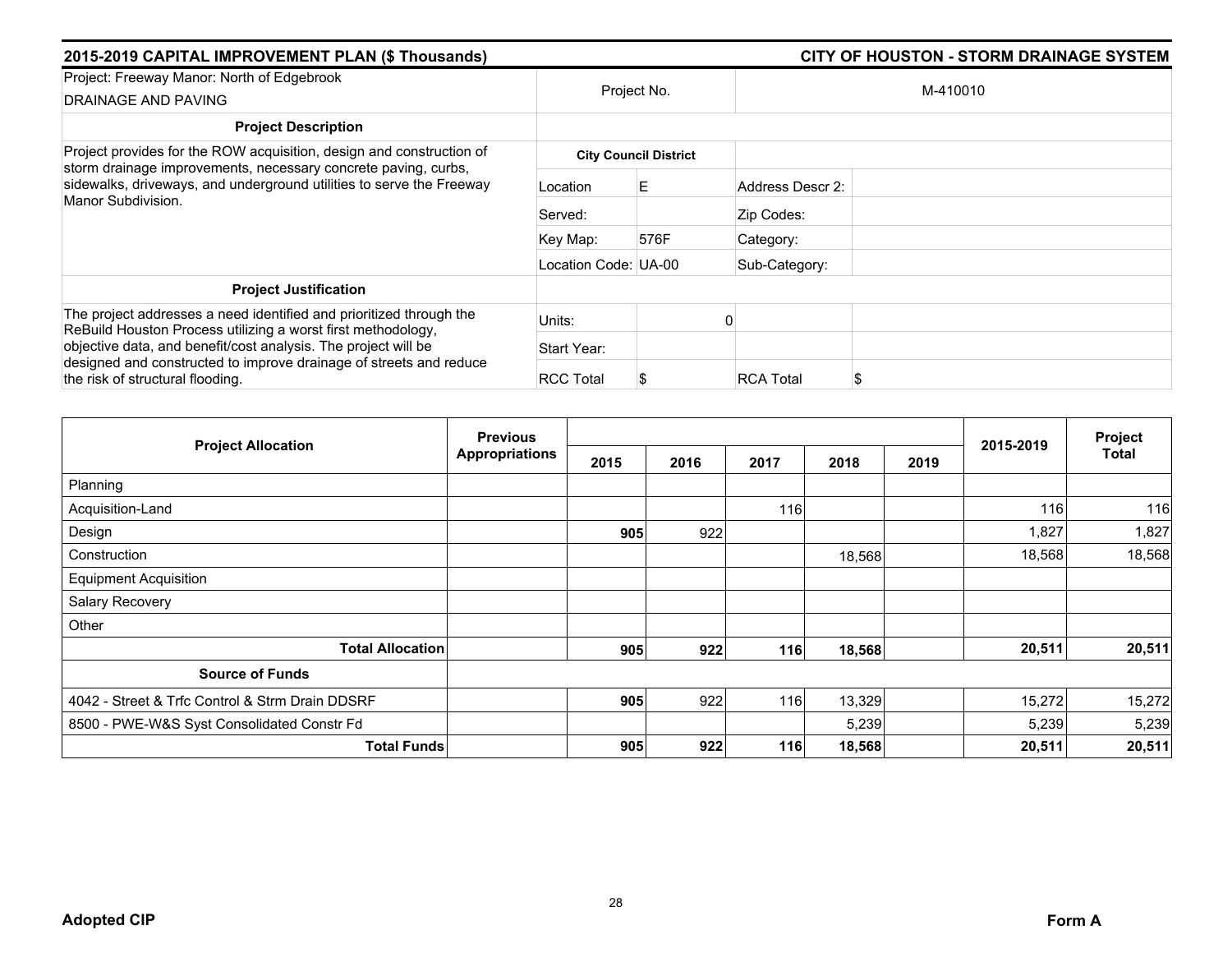| 2015-2019 CAPITAL IMPROVEMENT PLAN (\$ Thousands)                                                                                      |                      |                              | <b>CITY OF HOUSTON - STORM DRAINAGE SYSTEM</b> |  |  |  |  |
|----------------------------------------------------------------------------------------------------------------------------------------|----------------------|------------------------------|------------------------------------------------|--|--|--|--|
| Project: Melrose Park Sec 2 Area<br>DRAINAGE AND PAVING                                                                                |                      | Project No.                  | M-410013                                       |  |  |  |  |
| <b>Project Description</b>                                                                                                             |                      |                              |                                                |  |  |  |  |
| Project provides for the ROW acquisition, design and construction of<br>storm drainage improvements, necessary concrete paving, curbs, |                      | <b>City Council District</b> |                                                |  |  |  |  |
| sidewalks, driveways, and underground utilities.                                                                                       | Location             | н                            | Address Descr 2:                               |  |  |  |  |
|                                                                                                                                        | Served:              |                              | Zip Codes:                                     |  |  |  |  |
|                                                                                                                                        | Key Map:             | 413P,413Q,                   | Category:                                      |  |  |  |  |
|                                                                                                                                        | Location Code: UA-00 |                              | Sub-Category:                                  |  |  |  |  |
| <b>Project Justification</b>                                                                                                           |                      |                              |                                                |  |  |  |  |
| The project addresses a need identified and prioritized through the<br>ReBuild Houston Process utilizing a worst first methodology,    | Units:               |                              |                                                |  |  |  |  |
| objective data, and benefit/cost analysis. The project will be                                                                         | Start Year:          |                              |                                                |  |  |  |  |
| designed and constructed to improve drainage of streets and reduce<br>the risk of structural flooding.                                 | <b>RCC Total</b>     |                              | <b>RCA Total</b><br>\$                         |  |  |  |  |

| <b>Project Allocation</b>                       | <b>Previous</b>       |      |      |      |      |       |           | Project      |
|-------------------------------------------------|-----------------------|------|------|------|------|-------|-----------|--------------|
|                                                 | <b>Appropriations</b> | 2015 | 2016 | 2017 | 2018 | 2019  | 2015-2019 | <b>Total</b> |
| Planning                                        |                       |      |      |      |      |       |           |              |
| Acquisition-Land                                |                       |      |      |      |      |       |           |              |
| Design                                          |                       |      | 343  |      |      |       | 343       | 343          |
| Construction                                    |                       |      |      |      |      | 3,522 | 3,522     | 3,522        |
| <b>Equipment Acquisition</b>                    |                       |      |      |      |      |       |           |              |
| Salary Recovery                                 |                       |      |      |      |      |       |           |              |
| Other                                           |                       |      |      |      |      |       |           |              |
| <b>Total Allocation</b>                         |                       |      | 343  |      |      | 3,522 | 3,865     | 3,865        |
| <b>Source of Funds</b>                          |                       |      |      |      |      |       |           |              |
| 4042 - Street & Trfc Control & Strm Drain DDSRF |                       |      | 343  |      |      | 3,522 | 3,865     | 3,865        |
| <b>Total Funds</b>                              |                       |      | 343  |      |      | 3,522 | 3,865     | 3,865        |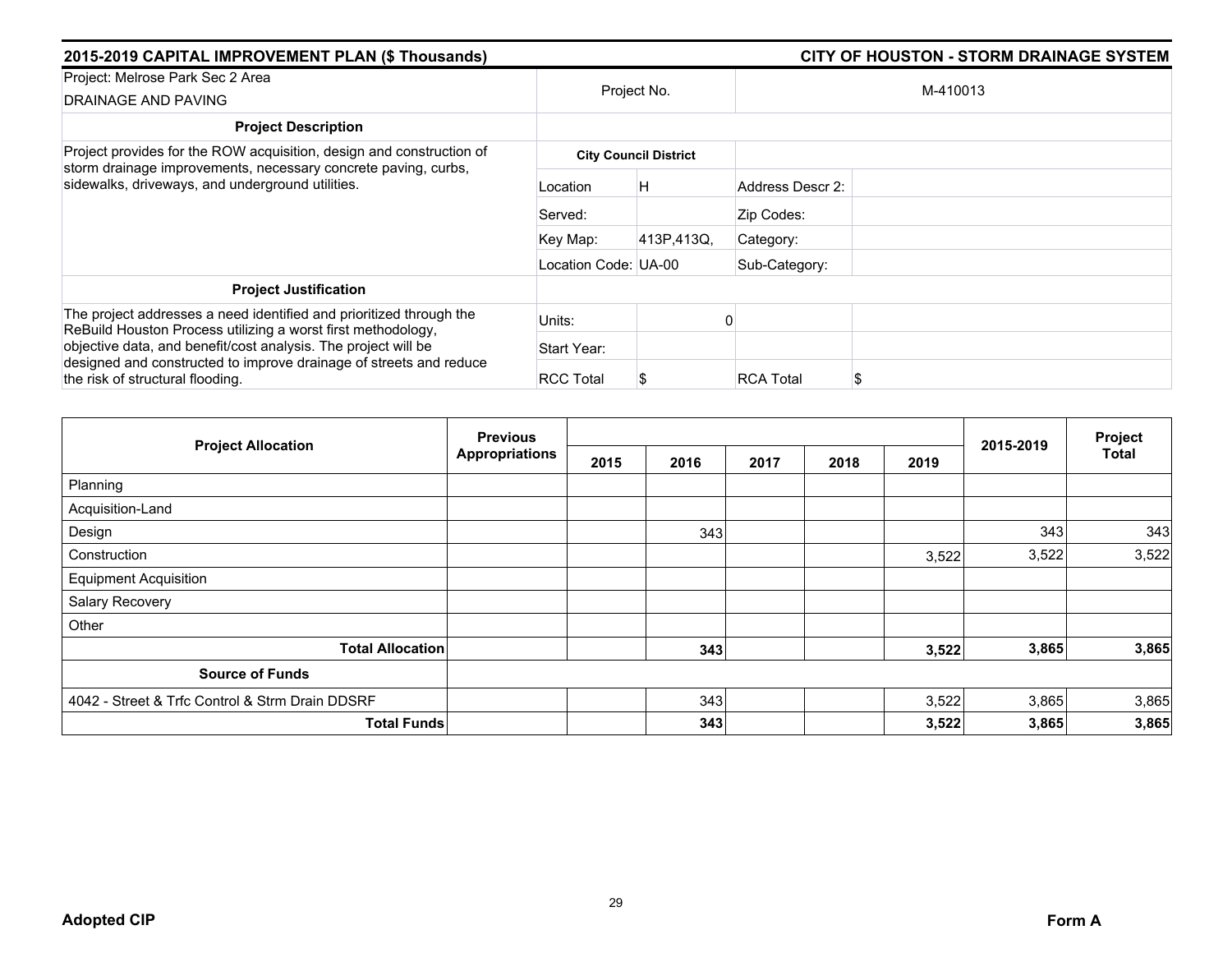| 2015-2019 CAPITAL IMPROVEMENT PLAN (\$ Thousands)                                                                                      |                      |                              | <b>CITY OF HOUSTON - STORM DRAINAGE SYSTEM</b> |  |  |  |  |
|----------------------------------------------------------------------------------------------------------------------------------------|----------------------|------------------------------|------------------------------------------------|--|--|--|--|
| Project: Winnewood Acres Area<br>DRAINAGE AND PAVING                                                                                   |                      | Project No.                  | M-410014                                       |  |  |  |  |
| <b>Project Description</b>                                                                                                             |                      |                              |                                                |  |  |  |  |
| Project provides for the ROW acquisition, design and construction of<br>storm drainage improvements, necessary concrete paving, curbs, |                      | <b>City Council District</b> |                                                |  |  |  |  |
| sidewalks, driveways, and underground utilities.                                                                                       | Location             |                              | Address Descr 2:                               |  |  |  |  |
|                                                                                                                                        | Served:              |                              | Zip Codes:                                     |  |  |  |  |
|                                                                                                                                        | Key Map:             | 456S,456T                    | Category:                                      |  |  |  |  |
|                                                                                                                                        | Location Code: UA-00 |                              | Sub-Category:                                  |  |  |  |  |
| <b>Project Justification</b>                                                                                                           |                      |                              |                                                |  |  |  |  |
| The project addresses a need identified and prioritized through the<br>ReBuild Houston Process utilizing a worst first methodology,    | Units:               |                              |                                                |  |  |  |  |
| objective data, and benefit/cost analysis. The project will be                                                                         | Start Year:          |                              |                                                |  |  |  |  |
| designed and constructed to improve drainage of streets and reduce<br>the risk of structural flooding.                                 | <b>RCC Total</b>     |                              | <b>RCA Total</b><br>\$                         |  |  |  |  |

| <b>Project Allocation</b>                       | <b>Previous</b>       |      |      |      |      |       |           | Project      |
|-------------------------------------------------|-----------------------|------|------|------|------|-------|-----------|--------------|
|                                                 | <b>Appropriations</b> | 2015 | 2016 | 2017 | 2018 | 2019  | 2015-2019 | <b>Total</b> |
| Planning                                        |                       |      |      |      |      |       |           |              |
| Acquisition-Land                                |                       |      |      |      |      |       |           |              |
| Design                                          |                       |      | 902  |      |      |       | 902       | 902          |
| Construction                                    |                       |      |      |      |      | 9,264 | 9,264     | 9,264        |
| <b>Equipment Acquisition</b>                    |                       |      |      |      |      |       |           |              |
| Salary Recovery                                 |                       |      |      |      |      |       |           |              |
| Other                                           |                       |      |      |      |      |       |           |              |
| <b>Total Allocation</b>                         |                       |      | 902  |      |      | 9,264 | 10,166    | 10,166       |
| <b>Source of Funds</b>                          |                       |      |      |      |      |       |           |              |
| 4042 - Street & Trfc Control & Strm Drain DDSRF |                       |      | 902  |      |      | 3,959 | 4,861     | 4,861        |
| 8500 - PWE-W&S Syst Consolidated Constr Fd      |                       |      |      |      |      | 5,305 | 5,305     | 5,305        |
| <b>Total Funds</b>                              |                       |      | 902  |      |      | 9,264 | 10,166    | 10,166       |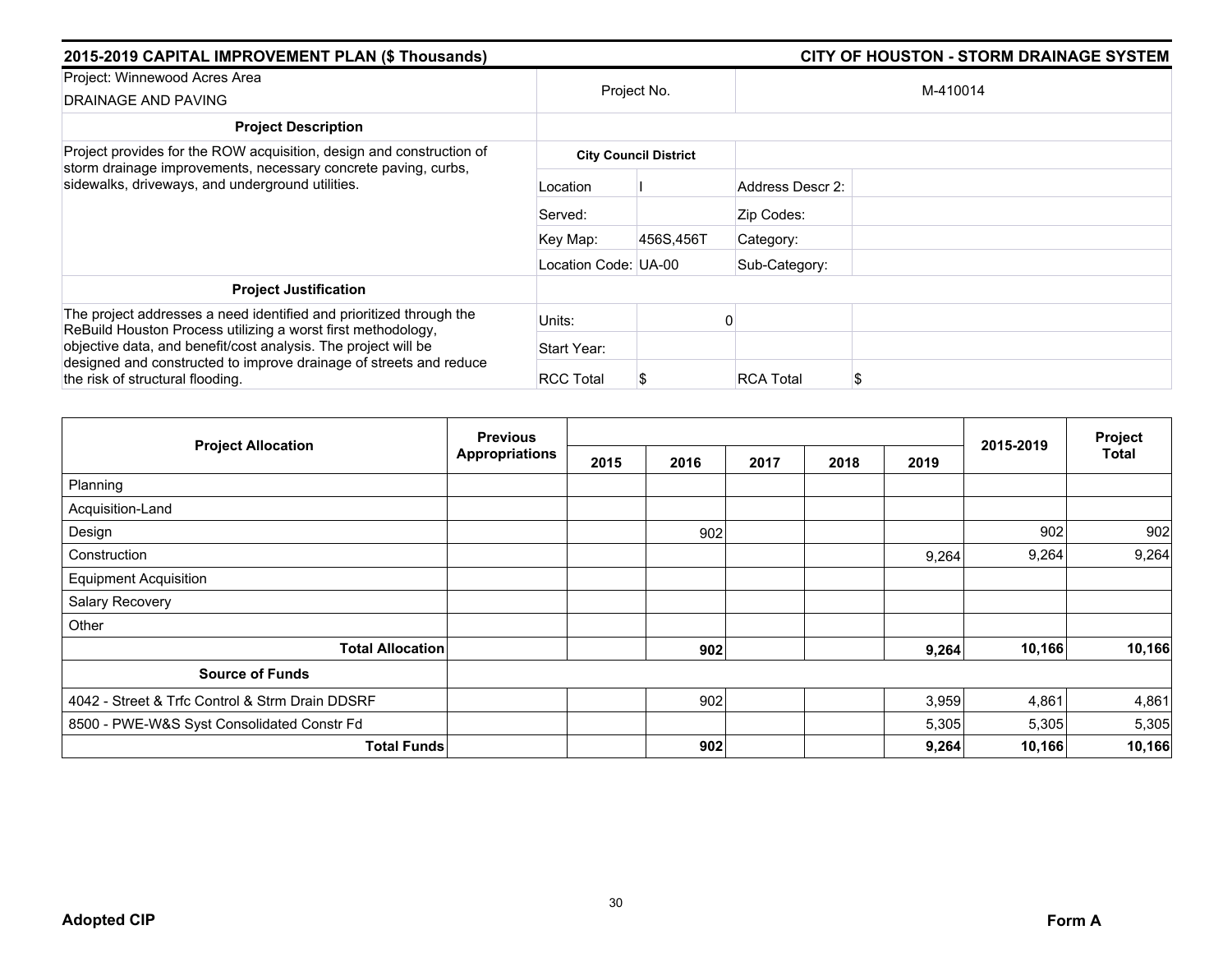| 2015-2019 CAPITAL IMPROVEMENT PLAN (\$ Thousands)                                                                                                                                                                  |                      |                              | <b>CITY OF HOUSTON - STORM DRAINAGE SYSTEM</b> |  |  |  |  |
|--------------------------------------------------------------------------------------------------------------------------------------------------------------------------------------------------------------------|----------------------|------------------------------|------------------------------------------------|--|--|--|--|
| Project: Magnolia Park Sec 2 Area                                                                                                                                                                                  |                      | Project No.                  | M-410015                                       |  |  |  |  |
| Drainage and Paving                                                                                                                                                                                                |                      |                              |                                                |  |  |  |  |
| <b>Project Description</b>                                                                                                                                                                                         |                      |                              |                                                |  |  |  |  |
| Project provides for the ROW acquisition, design and construction of<br>storm drainage improvements, necessary concrete paving, curbs,                                                                             |                      | <b>City Council District</b> |                                                |  |  |  |  |
| sidewalks, driveways, and underground utilities. This project includes<br>three (3) sub-projects.                                                                                                                  | Location             |                              | Address Descr 2:                               |  |  |  |  |
|                                                                                                                                                                                                                    | Served:              |                              | Zip Codes:                                     |  |  |  |  |
|                                                                                                                                                                                                                    | Key Map:             | 495S,495W,                   | Category:                                      |  |  |  |  |
|                                                                                                                                                                                                                    | Location Code: UA-00 |                              | Sub-Category:                                  |  |  |  |  |
| <b>Project Justification</b>                                                                                                                                                                                       |                      |                              |                                                |  |  |  |  |
| The project addresses a need identified and prioritized through the<br>ReBuild Houston Process utilizing a worst first methodology, objective<br>data, and benefit/cost analysis. The project will be designed and | Units:               |                              |                                                |  |  |  |  |
|                                                                                                                                                                                                                    | Start Year:          |                              |                                                |  |  |  |  |
| constructed to improve drainage of streets and reduce the risk of<br>structural flooding.                                                                                                                          | <b>RCC Total</b>     |                              | <b>RCA Total</b><br>\$                         |  |  |  |  |

| <b>Project Allocation</b>                       | <b>Previous</b> |      |       |      | Project |        |           |              |
|-------------------------------------------------|-----------------|------|-------|------|---------|--------|-----------|--------------|
|                                                 | Appropriations  | 2015 | 2016  | 2017 | 2018    | 2019   | 2015-2019 | <b>Total</b> |
| Planning                                        |                 |      |       |      |         |        |           |              |
| Acquisition-Land                                |                 |      |       |      |         |        |           |              |
| Design                                          |                 |      | 1,881 |      |         |        | 1,881     | 1,881        |
| Construction                                    |                 |      |       |      |         | 19,315 | 19,315    | 19,315       |
| <b>Equipment Acquisition</b>                    |                 |      |       |      |         |        |           |              |
| Salary Recovery                                 |                 |      |       |      |         |        |           |              |
| Other                                           |                 |      |       |      |         |        |           |              |
| <b>Total Allocation</b>                         |                 |      | 1,881 |      |         | 19,315 | 21,196    | 21,196       |
| <b>Source of Funds</b>                          |                 |      |       |      |         |        |           |              |
| 4042 - Street & Trfc Control & Strm Drain DDSRF |                 |      | 1,881 |      |         | 13,719 | 15,600    | 15,600       |
| 8500 - PWE-W&S Syst Consolidated Constr Fd      |                 |      |       |      |         | 5,596  | 5,596     | 5,596        |
| <b>Total Funds</b>                              |                 |      | 1,881 |      |         | 19,315 | 21,196    | 21,196       |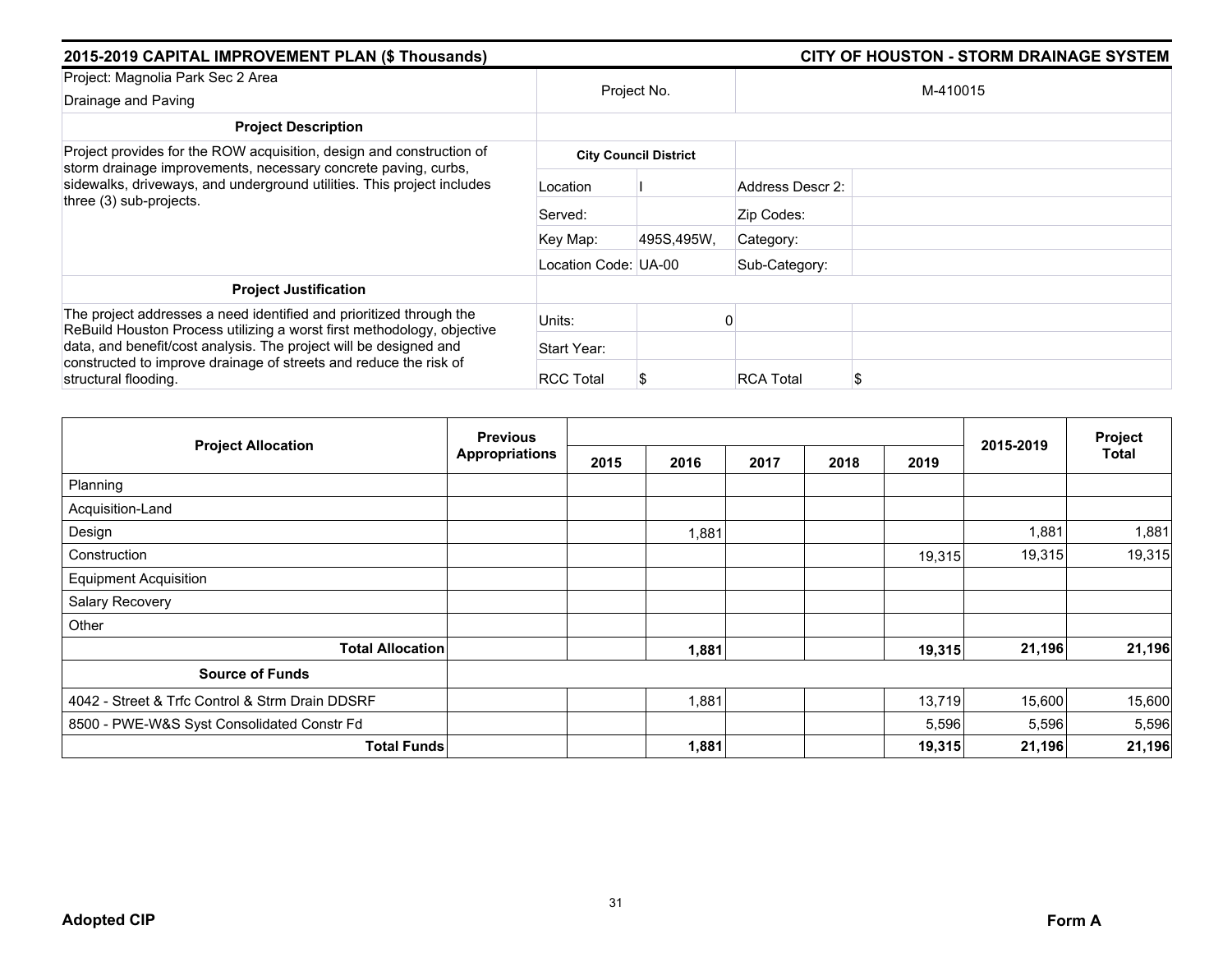| 2015-2019 CAPITAL IMPROVEMENT PLAN (\$ Thousands)                                                                                                                 |                      |                              |                       |          |  |  |
|-------------------------------------------------------------------------------------------------------------------------------------------------------------------|----------------------|------------------------------|-----------------------|----------|--|--|
| Project: Westridge and Braes Terrace Area<br>DRAINAGE AND PAVING                                                                                                  | Project No.          |                              |                       | M-410016 |  |  |
| <b>Project Description</b>                                                                                                                                        |                      |                              |                       |          |  |  |
| Project provides for the ROW acquisition, design and construction of                                                                                              |                      | <b>City Council District</b> |                       |          |  |  |
| storm drainage improvements, necessary concrete paving, curbs,<br>sidewalks, driveways, and underground utilities. This project includes<br>two (2) sub-projects. | Location             | Κ                            | Address Descr 2:      |          |  |  |
|                                                                                                                                                                   | Served:              |                              | Zip Codes:            |          |  |  |
|                                                                                                                                                                   | Key Map:             | 532K.532N.                   | Category:             |          |  |  |
|                                                                                                                                                                   | Location Code: UA-00 |                              | Sub-Category:         |          |  |  |
| <b>Project Justification</b>                                                                                                                                      |                      |                              |                       |          |  |  |
| The project addresses a need identified and prioritized through the<br>ReBuild Houston Process utilizing a worst first methodology, objective                     | Units:               |                              |                       |          |  |  |
| data, and benefit/cost analysis. The project will be designed and                                                                                                 | Start Year:          |                              |                       |          |  |  |
| constructed to improve drainage of streets and reduce the risk of<br>structural flooding.                                                                         | <b>RCC Total</b>     |                              | <b>RCA Total</b><br>S |          |  |  |

| <b>Project Allocation</b>                       | <b>Previous</b> |      |       |      | Project |        |           |              |
|-------------------------------------------------|-----------------|------|-------|------|---------|--------|-----------|--------------|
|                                                 | Appropriations  | 2015 | 2016  | 2017 | 2018    | 2019   | 2015-2019 | <b>Total</b> |
| Planning                                        |                 |      |       |      |         |        |           |              |
| Acquisition-Land                                |                 |      |       |      |         |        |           |              |
| Design                                          |                 |      | 1,711 |      |         |        | 1,711     | 1,711        |
| Construction                                    |                 |      |       |      |         | 17,564 | 17,564    | 17,564       |
| <b>Equipment Acquisition</b>                    |                 |      |       |      |         |        |           |              |
| Salary Recovery                                 |                 |      |       |      |         |        |           |              |
| Other                                           |                 |      |       |      |         |        |           |              |
| <b>Total Allocation</b>                         |                 |      | 1,711 |      |         | 17,564 | 19,275    | 19,275       |
| <b>Source of Funds</b>                          |                 |      |       |      |         |        |           |              |
| 4042 - Street & Trfc Control & Strm Drain DDSRF |                 |      | 1,711 |      |         | 7,104  | 8,815     | 8,815        |
| 8500 - PWE-W&S Syst Consolidated Constr Fd      |                 |      |       |      |         | 10,460 | 10,460    | 10,460       |
| <b>Total Funds</b>                              |                 |      | 1,711 |      |         | 17,564 | 19,275    | 19,275       |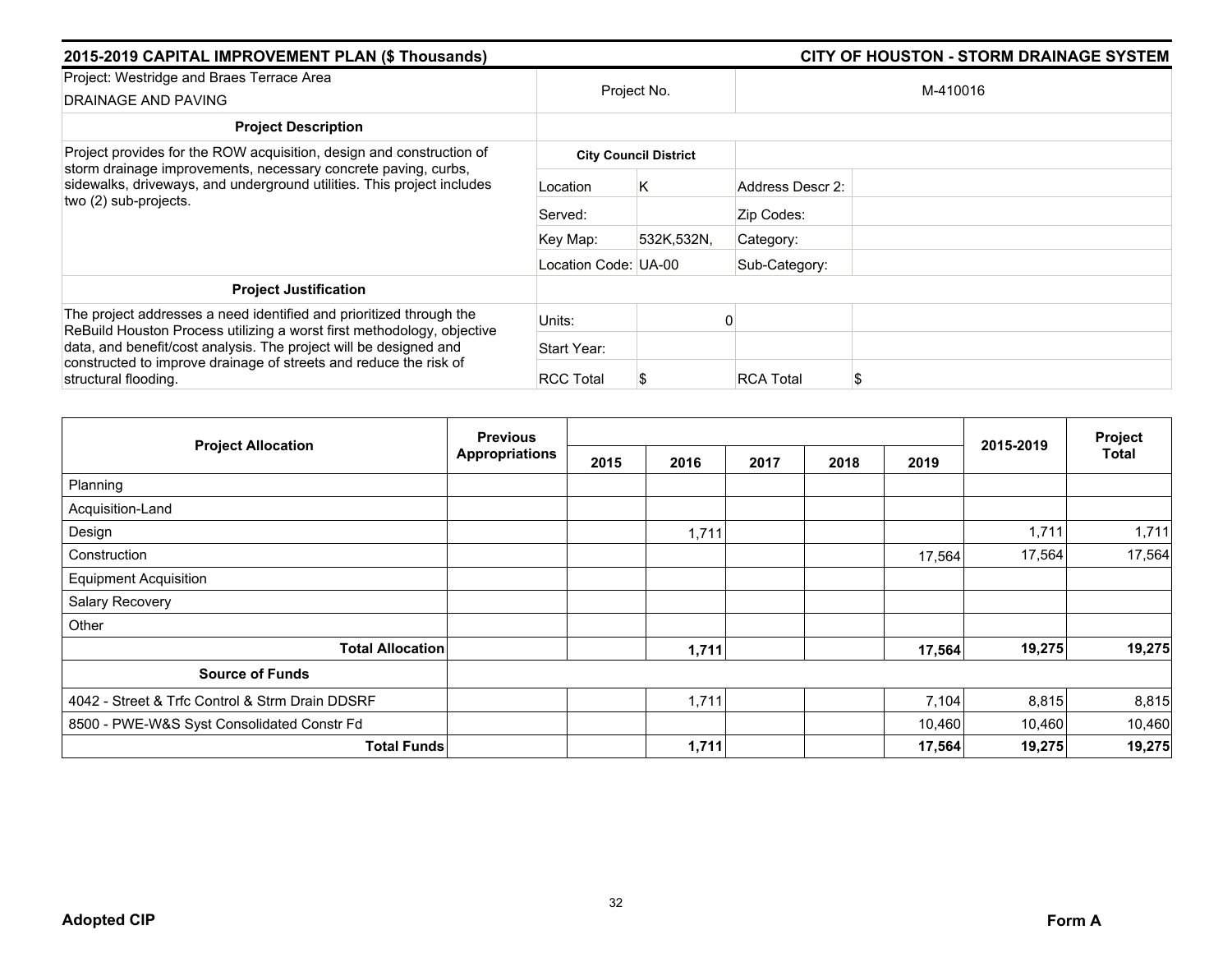| 2015-2019 CAPITAL IMPROVEMENT PLAN (\$ Thousands)                                                                                                                        |                      |                              | <b>CITY OF HOUSTON - STORM DRAINAGE SYSTEM</b> |          |  |  |  |
|--------------------------------------------------------------------------------------------------------------------------------------------------------------------------|----------------------|------------------------------|------------------------------------------------|----------|--|--|--|
| Project: Garden Oaks Area 2<br>DRAINAGE AND PAVING                                                                                                                       |                      | Project No.                  |                                                | M-410017 |  |  |  |
| <b>Project Description</b>                                                                                                                                               |                      |                              |                                                |          |  |  |  |
| Project provides for the design and construction of storm drainage<br>improvements, necessary concrete paving, curbs, sidewalks,                                         |                      | <b>City Council District</b> |                                                |          |  |  |  |
| driveways and underground utilities.                                                                                                                                     | Location             | B                            | Address Descr 2:                               |          |  |  |  |
|                                                                                                                                                                          | Served:              | B                            | Zip Codes:                                     |          |  |  |  |
|                                                                                                                                                                          | Key Map:             | 452                          | Category:                                      |          |  |  |  |
|                                                                                                                                                                          | Location Code: UA-00 |                              | Sub-Category:                                  |          |  |  |  |
| <b>Project Justification</b>                                                                                                                                             |                      |                              |                                                |          |  |  |  |
| The project addresses a need identified and prioritized through the<br>ReBuild Houston Process utilizing a worst first methodology,                                      | Units:               |                              |                                                |          |  |  |  |
| objective data, and benefit/cost analysis. The project will be<br>designed and constructed to improve drainage of streets and reduce<br>the risk of structural flooding. | Start Year:          |                              |                                                |          |  |  |  |
|                                                                                                                                                                          | <b>RCC Total</b>     |                              | <b>RCA Total</b>                               | Æ        |  |  |  |

| <b>Project Allocation</b>                       | <b>Previous</b>       |      |       | 2015-2019 | Project |        |        |        |
|-------------------------------------------------|-----------------------|------|-------|-----------|---------|--------|--------|--------|
|                                                 | <b>Appropriations</b> | 2015 | 2016  | 2017      | 2018    | 2019   |        | Total  |
| Planning                                        |                       |      |       |           |         |        |        |        |
| Acquisition-Land                                |                       |      |       |           |         |        |        |        |
| Design                                          |                       |      | 1,373 |           |         |        | 1,373  | 1,373  |
| Construction                                    |                       |      |       |           |         | 17,751 | 17,751 | 17,751 |
| <b>Equipment Acquisition</b>                    |                       |      |       |           |         |        |        |        |
| Salary Recovery                                 |                       |      |       |           |         |        |        |        |
| Other                                           |                       |      |       |           |         |        |        |        |
| <b>Total Allocation</b>                         |                       |      | 1,373 |           |         | 17,751 | 19,124 | 19,124 |
| <b>Source of Funds</b>                          |                       |      |       |           |         |        |        |        |
| 4042 - Street & Trfc Control & Strm Drain DDSRF |                       |      | 1,373 |           |         | 16,511 | 17,884 | 17,884 |
| 8500 - PWE-W&S Syst Consolidated Constr Fd      |                       |      |       |           |         | 1,240  | 1,240  | 1,240  |
| <b>Total Funds</b>                              |                       |      | 1,373 |           |         | 17,751 | 19,124 | 19,124 |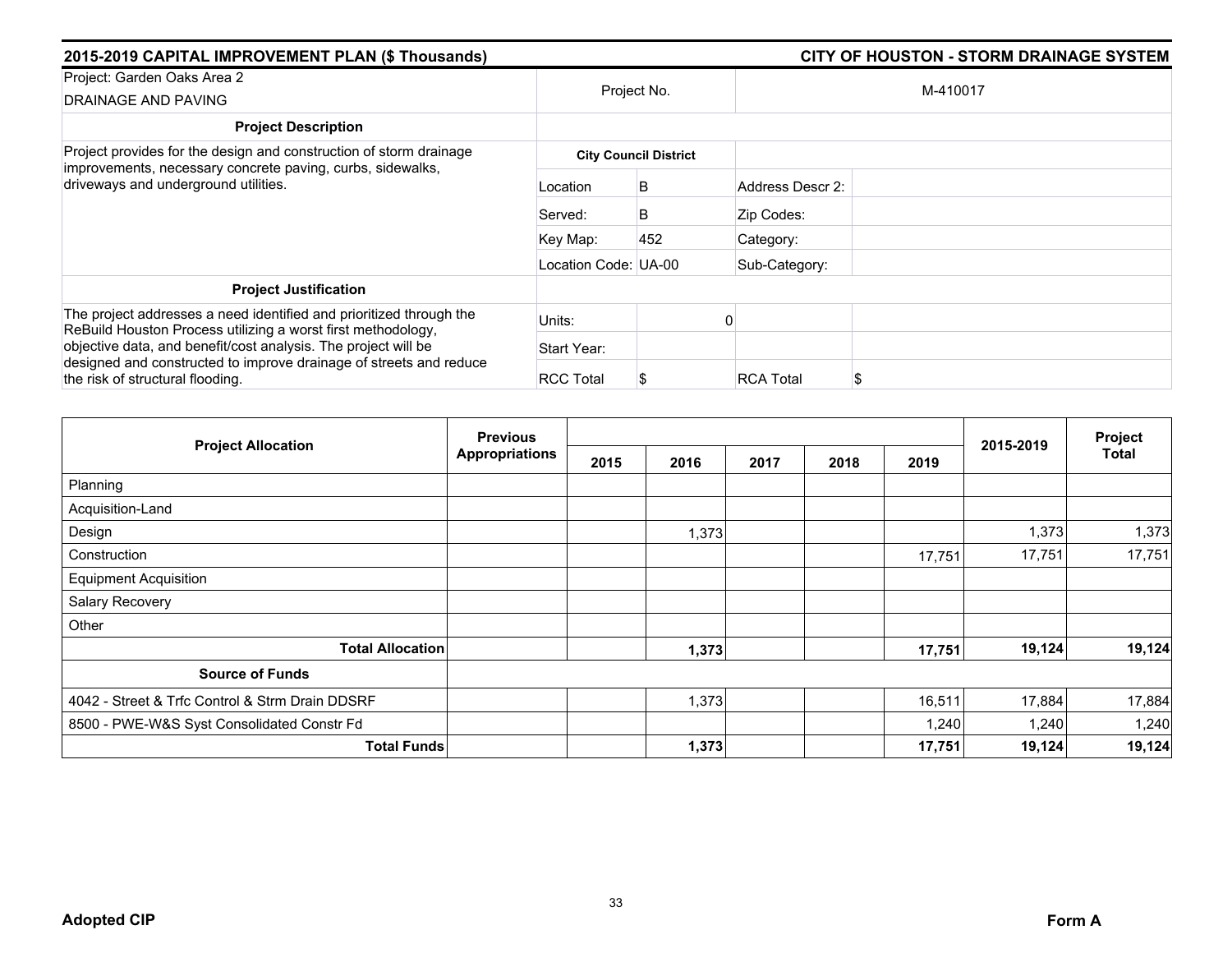| 2015-2019 CAPITAL IMPROVEMENT PLAN (\$ Thousands)                                                                                   | <b>CITY OF HOUSTON - STORM DRAINAGE SYSTEM</b> |                              |                        |  |  |
|-------------------------------------------------------------------------------------------------------------------------------------|------------------------------------------------|------------------------------|------------------------|--|--|
| Project: Pinewood Village Area 2<br>DRAINAGE AND PAVING                                                                             |                                                | Project No.                  | M-410021               |  |  |
| <b>Project Description</b>                                                                                                          |                                                |                              |                        |  |  |
| Project provides for the design and construction of storm drainage                                                                  |                                                | <b>City Council District</b> |                        |  |  |
| improvements, necessary concrete paving, curbs, sidewalks,<br>driveways, and underground utilities.                                 | Location                                       | B                            | Address Descr 2:       |  |  |
|                                                                                                                                     | Served:                                        |                              | Zip Codes:             |  |  |
|                                                                                                                                     | Key Map:                                       | 414S, 414T,                  | Category:              |  |  |
|                                                                                                                                     | Location Code: UA-00                           |                              | Sub-Category:          |  |  |
| <b>Project Justification</b>                                                                                                        |                                                |                              |                        |  |  |
| The project addresses a need identified and prioritized through the<br>ReBuild Houston Process utilizing a worst first methodology, | Units:                                         |                              |                        |  |  |
| objective data, and benefit/cost analysis. The project will be                                                                      | Start Year:                                    |                              |                        |  |  |
| designed and constructed to improve drainage of streets and reduce<br>the risk of structural flooding.                              | <b>RCC Total</b>                               |                              | <b>RCA Total</b><br>\$ |  |  |

| <b>Project Allocation</b>                       | <b>Previous</b> |      |       |      |      |        |           | Project      |
|-------------------------------------------------|-----------------|------|-------|------|------|--------|-----------|--------------|
|                                                 | Appropriations  | 2015 | 2016  | 2017 | 2018 | 2019   | 2015-2019 | <b>Total</b> |
| Planning                                        |                 |      |       |      |      |        |           |              |
| Acquisition-Land                                |                 |      |       |      |      |        |           |              |
| Design                                          |                 |      | 1,381 |      |      |        | 1,381     | 1,381        |
| Construction                                    |                 |      |       |      |      | 14,175 | 14,175    | 14,175       |
| <b>Equipment Acquisition</b>                    |                 |      |       |      |      |        |           |              |
| Salary Recovery                                 |                 |      |       |      |      |        |           |              |
| Other                                           |                 |      |       |      |      |        |           |              |
| <b>Total Allocation</b>                         |                 |      | 1,381 |      |      | 14,175 | 15,556    | 15,556       |
| <b>Source of Funds</b>                          |                 |      |       |      |      |        |           |              |
| 4042 - Street & Trfc Control & Strm Drain DDSRF |                 |      | 1,381 |      |      | 7,852  | 9,233     | 9,233        |
| 8500 - PWE-W&S Syst Consolidated Constr Fd      |                 |      |       |      |      | 6,323  | 6,323     | 6,323        |
| <b>Total Funds</b>                              |                 |      | 1,381 |      |      | 14,175 | 15,556    | 15,556       |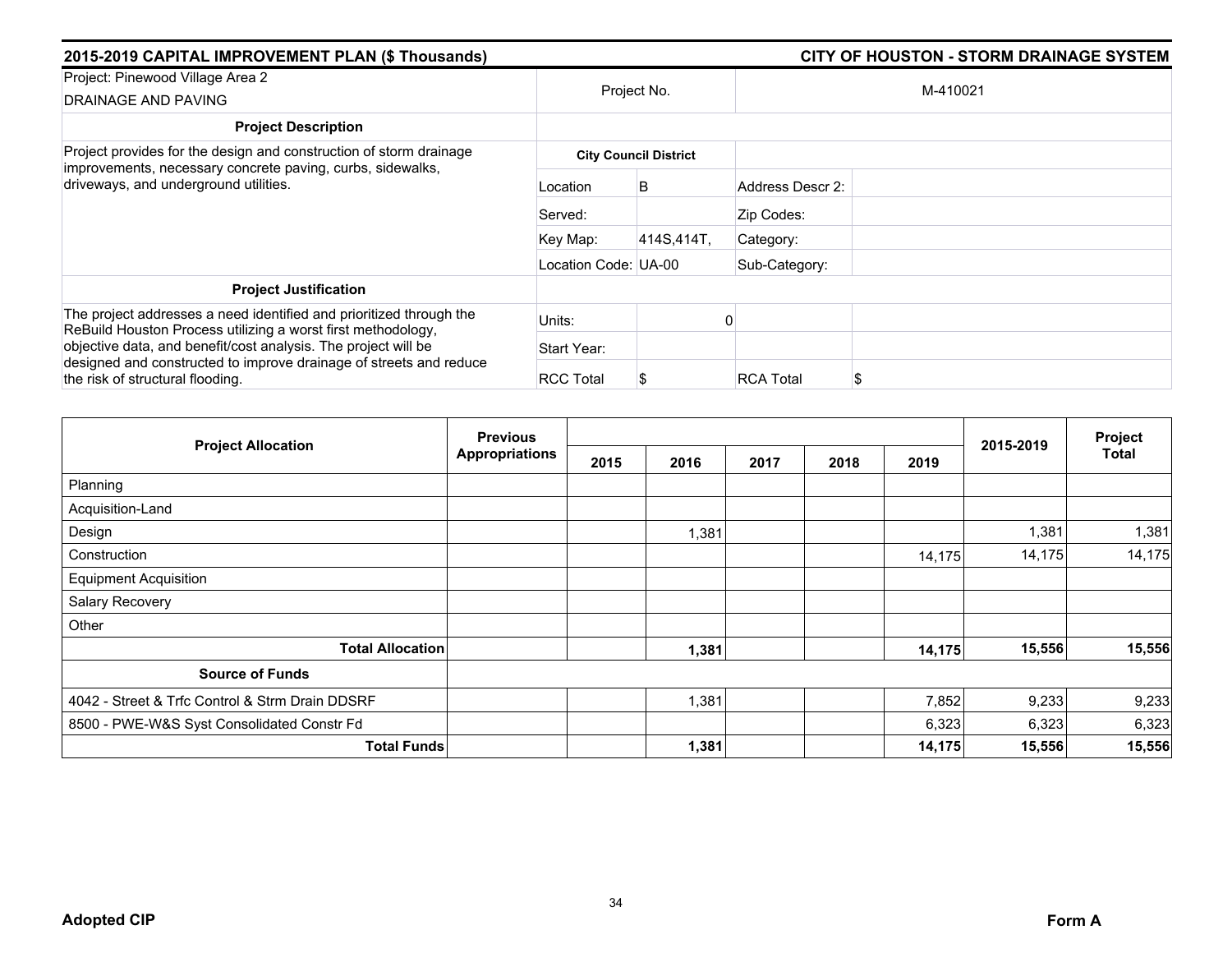| 2015-2019 CAPITAL IMPROVEMENT PLAN (\$ Thousands)                                                                                   | <b>CITY OF HOUSTON - STORM DRAINAGE SYSTEM</b> |                              |                        |  |
|-------------------------------------------------------------------------------------------------------------------------------------|------------------------------------------------|------------------------------|------------------------|--|
| Project: Garden Oaks Area 3<br>DRAINAGE AND PAVING                                                                                  |                                                | Project No.                  | M-410022               |  |
| <b>Project Description</b>                                                                                                          |                                                |                              |                        |  |
| Project provides for the design and construction of storm drainage<br>improvements, necessary concrete paving, curbs, sidewalks,    |                                                | <b>City Council District</b> |                        |  |
| driveways, and underground utilities.                                                                                               | Location                                       | C.                           | Address Descr 2:       |  |
|                                                                                                                                     | Served:                                        |                              | Zip Codes:             |  |
|                                                                                                                                     | Key Map:                                       | 452G, 452L,                  | Category:              |  |
|                                                                                                                                     | Location Code: UA-00                           |                              | Sub-Category:          |  |
| <b>Project Justification</b>                                                                                                        |                                                |                              |                        |  |
| The project addresses a need identified and prioritized through the<br>ReBuild Houston Process utilizing a worst first methodology, | Units:                                         |                              |                        |  |
| objective data, and benefit/cost analysis. The project will be                                                                      | Start Year:                                    |                              |                        |  |
| designed and constructed to improve drainage of streets and reduce<br>the risk of structural flooding.                              | <b>RCC Total</b>                               |                              | <b>RCA Total</b><br>\$ |  |

| <b>Project Allocation</b>                       | <b>Previous</b>       |      |       |      |      |        |           | Project<br><b>Total</b> |
|-------------------------------------------------|-----------------------|------|-------|------|------|--------|-----------|-------------------------|
|                                                 | <b>Appropriations</b> | 2015 | 2016  | 2017 | 2018 | 2019   | 2015-2019 |                         |
| Planning                                        |                       |      |       |      |      |        |           |                         |
| Acquisition-Land                                |                       |      |       |      |      |        |           |                         |
| Design                                          |                       |      | 1,200 |      |      |        | 1,200     | 1,200                   |
| Construction                                    |                       |      |       |      |      | 17,911 | 17,911    | 17,911                  |
| <b>Equipment Acquisition</b>                    |                       |      |       |      |      |        |           |                         |
| Salary Recovery                                 |                       |      |       |      |      |        |           |                         |
| Other                                           |                       |      |       |      |      |        |           |                         |
| <b>Total Allocation</b>                         |                       |      | 1,200 |      |      | 17,911 | 19,111    | 19,111                  |
| <b>Source of Funds</b>                          |                       |      |       |      |      |        |           |                         |
| 4042 - Street & Trfc Control & Strm Drain DDSRF |                       |      | 1,200 |      |      | 17,358 | 18,558    | 18,558                  |
| 8500 - PWE-W&S Syst Consolidated Constr Fd      |                       |      |       |      |      | 553    | 553       | 553                     |
| <b>Total Funds</b>                              |                       |      | 1,200 |      |      | 17,911 | 19,111    | 19,111                  |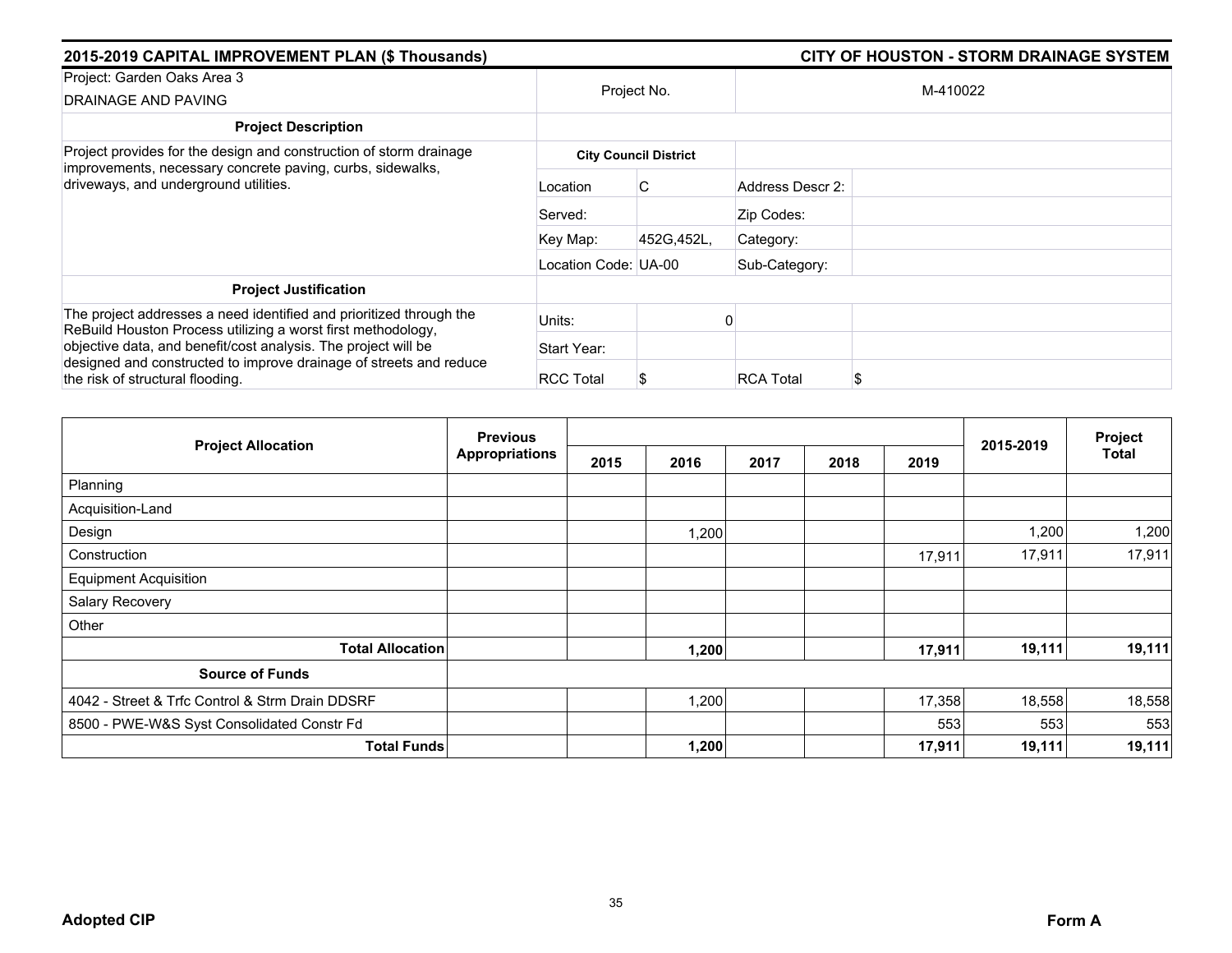| 2015-2019 CAPITAL IMPROVEMENT PLAN (\$ Thousands)                                                                                                                       | <b>CITY OF HOUSTON - STORM DRAINAGE SYSTEM</b> |                              |                        |  |  |
|-------------------------------------------------------------------------------------------------------------------------------------------------------------------------|------------------------------------------------|------------------------------|------------------------|--|--|
| Project: Richmond Plaza Area 2<br>DRAINAGE AND PAVING                                                                                                                   | Project No.                                    |                              | M-410023               |  |  |
| <b>Project Description</b>                                                                                                                                              |                                                |                              |                        |  |  |
| Project provides for the design and construction of storm drainage<br>improvements, necessary concrete paving, curbs, sidewalks,                                        |                                                | <b>City Council District</b> |                        |  |  |
| driveways, and underground utilities.                                                                                                                                   | Location                                       |                              | Address Descr 2:       |  |  |
|                                                                                                                                                                         | Served:                                        |                              | Zip Codes:             |  |  |
|                                                                                                                                                                         | Key Map:                                       | 531K                         | Category:              |  |  |
|                                                                                                                                                                         | Location Code: UA-00                           |                              | Sub-Category:          |  |  |
| <b>Project Justification</b>                                                                                                                                            |                                                |                              |                        |  |  |
| The project addresses a need identified and prioritized through the<br>ReBuild Houston Process utilizing a worst first methodology,                                     | Units:                                         |                              |                        |  |  |
| objective data and benefit/cost analysis. The project will be<br>designed and constructed to improve drainage of streets and reduce<br>the risk of structural flooding. | Start Year:                                    |                              |                        |  |  |
|                                                                                                                                                                         | <b>RCC Total</b>                               |                              | <b>RCA Total</b><br>\$ |  |  |

| <b>Project Allocation</b>                       | <b>Previous</b>       |      |       |      | Project |        |           |              |
|-------------------------------------------------|-----------------------|------|-------|------|---------|--------|-----------|--------------|
|                                                 | <b>Appropriations</b> | 2015 | 2016  | 2017 | 2018    | 2019   | 2015-2019 | <b>Total</b> |
| Planning                                        |                       |      |       |      |         |        |           |              |
| Acquisition-Land                                |                       |      |       |      |         |        |           |              |
| Design                                          |                       |      | 1,466 |      |         |        | 1,466     | 1,466        |
| Construction                                    |                       |      |       |      |         | 15,050 | 15,050    | 15,050       |
| <b>Equipment Acquisition</b>                    |                       |      |       |      |         |        |           |              |
| Salary Recovery                                 |                       |      |       |      |         |        |           |              |
| Other                                           |                       |      |       |      |         |        |           |              |
| <b>Total Allocation</b>                         |                       |      | 1,466 |      |         | 15,050 | 16,516    | 16,516       |
| <b>Source of Funds</b>                          |                       |      |       |      |         |        |           |              |
| 4042 - Street & Trfc Control & Strm Drain DDSRF |                       |      | 1,466 |      |         | 8,990  | 10,456    | 10,456       |
| 8500 - PWE-W&S Syst Consolidated Constr Fd      |                       |      |       |      |         | 6,060  | 6,060     | 6,060        |
| <b>Total Funds</b>                              |                       |      | 1,466 |      |         | 15,050 | 16,516    | 16,516       |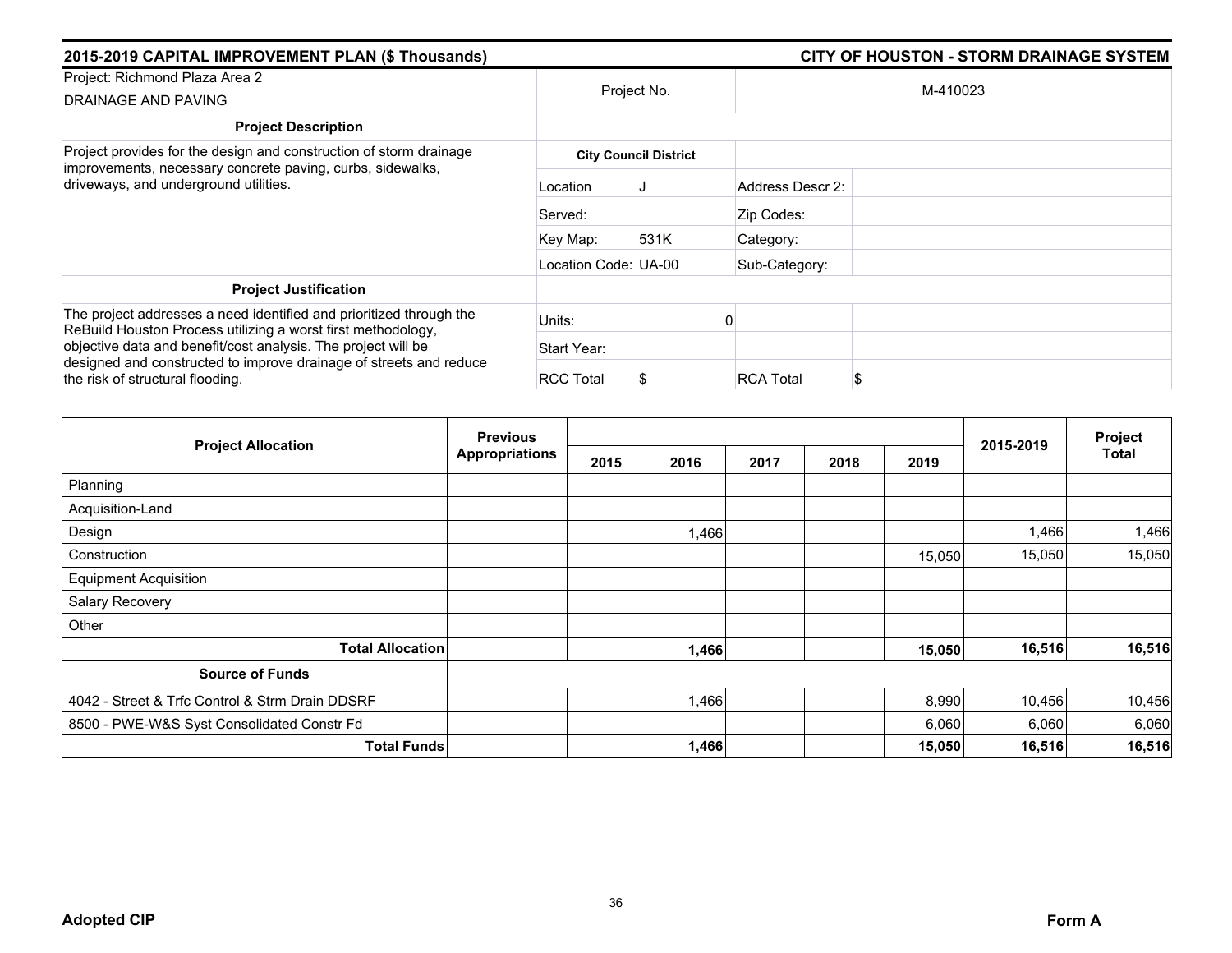| 2015-2019 CAPITAL IMPROVEMENT PLAN (\$ Thousands)                                                                                                                                                                                        |                      |                              | <b>CITY OF HOUSTON - STORM DRAINAGE SYSTEM</b> |          |  |  |  |  |  |
|------------------------------------------------------------------------------------------------------------------------------------------------------------------------------------------------------------------------------------------|----------------------|------------------------------|------------------------------------------------|----------|--|--|--|--|--|
| Project: Gillette Trunk-line Improvements                                                                                                                                                                                                |                      | Project No.                  |                                                | M-410290 |  |  |  |  |  |
| <b>Project Description</b>                                                                                                                                                                                                               |                      |                              |                                                |          |  |  |  |  |  |
| Project provides for the design and construction of storm drainage                                                                                                                                                                       |                      | <b>City Council District</b> |                                                |          |  |  |  |  |  |
| improvements, necessary concrete paving, curbs, sidewalks,<br>driveways, and underground utilities. This project includes two (2)<br>sub-projects. (Genesse, Tuam, Louisiana, and Crosby)                                                | Location             | C.                           | Address Descr 2:                               |          |  |  |  |  |  |
|                                                                                                                                                                                                                                          | Served:              |                              | Zip Codes:                                     |          |  |  |  |  |  |
|                                                                                                                                                                                                                                          | Key Map:             | 493S,493T,                   | Category:                                      |          |  |  |  |  |  |
|                                                                                                                                                                                                                                          | Location Code: UA-00 |                              | Sub-Category:                                  |          |  |  |  |  |  |
| <b>Project Justification</b>                                                                                                                                                                                                             |                      |                              |                                                |          |  |  |  |  |  |
| Project will construct storm drainage improvements to address and<br>reduce the risk of structural flooding. Improvements include<br>modification of street conveyance and sheet flow and provide<br>detention as needed for mitigation. | Units:               |                              |                                                |          |  |  |  |  |  |
|                                                                                                                                                                                                                                          | Start Year:          |                              |                                                |          |  |  |  |  |  |
|                                                                                                                                                                                                                                          | <b>RCC Total</b>     |                              | <b>RCA Total</b>                               | \$       |  |  |  |  |  |

|                                                 | <b>Previous</b>       |      |        |      | Project |      |           |        |
|-------------------------------------------------|-----------------------|------|--------|------|---------|------|-----------|--------|
| <b>Project Allocation</b>                       | <b>Appropriations</b> | 2015 | 2016   | 2017 | 2018    | 2019 | 2015-2019 | Total  |
| Planning                                        |                       |      |        |      |         |      |           |        |
| Acquisition-Land                                |                       |      |        |      |         |      |           |        |
| Design                                          |                       | 762  |        |      |         |      | 762       | 762    |
| Construction                                    |                       |      | 12,075 |      | 11,088  |      | 23,163    | 23,163 |
| <b>Equipment Acquisition</b>                    |                       |      |        |      |         |      |           |        |
| Salary Recovery                                 |                       |      |        |      |         |      |           |        |
| Other                                           |                       |      |        |      |         |      |           |        |
| <b>Total Allocation</b>                         |                       | 762  | 12,075 |      | 11,088  |      | 23,925    | 23,925 |
| <b>Source of Funds</b>                          |                       |      |        |      |         |      |           |        |
| 4042 - Street & Trfc Control & Strm Drain DDSRF |                       | 762  | 11,362 |      | 10,200  |      | 22,324    | 22,324 |
| 8500 - PWE-W&S Syst Consolidated Constr Fd      |                       |      | 713    |      | 888     |      | 1,601     | 1,601  |
| <b>Total Funds</b>                              |                       | 762  | 12,075 |      | 11,088  |      | 23,925    | 23,925 |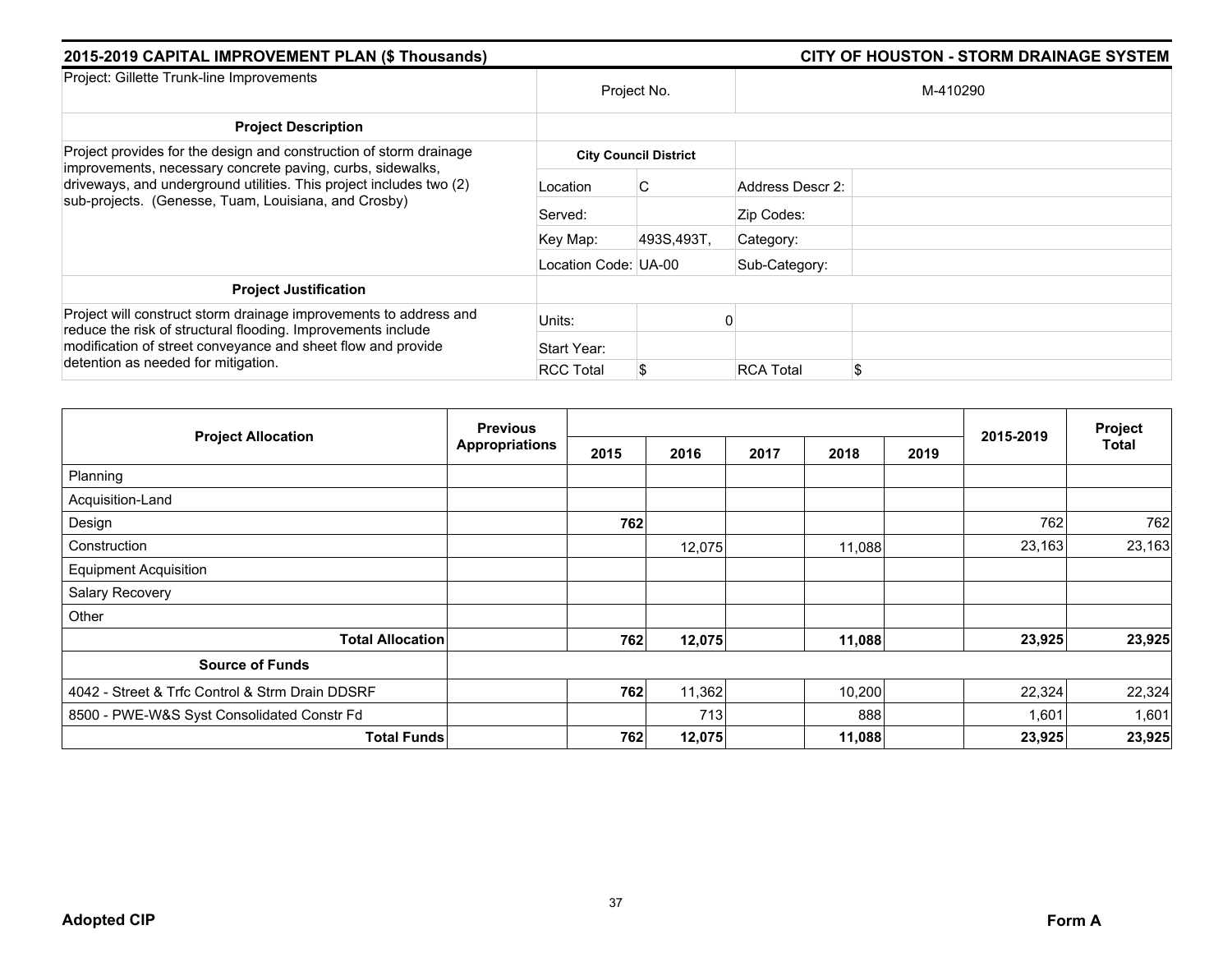| 2015-2019 CAPITAL IMPROVEMENT PLAN (\$ Thousands)                                                                           |                      |                              |                  | <b>CITY OF HOUSTON - STORM DRAINAGE SYSTEM</b> |
|-----------------------------------------------------------------------------------------------------------------------------|----------------------|------------------------------|------------------|------------------------------------------------|
| Project: Local Drainage Program (LDP)                                                                                       |                      | Project No.                  |                  | M-420126                                       |
| <b>Project Description</b>                                                                                                  |                      |                              |                  |                                                |
| This program provides professional engineering services and<br>construction to address necessary local storm water drainage |                      | <b>City Council District</b> |                  |                                                |
| system improvements citywide.                                                                                               | Location             | V                            | Address Descr 2: |                                                |
|                                                                                                                             | Served:              | v                            | Zip Codes:       |                                                |
|                                                                                                                             | Key Map:             |                              | Category:        |                                                |
|                                                                                                                             | Location Code: UA-00 |                              | Sub-Category:    |                                                |
| <b>Project Justification</b>                                                                                                |                      |                              |                  |                                                |
| This program is required to investigate and resolve existing<br>localized storm water drainage problems.                    | Units:               |                              |                  |                                                |
|                                                                                                                             | Start Year:          | 2014                         |                  |                                                |
|                                                                                                                             | <b>RCC Total</b>     |                              | <b>RCA Total</b> | \$                                             |

|                                                 | <b>Previous</b>       |        |       |       |       | Project |           |              |
|-------------------------------------------------|-----------------------|--------|-------|-------|-------|---------|-----------|--------------|
| <b>Project Allocation</b>                       | <b>Appropriations</b> | 2015   | 2016  | 2017  | 2018  | 2019    | 2015-2019 | <b>Total</b> |
| Planning                                        |                       |        |       |       |       |         |           |              |
| Acquisition-Land                                |                       |        |       |       |       |         |           |              |
| Design                                          |                       | 200    | 1,298 | 1,323 | 1,348 | 1,374   | 5,543     | 5,543        |
| Construction                                    | 3,255                 | 13,252 | 3,893 | 3,968 | 4,043 | 4,121   | 29,277    | 32,532       |
| <b>Equipment Acquisition</b>                    |                       |        |       |       |       |         |           |              |
| Salary Recovery                                 |                       |        |       |       |       |         |           |              |
| Other                                           |                       |        |       |       |       |         |           |              |
| <b>Total Allocation</b>                         | 3,255                 | 13,452 | 5,191 | 5,291 | 5,391 | 5,495   | 34,820    | 38,075       |
| <b>Source of Funds</b>                          |                       |        |       |       |       |         |           |              |
| 4042 - Street & Trfc Control & Strm Drain DDSRF | 3,255                 | 13,452 | 5,191 | 5,291 | 5,391 | 5,495   | 34,820    | 38,075       |
| <b>Total Funds</b>                              | 3,255                 | 13,452 | 5,191 | 5,291 | 5,391 | 5,495   | 34,820    | 38,075       |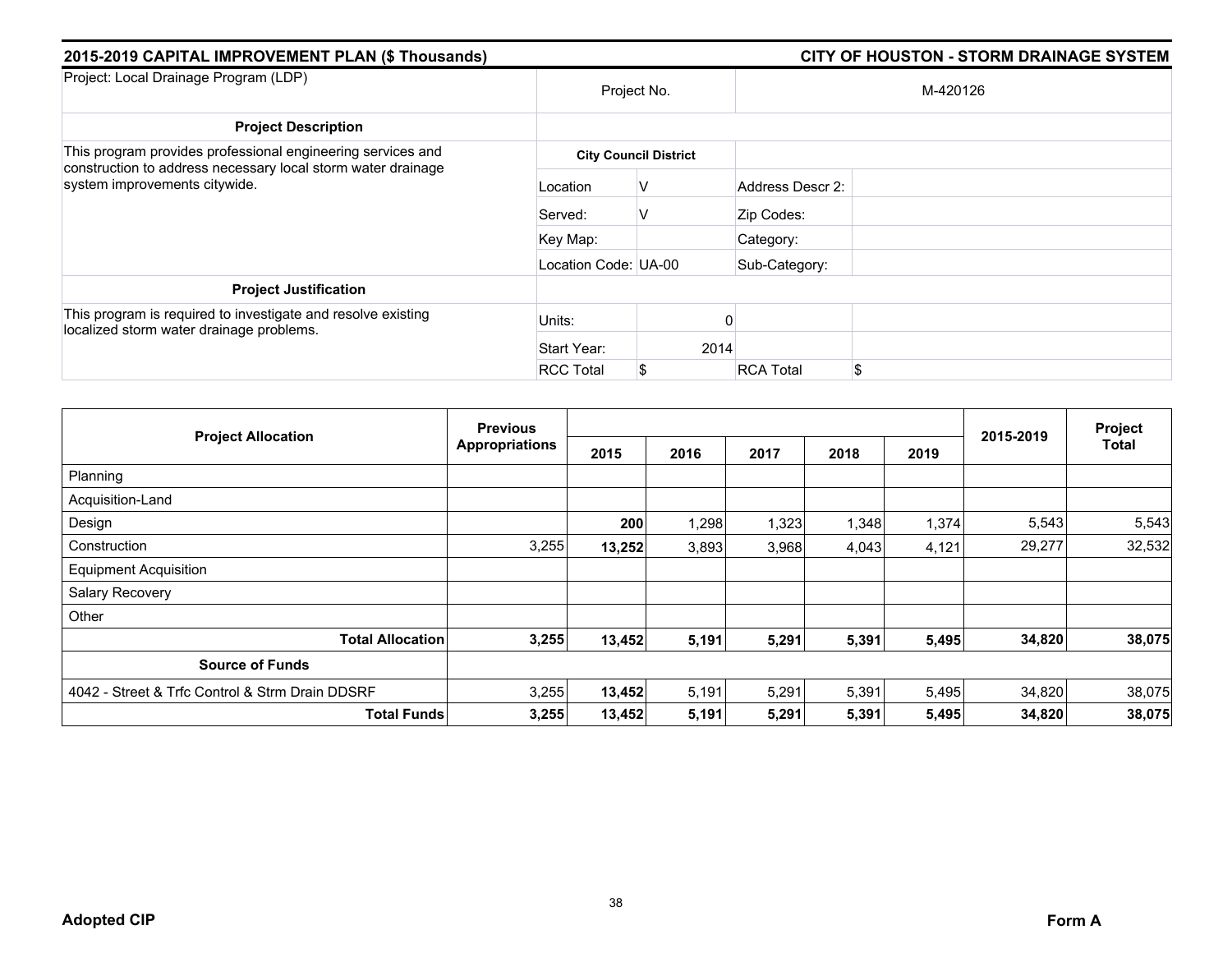| 2015-2019 CAPITAL IMPROVEMENT PLAN (\$ Thousands)                                                                                 |                      |                              | <b>CITY OF HOUSTON - STORM DRAINAGE SYSTEM</b> |          |  |  |  |
|-----------------------------------------------------------------------------------------------------------------------------------|----------------------|------------------------------|------------------------------------------------|----------|--|--|--|
| Project: Rehab of City Owned Drainage Channels                                                                                    |                      | Project No.                  |                                                | M-430004 |  |  |  |
| <b>Project Description</b>                                                                                                        |                      |                              |                                                |          |  |  |  |
| This program provides professional engineering services and<br>construction to address necessary drainage system improvements for |                      | <b>City Council District</b> |                                                |          |  |  |  |
| city owned drainage channels citywide.                                                                                            | Location             | V                            | Address Descr 2:                               |          |  |  |  |
|                                                                                                                                   | Served:              | V                            | Zip Codes:                                     |          |  |  |  |
|                                                                                                                                   | Key Map:             |                              | Category:                                      |          |  |  |  |
|                                                                                                                                   | Location Code: UA-00 |                              | Sub-Category:                                  |          |  |  |  |
| <b>Project Justification</b>                                                                                                      |                      |                              |                                                |          |  |  |  |
| This program is required to investigate and resolve existing storm<br>water drainage problems in City owned drainage channels.    | Units:               |                              |                                                |          |  |  |  |
|                                                                                                                                   | Start Year:          |                              |                                                |          |  |  |  |
|                                                                                                                                   | <b>RCC Total</b>     | S                            | <b>RCA Total</b>                               | \$       |  |  |  |

| <b>Project Allocation</b>                       | <b>Previous</b>       |      |       |       |       | Project |           |              |
|-------------------------------------------------|-----------------------|------|-------|-------|-------|---------|-----------|--------------|
|                                                 | <b>Appropriations</b> | 2015 | 2016  | 2017  | 2018  | 2019    | 2015-2019 | <b>Total</b> |
| Planning                                        |                       |      |       |       |       |         |           |              |
| Acquisition-Land                                |                       |      |       |       |       |         |           |              |
| Design                                          |                       | 306  | 311   | 317   | 323   | 330     | 1,587     | 1,587        |
| Construction                                    |                       |      | 1,246 | 1,270 | 1,294 | 1,319   | 5,129     | 5,129        |
| <b>Equipment Acquisition</b>                    |                       |      |       |       |       |         |           |              |
| Salary Recovery                                 |                       |      |       |       |       |         |           |              |
| Other                                           |                       |      |       |       |       |         |           |              |
| <b>Total Allocation</b>                         |                       | 306  | 1,557 | 1,587 | 1,617 | 1,649   | 6,716     | 6,716        |
| <b>Source of Funds</b>                          |                       |      |       |       |       |         |           |              |
| 4042 - Street & Trfc Control & Strm Drain DDSRF |                       | 306  | 1,557 | 1,587 | 1,617 | 1,649   | 6,716     | 6,716        |
| <b>Total Funds</b>                              |                       | 306  | 1,557 | 1,587 | 1,617 | 1,649   | 6,716     | 6,716        |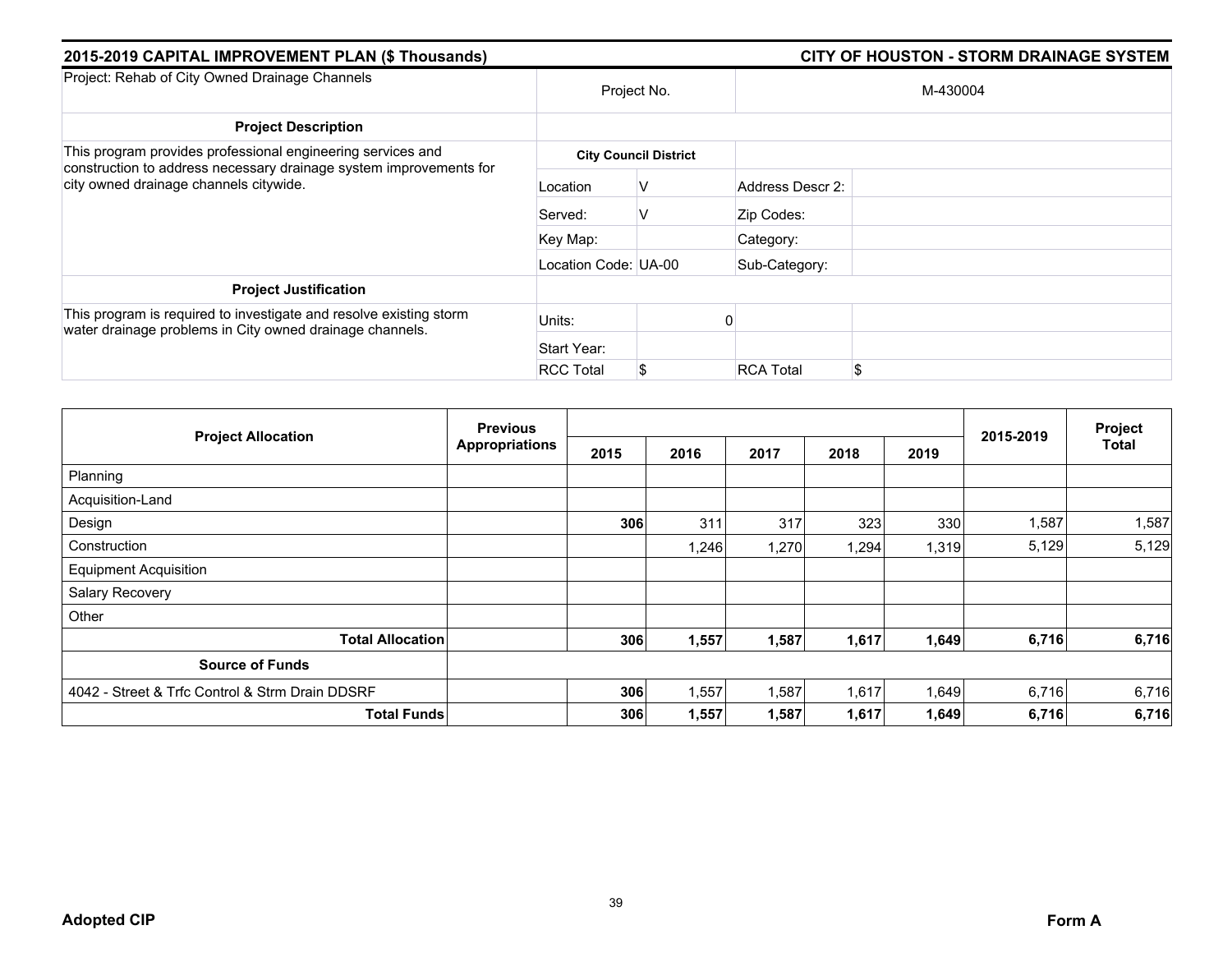| 2015-2019 CAPITAL IMPROVEMENT PLAN (\$ Thousands)                                                                  |                      |                              | <b>CITY OF HOUSTON - STORM DRAINAGE SYSTEM</b> |          |  |  |  |
|--------------------------------------------------------------------------------------------------------------------|----------------------|------------------------------|------------------------------------------------|----------|--|--|--|
| Project: Roadside Drainage Improvements                                                                            |                      | Project No.                  |                                                | M-430005 |  |  |  |
| <b>Project Description</b>                                                                                         |                      |                              |                                                |          |  |  |  |
| This program provides professional engineering services and                                                        |                      | <b>City Council District</b> |                                                |          |  |  |  |
| construction to address necessary drainage system improvements for<br>roadside ditches citywide.                   | Location             | V                            | Address Descr 2:                               |          |  |  |  |
|                                                                                                                    | Served:              | V                            | Zip Codes:                                     |          |  |  |  |
|                                                                                                                    | Key Map:             |                              | Category:                                      |          |  |  |  |
|                                                                                                                    | Location Code: UA-00 |                              | Sub-Category:                                  |          |  |  |  |
| <b>Project Justification</b>                                                                                       |                      |                              |                                                |          |  |  |  |
| This program is required to investigate and resolve existing storm<br>water drainage problems in roadside ditches. | Units:               |                              |                                                |          |  |  |  |
|                                                                                                                    | Start Year:          |                              |                                                |          |  |  |  |
|                                                                                                                    | <b>RCC Total</b>     | S.                           | <b>RCA Total</b>                               | \$       |  |  |  |

|                                                 | <b>Previous</b>       |      |      |      |      |      |           | Project      |
|-------------------------------------------------|-----------------------|------|------|------|------|------|-----------|--------------|
| <b>Project Allocation</b>                       | <b>Appropriations</b> | 2015 | 2016 | 2017 | 2018 | 2019 | 2015-2019 | <b>Total</b> |
| Planning                                        |                       |      |      |      |      |      |           |              |
| Acquisition-Land                                |                       |      |      |      |      |      |           |              |
| Design                                          |                       | 50   | 50   |      |      |      | 100       | 100          |
| Construction                                    |                       | 450  | 450  |      |      |      | 900       | 900          |
| <b>Equipment Acquisition</b>                    |                       |      |      |      |      |      |           |              |
| Salary Recovery                                 |                       |      |      |      |      |      |           |              |
| Other                                           |                       |      |      |      |      |      |           |              |
| <b>Total Allocation</b>                         |                       | 500  | 500  |      |      |      | 1,000     | 1,000        |
| <b>Source of Funds</b>                          |                       |      |      |      |      |      |           |              |
| 4042 - Street & Trfc Control & Strm Drain DDSRF |                       | 500  | 500  |      |      |      | 1,000     | 1,000        |
| <b>Total Funds</b>                              |                       | 500  | 500  |      |      |      | 1,000     | 1,000        |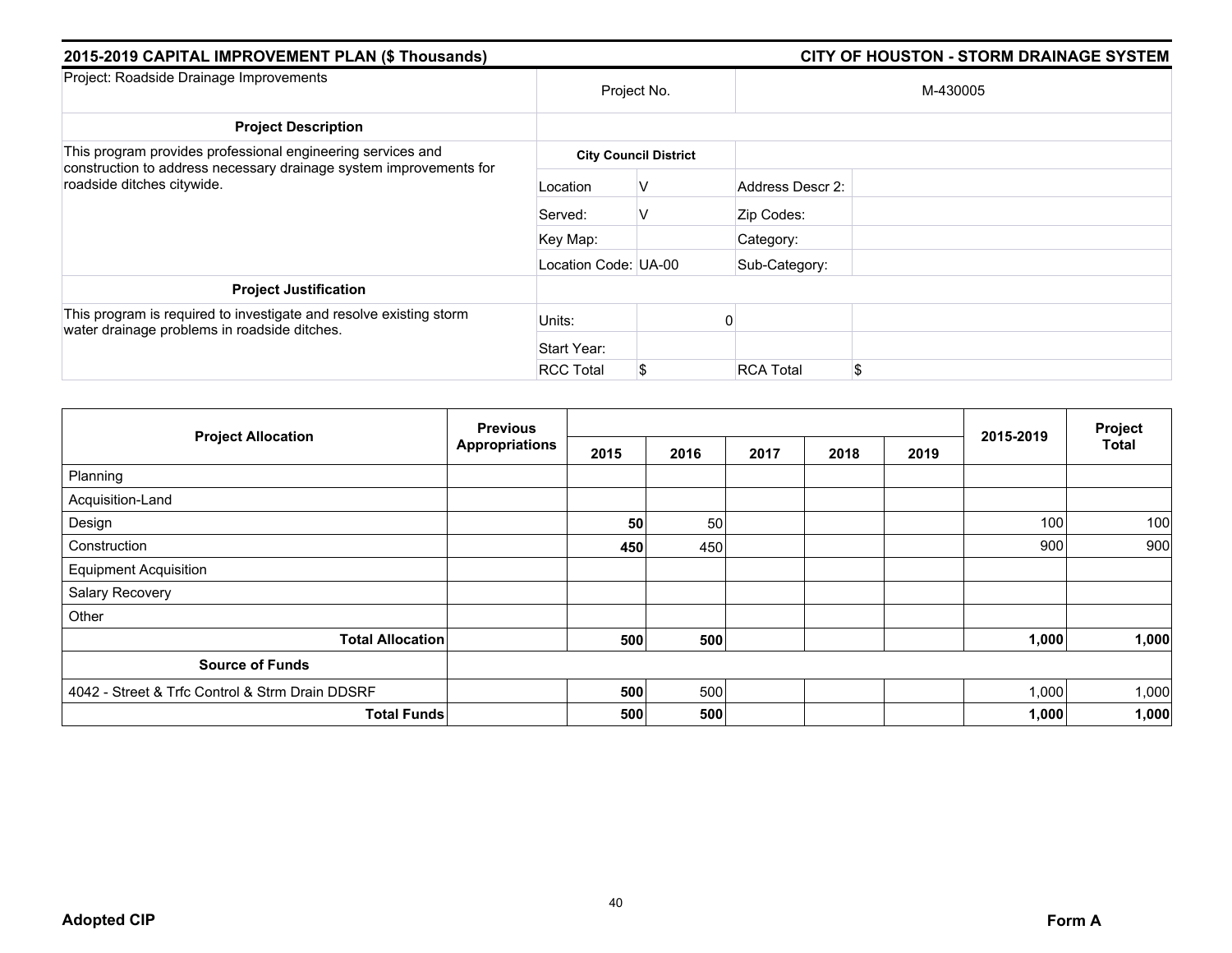| 2015-2019 CAPITAL IMPROVEMENT PLAN (\$ Thousands)                                                                                             |                      |                              |                  |          |  |
|-----------------------------------------------------------------------------------------------------------------------------------------------|----------------------|------------------------------|------------------|----------|--|
| Project: Pre-Engineering for Storm Water Drainage                                                                                             |                      | Project No.                  |                  | M-430100 |  |
| <b>Project Description</b>                                                                                                                    |                      |                              |                  |          |  |
| Program supports development of Candidate Projects for programming<br>in future years' Capital Improvement Plans. Feasibility Assessments are |                      | <b>City Council District</b> |                  |          |  |
| performed annually on need areas to define projects including detailed<br>project scopes.                                                     | Location             | v                            | Address Descr 2: |          |  |
|                                                                                                                                               | Served:              | v                            | Zip Codes:       |          |  |
|                                                                                                                                               | Key Map:             |                              | Category:        |          |  |
|                                                                                                                                               | Location Code: UA-00 |                              | Sub-Category:    |          |  |
| <b>Project Justification</b>                                                                                                                  |                      |                              |                  |          |  |
| Program supports development of Candidate Projects for future CIPs.<br>Assessments are performed annually on need areas to define projects    | Units:               |                              |                  |          |  |
| including scopes, cost estimates, and implementation schedules. Need                                                                          | Start Year:          |                              |                  |          |  |
| areas to be Pre-Engineered are consistent with published 5+5 Plan and<br>the CIP Process Manual.                                              | <b>RCC Total</b>     |                              | <b>RCA Total</b> |          |  |

| <b>Project Allocation</b>                       | <b>Previous</b>       |       |       | 2015-2019 | Project |       |        |        |
|-------------------------------------------------|-----------------------|-------|-------|-----------|---------|-------|--------|--------|
|                                                 | <b>Appropriations</b> | 2015  | 2016  | 2017      | 2018    | 2019  |        | Total  |
| Planning                                        |                       |       |       |           |         |       |        |        |
| Acquisition-Land                                |                       |       |       |           |         |       |        |        |
| Design                                          |                       | 2,038 | 2,336 | 2,645     | 2,965   | 3,297 | 13,281 | 13,281 |
| Construction                                    |                       |       |       |           |         |       |        |        |
| <b>Equipment Acquisition</b>                    |                       |       |       |           |         |       |        |        |
| Salary Recovery                                 |                       |       |       |           |         |       |        |        |
| Other                                           |                       |       |       |           |         |       |        |        |
| <b>Total Allocation</b>                         |                       | 2,038 | 2,336 | 2,645     | 2,965   | 3,297 | 13,281 | 13,281 |
| <b>Source of Funds</b>                          |                       |       |       |           |         |       |        |        |
| 4042 - Street & Trfc Control & Strm Drain DDSRF |                       | 2,038 | 2,336 | 2,645     | 2,965   | 3,297 | 13,281 | 13,281 |
| <b>Total Funds</b>                              |                       | 2,038 | 2,336 | 2,645     | 2,965   | 3,297 | 13,281 | 13,281 |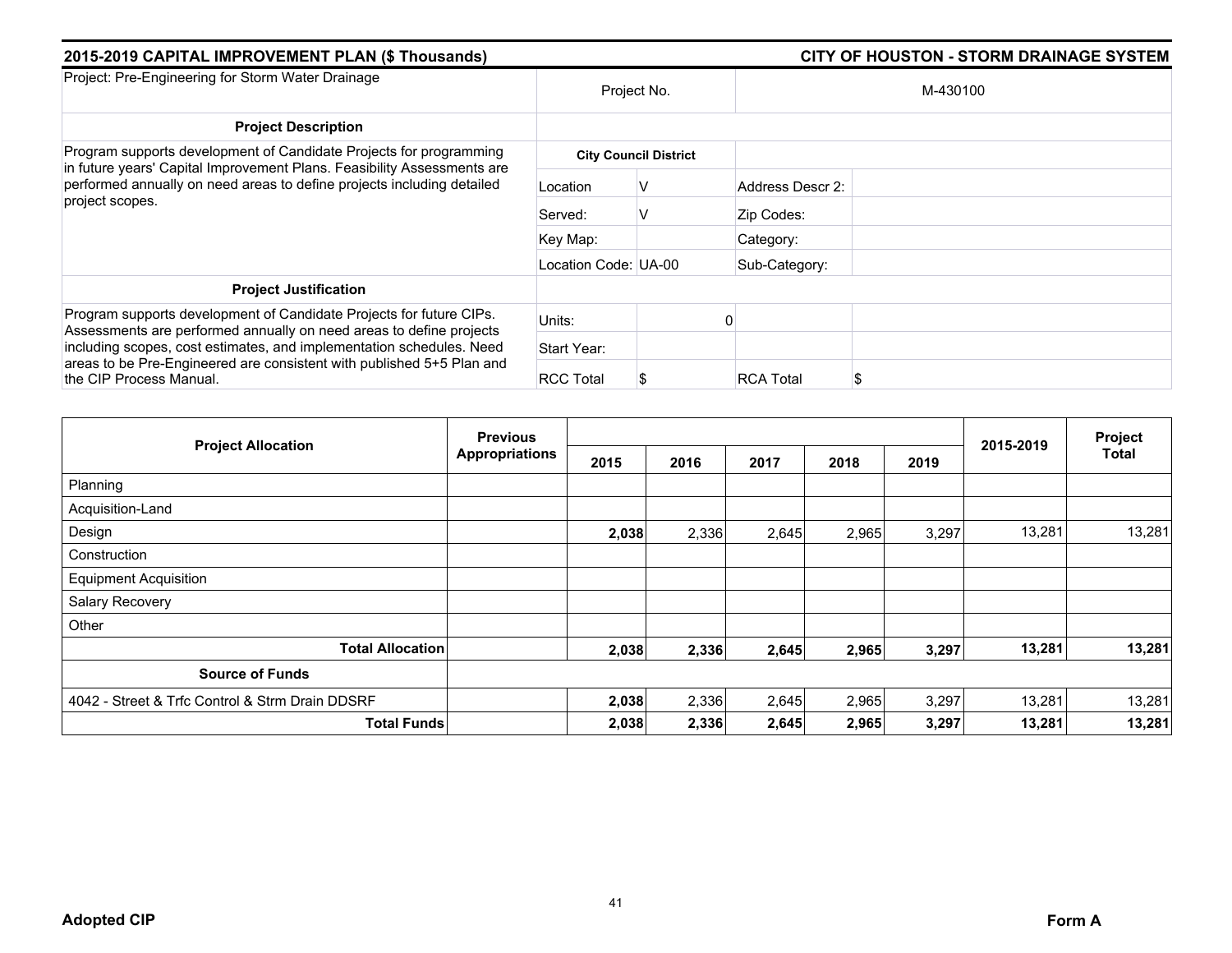| 2015-2019 CAPITAL IMPROVEMENT PLAN (\$ Thousands)                                                                                                |                      | <b>CITY OF HOUSTON - STORM DRAINAGE SYSTEM</b> |
|--------------------------------------------------------------------------------------------------------------------------------------------------|----------------------|------------------------------------------------|
| Project: Storm Drainage Program Support                                                                                                          |                      | Project No.<br>M-430220                        |
| <b>Project Description</b>                                                                                                                       |                      |                                                |
| Provides project management, planning and technical support,                                                                                     |                      | <b>City Council District</b>                   |
| engineering, and construction management to support<br>planning, development, and implementation of the CIP.                                     | Location             | Address Descr 2:<br>V                          |
|                                                                                                                                                  | Served:              | V<br>Zip Codes:                                |
|                                                                                                                                                  | Key Map:             | Category:                                      |
|                                                                                                                                                  | Location Code: UA-00 | Sub-Category:                                  |
| <b>Project Justification</b>                                                                                                                     |                      |                                                |
| Technical services are necessary to support the CIP to deliver storm<br>water drainage improvement projects that reduce the risk of              | Units:               |                                                |
| structural flooding. Improvements include modification of street<br>conveyance and sheet flow and provide detention as needed for<br>mitigation. | Start Year:          | 2014                                           |
|                                                                                                                                                  | <b>RCC Total</b>     | <b>RCA Total</b><br>S                          |

| <b>Project Allocation</b>                       | <b>Previous</b>       |       |       | 2015-2019 | Project |       |       |              |
|-------------------------------------------------|-----------------------|-------|-------|-----------|---------|-------|-------|--------------|
|                                                 | <b>Appropriations</b> | 2015  | 2016  | 2017      | 2018    | 2019  |       | <b>Total</b> |
| Planning                                        |                       |       |       |           |         |       |       |              |
| Acquisition-Land                                |                       |       |       |           |         |       |       |              |
| Design                                          | 1,739                 | 1,529 | 1,557 | 1,587     | 1,617   | 1,649 | 7,939 | 9,678        |
| Construction                                    |                       |       |       |           |         |       |       |              |
| <b>Equipment Acquisition</b>                    |                       |       |       |           |         |       |       |              |
| Salary Recovery                                 |                       |       |       |           |         |       |       |              |
| Other                                           |                       |       |       |           |         |       |       |              |
| <b>Total Allocation</b>                         | 1,739                 | 1,529 | 1,557 | 1,587     | 1,617   | 1,649 | 7,939 | 9,678        |
| <b>Source of Funds</b>                          |                       |       |       |           |         |       |       |              |
| 4042 - Street & Trfc Control & Strm Drain DDSRF | 1,739                 | 1,529 | 1,557 | 1,587     | 1,617   | 1,649 | 7,939 | 9,678        |
| <b>Total Funds</b>                              | 1,739                 | 1,529 | 1,557 | 1,587     | 1,617   | 1,649 | 7,939 | 9,678        |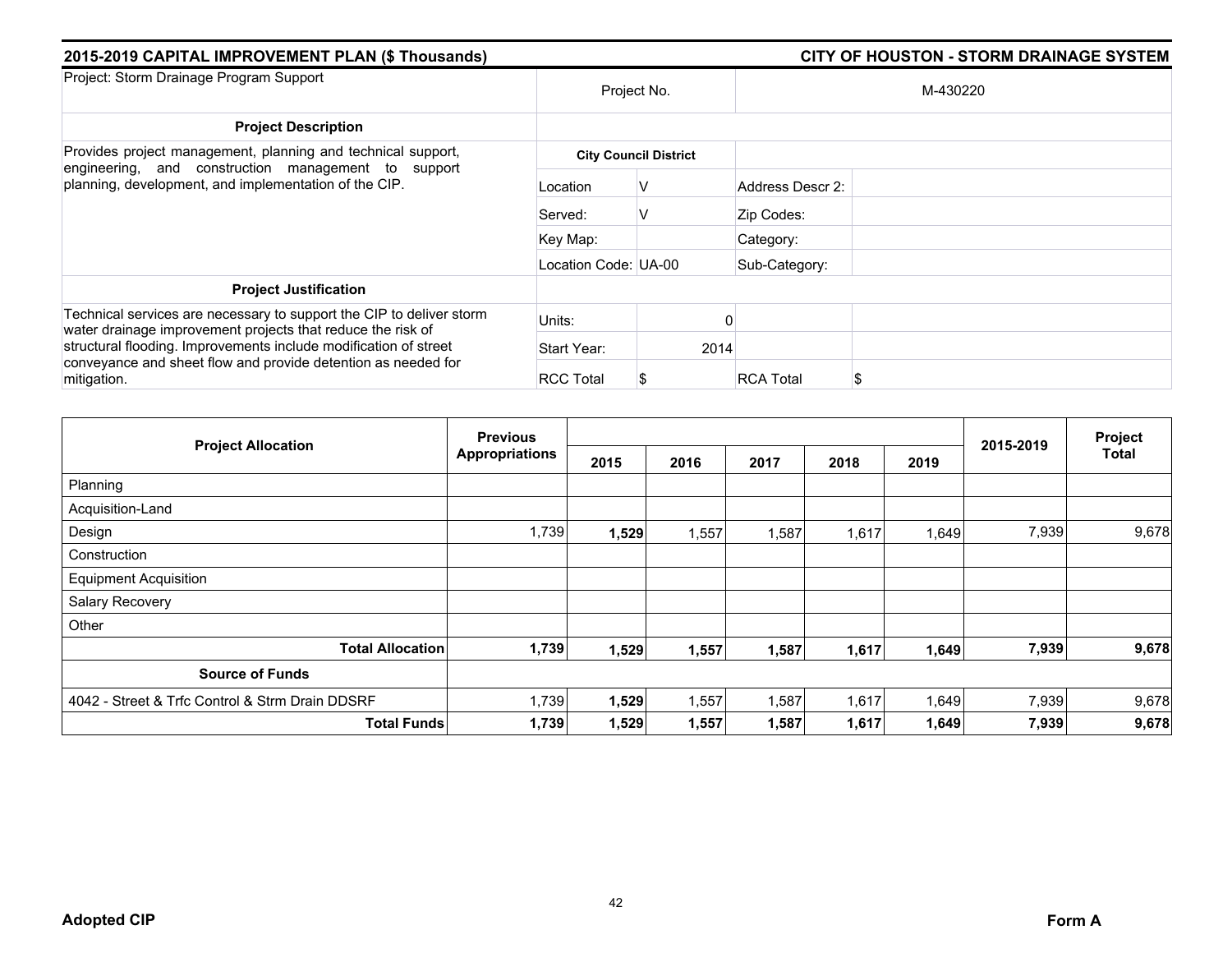| 2015-2019 CAPITAL IMPROVEMENT PLAN (\$ Thousands)                                                                                                                                   |                      | <b>CITY OF HOUSTON - STORM DRAINAGE SYSTEM</b> |
|-------------------------------------------------------------------------------------------------------------------------------------------------------------------------------------|----------------------|------------------------------------------------|
| Project: Stormwater Pump Station & Flood Warning                                                                                                                                    |                      | Project No.<br>M-430241                        |
| <b>Project Description</b>                                                                                                                                                          |                      |                                                |
| This program consists of engineering assessment, design &                                                                                                                           |                      | <b>City Council District</b>                   |
| construction of new and rehabilitation of existing City storm water<br>facilities, including: storm water pump stations and flood warning<br>systems at various locations citywide. | Location             | Address Descr 2:                               |
|                                                                                                                                                                                     | Served:              | Zip Codes:                                     |
|                                                                                                                                                                                     | Key Map:             | Category:                                      |
|                                                                                                                                                                                     | Location Code: UA-00 | Sub-Category:                                  |
| <b>Project Justification</b>                                                                                                                                                        |                      |                                                |
| The program is necessary to identify and prioritize the need for safety<br>enhancements, improved functionality and advance flood warning<br>system to alert the traveling public.  | Units:               |                                                |
|                                                                                                                                                                                     | Start Year:          | 2014                                           |
|                                                                                                                                                                                     | <b>RCC Total</b>     | \$<br><b>RCA Total</b>                         |

| <b>Project Allocation</b>                       | <b>Previous</b>       |       |      |       | Project |      |           |              |
|-------------------------------------------------|-----------------------|-------|------|-------|---------|------|-----------|--------------|
|                                                 | <b>Appropriations</b> | 2015  | 2016 | 2017  | 2018    | 2019 | 2015-2019 | <b>Total</b> |
| Planning                                        |                       |       |      |       |         |      |           |              |
| Acquisition-Land                                |                       |       |      |       |         |      |           |              |
| Design                                          | 148                   |       | 344  |       |         |      | 344       | 492          |
| Construction                                    |                       | 4,076 |      | 2,645 |         |      | 6,721     | 6,721        |
| <b>Equipment Acquisition</b>                    |                       | 362   |      |       |         |      | 362       | 362          |
| Salary Recovery                                 |                       |       |      |       |         |      |           |              |
| Other                                           |                       |       |      |       |         |      |           |              |
| <b>Total Allocation</b>                         | 148                   | 4,438 | 344  | 2,645 |         |      | 7,427     | 7,575        |
| <b>Source of Funds</b>                          |                       |       |      |       |         |      |           |              |
| 4042 - Street & Trfc Control & Strm Drain DDSRF | 148                   | 4,438 | 344  | 2,645 |         |      | 7,427     | 7,575        |
| <b>Total Funds</b>                              | 148                   | 4,438 | 344  | 2,645 |         |      | 7,427     | 7,575        |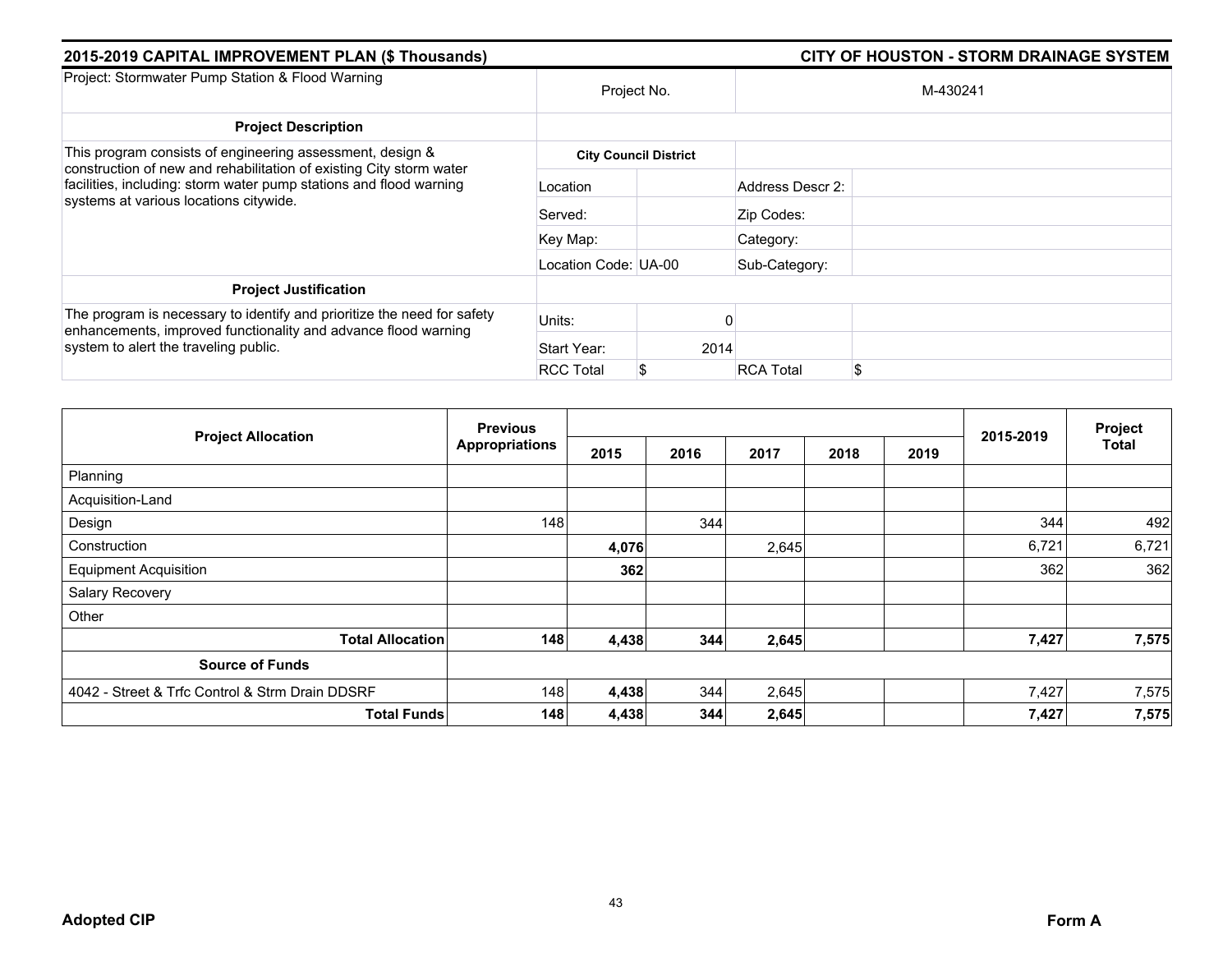| 2015-2019 CAPITAL IMPROVEMENT PLAN (\$ Thousands)                                                                                                                                                                                                                                                            |                              | <b>CITY OF HOUSTON - STORM DRAINAGE SYSTEM</b> |                  |    |  |  |  |  |  |
|--------------------------------------------------------------------------------------------------------------------------------------------------------------------------------------------------------------------------------------------------------------------------------------------------------------|------------------------------|------------------------------------------------|------------------|----|--|--|--|--|--|
| Project: Mitigation Program for Capital Imp.                                                                                                                                                                                                                                                                 | Project No.                  |                                                | M-430296         |    |  |  |  |  |  |
| <b>Project Description</b>                                                                                                                                                                                                                                                                                   |                              |                                                |                  |    |  |  |  |  |  |
| This project provides for the right-of-way acquisition, design and<br>construction of detention basins. This includes analyzing the<br>feasibility of providing detention for mitigation of impacts due<br>to City of Houston projects, existing infrastructure limited areas,<br>and potential development. | <b>City Council District</b> |                                                |                  |    |  |  |  |  |  |
|                                                                                                                                                                                                                                                                                                              | Location                     | v                                              | Address Descr 2: |    |  |  |  |  |  |
|                                                                                                                                                                                                                                                                                                              | Served:                      | V                                              | Zip Codes:       |    |  |  |  |  |  |
|                                                                                                                                                                                                                                                                                                              | Key Map:                     |                                                | Category:        |    |  |  |  |  |  |
|                                                                                                                                                                                                                                                                                                              | Location Code: UA-00         |                                                | Sub-Category:    |    |  |  |  |  |  |
| <b>Project Justification</b>                                                                                                                                                                                                                                                                                 |                              |                                                |                  |    |  |  |  |  |  |
| The City constructs many projects that require determination and<br>mitigation of impacts. Designing and contracting on a regional or<br>subregional basis for multiple projects would reduce up-front and<br>long term maintenance costs at multiple sites.                                                 | Units:                       |                                                |                  |    |  |  |  |  |  |
|                                                                                                                                                                                                                                                                                                              | Start Year:                  |                                                |                  |    |  |  |  |  |  |
|                                                                                                                                                                                                                                                                                                              | <b>RCC Total</b>             | S.                                             | <b>RCA Total</b> | \$ |  |  |  |  |  |

| <b>Project Allocation</b>                       | <b>Previous</b><br><b>Appropriations</b> |      |      |      |      |      |           | Project        |
|-------------------------------------------------|------------------------------------------|------|------|------|------|------|-----------|----------------|
|                                                 |                                          | 2015 | 2016 | 2017 | 2018 | 2019 | 2015-2019 | <b>Total</b>   |
| Planning                                        |                                          |      |      |      |      |      |           |                |
| Acquisition-Land                                |                                          |      |      |      |      |      |           |                |
| Design                                          |                                          | 764  | 779  | 794  | 809  | 824  | 3,970     | 3,970          |
| Construction                                    |                                          |      |      |      |      |      |           | $\overline{0}$ |
| <b>Equipment Acquisition</b>                    |                                          |      |      |      |      |      |           |                |
| Salary Recovery                                 |                                          |      |      |      |      |      |           |                |
| Other                                           |                                          |      |      |      |      |      |           |                |
| <b>Total Allocation</b>                         |                                          | 764  | 779  | 794  | 809  | 824  | 3,970     | 3,970          |
| <b>Source of Funds</b>                          |                                          |      |      |      |      |      |           |                |
| 4042 - Street & Trfc Control & Strm Drain DDSRF |                                          | 764  | 779  | 794  | 809  | 824  | 3,970     | 3,970          |
| <b>Total Funds</b>                              |                                          | 764  | 779  | 794  | 809  | 824  | 3,970     | 3,970          |